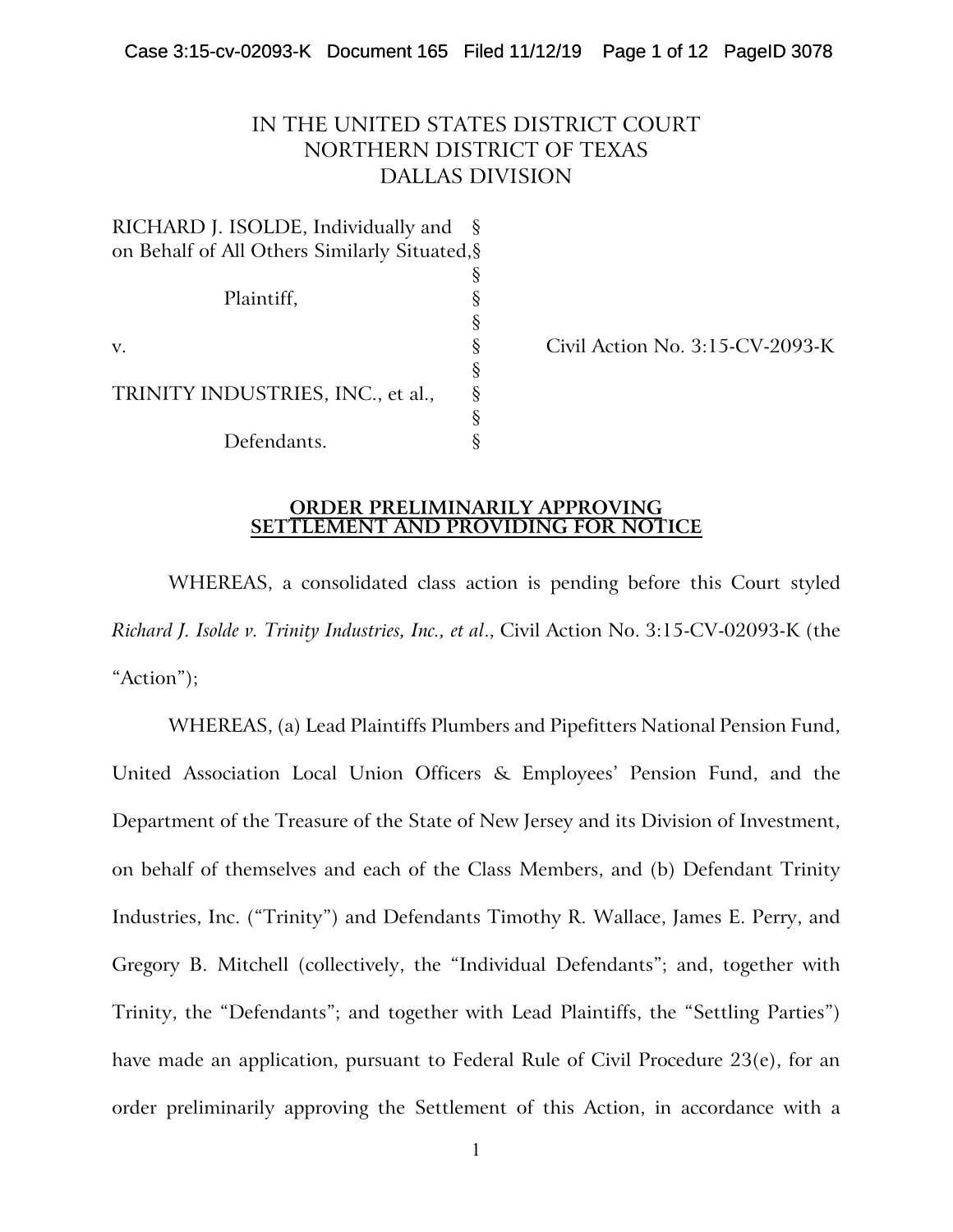#### Case 3:15-cv-02093-K Document 165 Filed 11/12/19 Page 2 of 12 PageID 3079

Stipulation of Settlement dated September 23, 2019 (the "Settlement Agreement"), which, together with the Exhibits annexed thereto, sets forth the terms and conditions for a proposed Settlement of the Action between the Settling Parties and for dismissal of the Action against the Defendants and any of the Released Parties with prejudice upon the terms and conditions set forth therein; and the Court having read and considered the Settlement Agreement and the Exhibits annexed thereto; and

WHEREAS, unless otherwise defined, all defined terms used herein have the same meanings as set forth in the Settlement Agreement.

#### NOW, THEREFORE, IT IS HEREBY ORDERED:

1. The Court does hereby preliminarily approve the Settlement Agreement and the Settlement set forth therein, and finds, pursuant to Rule  $23(e)(1)(B)(i)$  of the Federal Rules of Civil Procedure, that it will likely be able to finally approve the Settlement under Rule 23(e)(2) as being fair, reasonable, and adequate to the Class, subject to further consideration at the Settlement Hearing described below.

2. A hearing (the "Settlement Hearing") shall be held before this Court on March 31, 2020, at 10:00 a.m., at the United States District Court for the Northern District of Texas, Earle Cabell Federal Building, 1100 Commerce Street, Room 1625, Dallas, Texas 75242, for the following purposes: (a) to determine whether the proposed Settlement of the Action on the terms and conditions provided for in the Settlement Agreement is fair, reasonable, and adequate to the Class and should be approved by the Court; (b) to determine whether, for purposes of the proposed Settlement only, the Action should be certified as a class action on behalf of the Class, Lead Plaintiffs should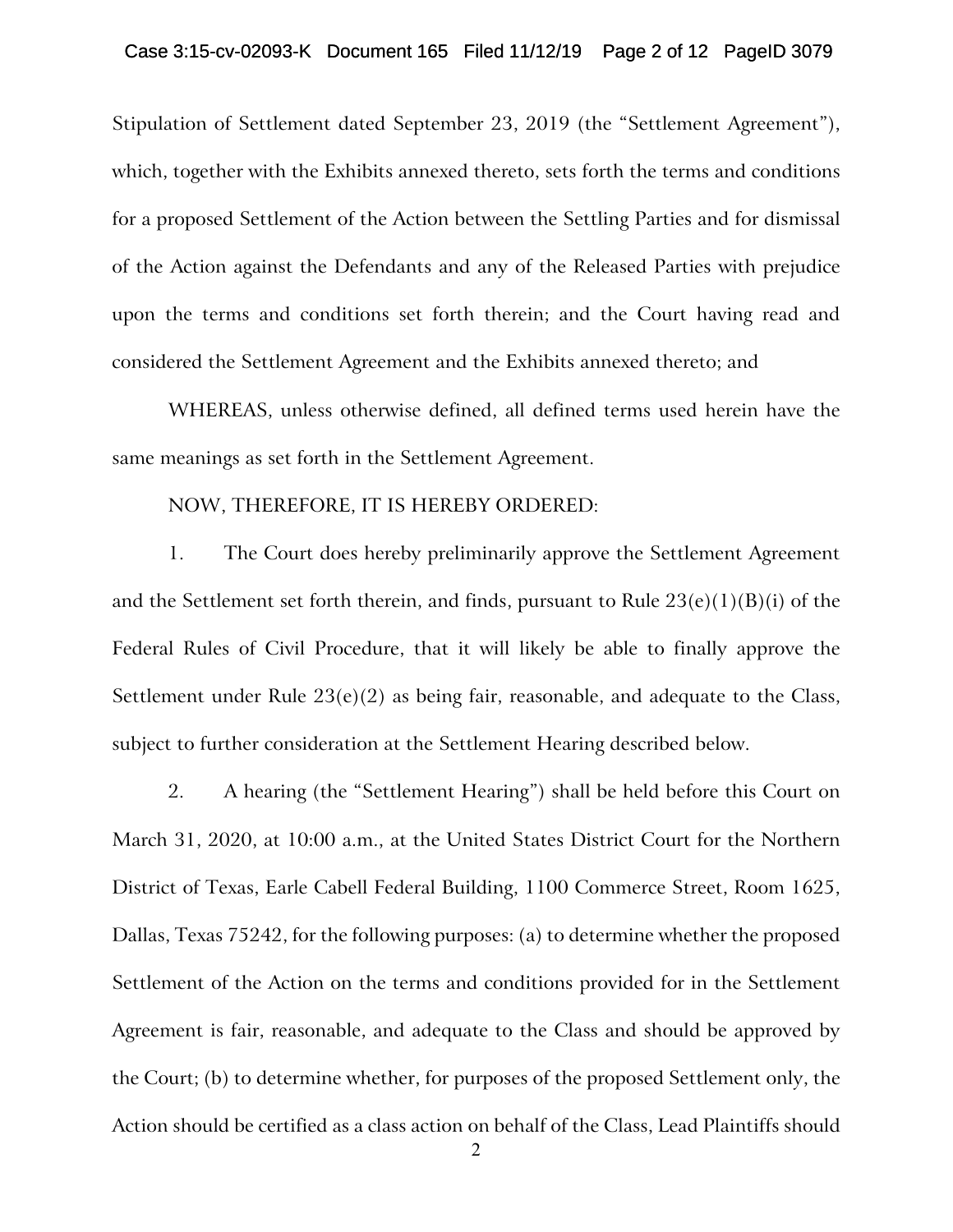#### Case 3:15-cv-02093-K Document 165 Filed 11/12/19 Page 3 of 12 PageID 3080

be certified as Class Representatives for the Class, and Lead Counsel should be appointed as Class Counsel for the Class; (c) to determine whether a Judgment as provided in ¶1.14 of the Settlement Agreement should be entered; (d) to determine whether the proposed Plan of Allocation should be approved; (e) to determine any amount of attorneys' fees and expenses that should be awarded to Lead Counsel for their service to the Class; (f) to hear any objections by Class Members to the Settlement Agreement or Plan of Allocation or any award of attorneys' fees and expenses to Lead Counsel and any award to the Plaintiffs pursuant to 15 U.S.C.  $$78u-4(a)(4)$ ; (g) to hear any objections by Class Members; and (h) to consider such other matters as the Court may deem appropriate.

3. The Court may adjourn the Settlement Hearing without further notice to the Class, and may approve the proposed Settlement with such modifications as the Settling Parties may agree to, if appropriate, without further notice to the Class.

4. Pursuant to the Settlement Agreement, the Settling Parties have proposed certification of the following Class pursuant to Rules 23(a) and 23(b)(3) of the Federal Rules of Civil Procedure: "all persons and entities who purchased or otherwise acquired publicly traded Trinity common stock between February 16, 2012 and April 24, 2015, inclusive (the "Class Period"), and were damaged thereby." Excluded from the Class are: (i) Defendants; (ii) the Immediate Family Members of the Individual Defendants; (iii) the officers and directors of Trinity during the Class Period and their Immediate Family Members; (iv) any parents, subsidiaries, or affiliates of Trinity; (v) any firm, trust, corporation, or other entity in which any Defendant has, or had during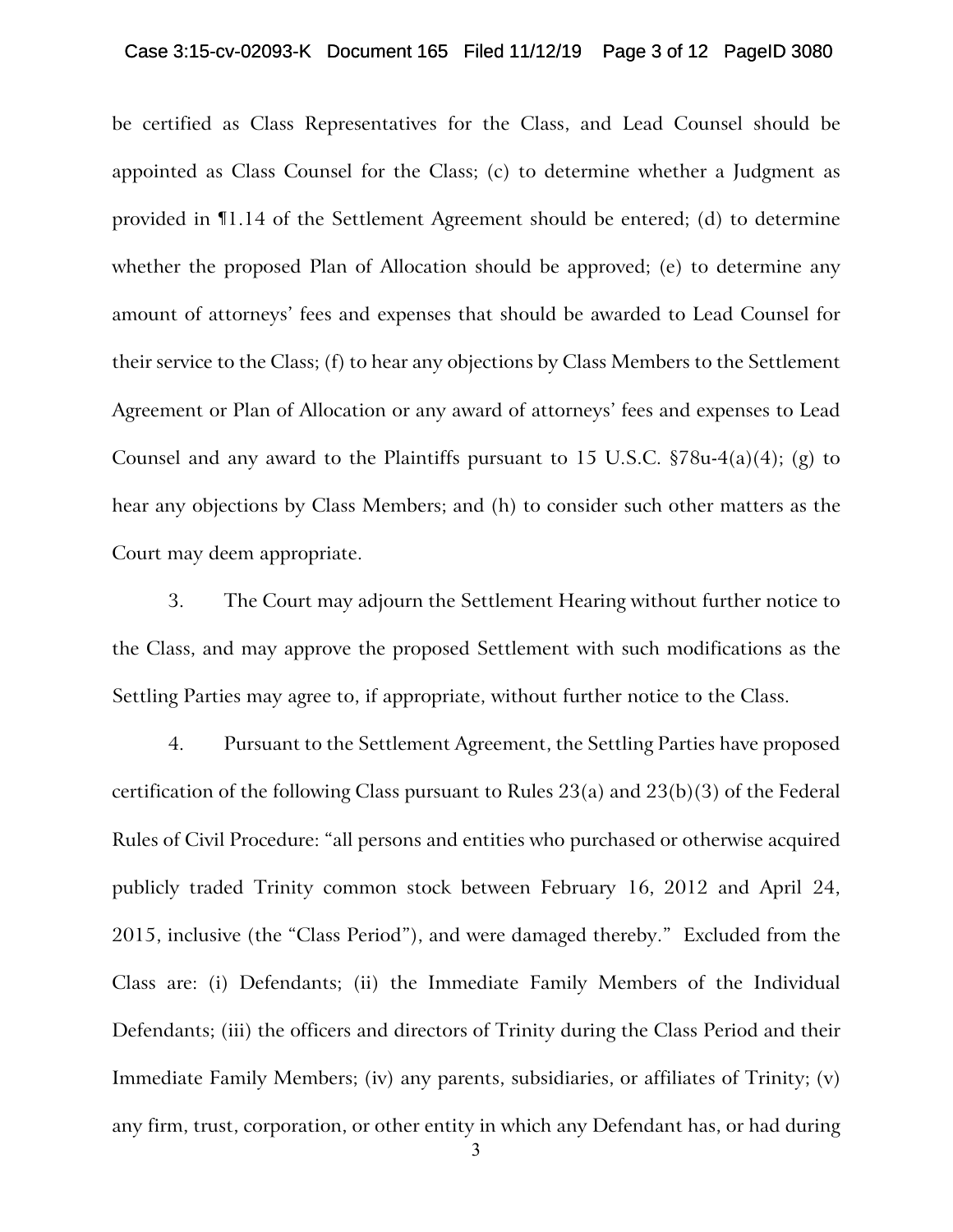#### Case 3:15-cv-02093-K Document 165 Filed 11/12/19 Page 4 of 12 PageID 3081

the Class Period, a controlling interest; and (vi) the legal representatives, affiliates, heirs, successors-in-interest, or assigns of any such excluded person or entity. Also excluded from the Class are any persons and entities who or which exclude themselves by submitting a request for exclusion that is accepted by the Court.

5. The Court finds, pursuant to Rule  $23(e)(1)(B)(ii)$  of the Federal Rules of Civil Procedure, that it will likely be able to certify the Class for purposes of the proposed Settlement. Specifically, the Court finds that each element required for certification of the Class pursuant to Rule 23 of the Federal Rules of Civil Procedure has been met or will likely be met: (a) the members of the Class are so numerous that their joinder in the Action would be impracticable; (b) there are questions of law and fact common to the Class which predominate over any individual questions; (c) the claims of Lead Plaintiffs in the Action are typical of the claims of the Class; (d) Lead Plaintiffs and Lead Counsel have and will fairly and adequately represent and protect the interests of the Class; and (e) a class action is superior to other available methods for the fair and efficient adjudication of the Action.

6. The Court also finds, pursuant to Rule  $23(e)(1)(B)(ii)$  of the Federal Rules of Civil Procedure, that it will likely be able to certify Lead Plaintiffs as Class Representatives for the Class and appoint Lead Counsel as Class Counsel for the Class, pursuant to Rule 23(g) of the Federal Rules of Civil Procedure.

7. The Court approves the form, substance and requirements of the Notice of Pendency and Proposed Settlement of Class Action ("Notice") and Proof of Claim

4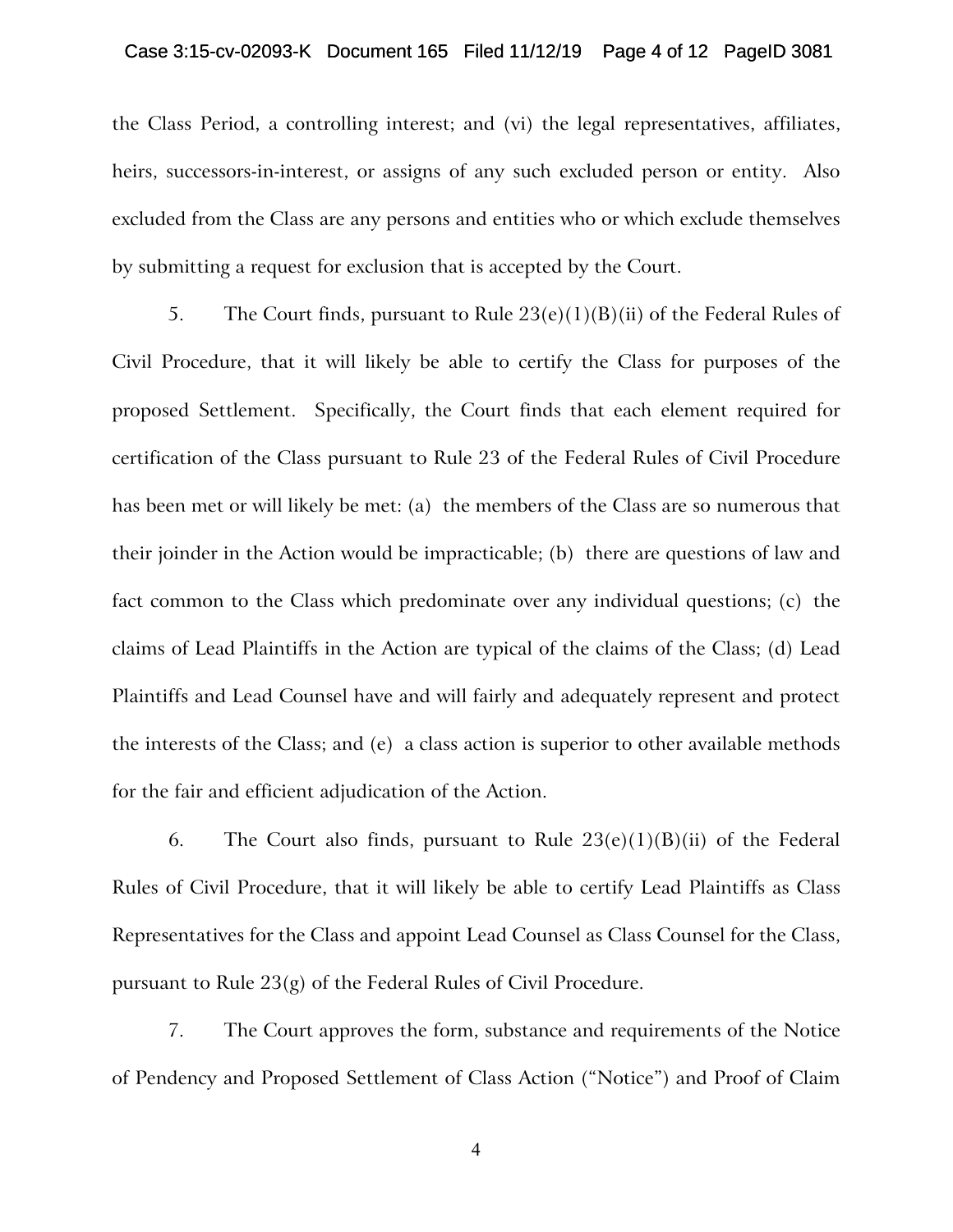#### Case 3:15-cv-02093-K Document 165 Filed 11/12/19 Page 5 of 12 PageID 3082

and Release, substantially in the forms annexed hereto as Exhibits A-1 and A-2, respectively.

8. The Court approves the Summary Notice, substantially in the form annexed hereto as Exhibit A-3.

9. The Court appoints the firm Gilardi & Co. LLC ("Claims Administrator") to supervise and administer the notice procedure as well as the processing of claims as more fully set forth below:

(a) Defendants and their counsel shall provide within five (5) business days following the entry of this Order, and without any charge to Plaintiffs, the Class, Plaintiffs' Counsel, or the Claims Administrator, shareholder lists, as appropriate for providing notice to the Class;

(b) Not later than fourteen (14) calendar days after the Court signs and enters this Order (the "Notice Date"), the Claims Administrator shall commence mailing of the Notice and Proof of Claim and Release, substantially in the forms annexed as Exhibits A-1 and A-2 hereto, by First-Class Mail to all Class Members who can be identified with reasonable effort and shall also cause the Notice and Proof of Claim and Release to be posted on the Settlement website at www.TrinitySecuritiesSettlement.com;

(c) Not later than ten (10) calendar days after the Notice Date, the Claims Administrator shall cause the Summary Notice to be published once in the national edition of *Investor's Business Daily* and once over the *PR Newswire*; and

5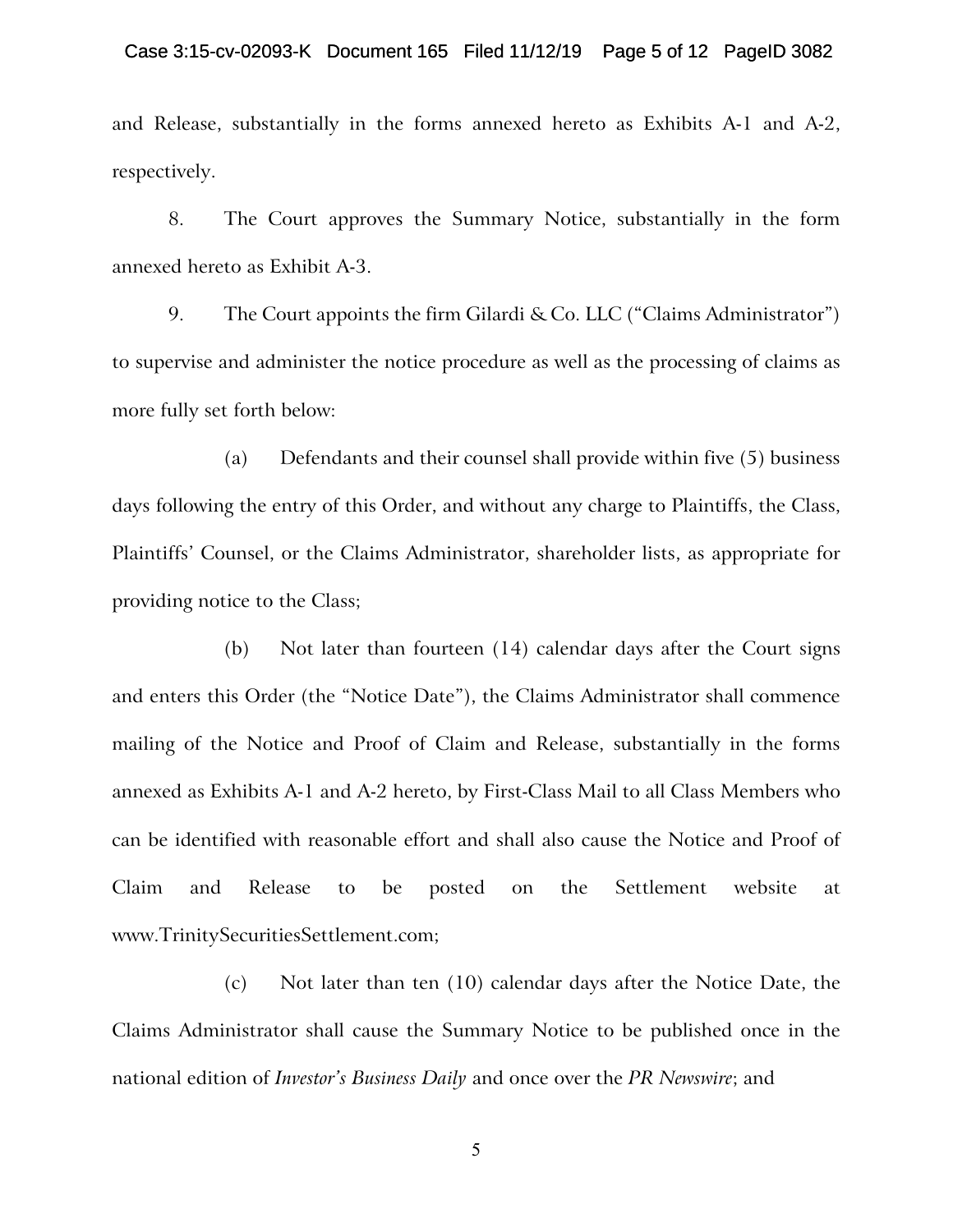#### Case 3:15-cv-02093-K Document 165 Filed 11/12/19 Page 6 of 12 PageID 3083

(d) Not later than seven (7) calendar days prior to the Settlement Hearing, Lead Counsel shall serve on Defendants' counsel and file with the Court proof, by affidavit or declaration, of such mailing and posting.

10. Nominees who purchased or otherwise acquired Trinity common stock ("Securities") for the benefit of another Person during the Class Period, shall be requested to send the Notice and Proof of Claim and Release to such beneficial owners of Trinity common stock within seven (7) calendar days after receipt thereof, or send a list of the names and addresses of such beneficial owners to the Claims Administrator within seven (7) calendar days of receipt thereof, in which event the Claims Administrator shall promptly send the Notice and Proof of Claim and Release to such beneficial owners.

11. Other than the cost, if any, of providing shareholder lists to Lead Counsel and/or the Claims Administrator as required by ¶5.2 of the Settlement Agreement, all fees, costs, and expenses incurred in identifying and notifying members of the Class shall be paid from the Settlement Fund and in no event shall any of the Released Parties bear any responsibility for such fees, costs, or expenses.

12. All members of the Class (except Persons who request exclusion pursuant to ¶15 below) shall be bound by all determinations and judgments in the Action concerning the Settlement, including, but not limited to, the releases provided for therein, whether favorable or unfavorable to the Class, regardless of whether such Persons seek or obtain by any means, including, without limitation, by submitting a

6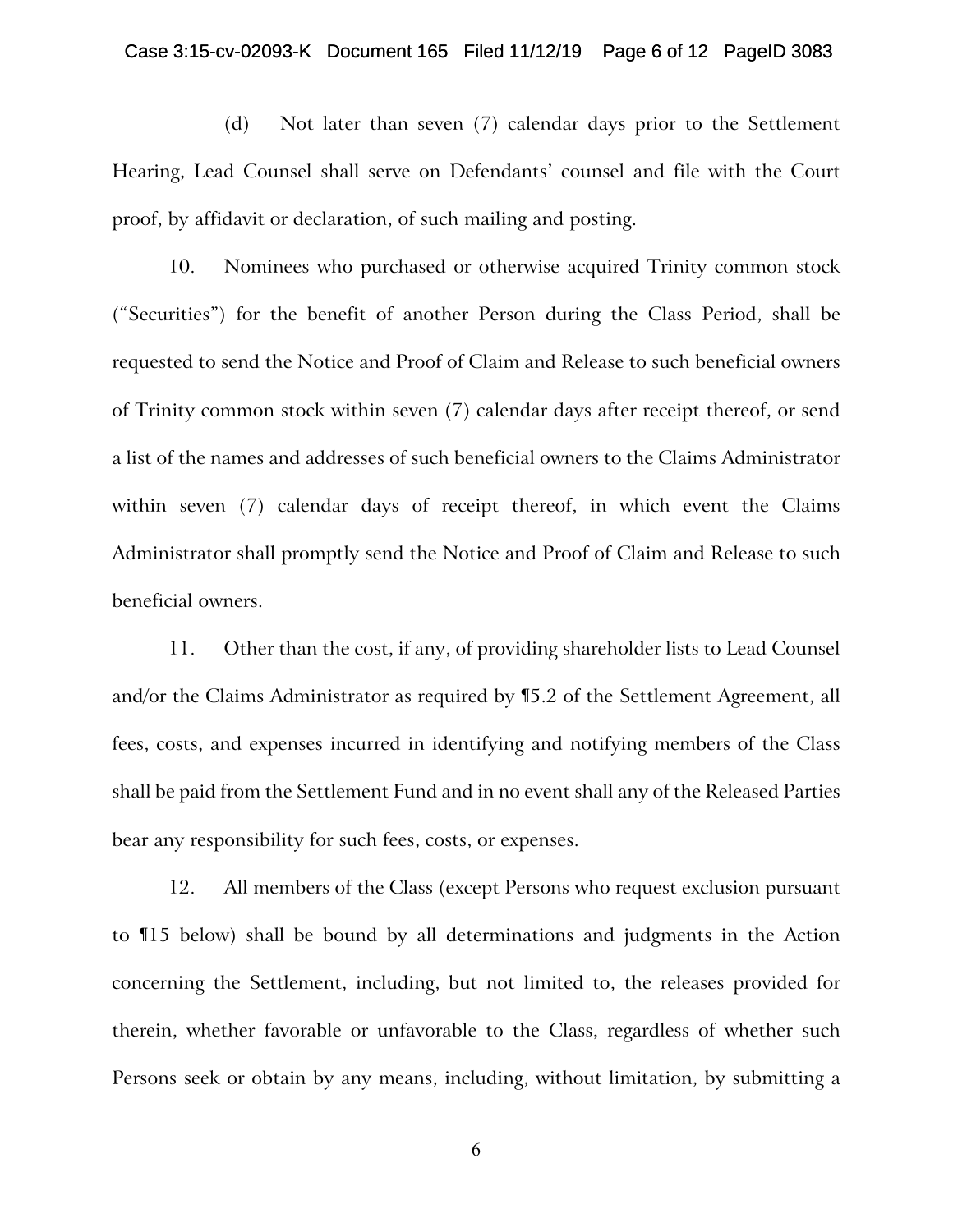#### Case 3:15-cv-02093-K Document 165 Filed 11/12/19 Page 7 of 12 PageID 3084

Proof of Claim and Release form or any similar document, any distribution from the Settlement Fund or the Net Settlement Fund.

13. Class Members who wish to participate in the Settlement shall complete and submit the Proof of Claim and Release form in accordance with the instructions contained therein. Unless the Court orders otherwise, all Proofs of Claim and Release must be postmarked or submitted electronically no later than one hundred twenty (120) calendar days from the Notice Date. Any Class Member who does not submit a Proof of Claim and Release within the time provided shall be barred from sharing in the distribution of the proceeds of the Net Settlement Fund, unless otherwise ordered by the Court, but shall nevertheless be bound by any final judgment entered by the Court. Notwithstanding the foregoing, Lead Counsel shall have the discretion (but not the obligation) to accept late-submitted claims for processing by the Claims Administrator so long as distribution of the Net Settlement Fund is not materially delayed thereby.

14. Any member of the Class may enter an appearance in the Action, at his, her, or its own expense, individually or through counsel of the Class Member's own choice. If a Class Member does not enter an appearance, he, she, or it will be represented by Lead Counsel.

15. Any Person falling within the definition of the Class may, upon request, be excluded or "opt out" from the Class. Any such Person must submit to the Claims Administrator a request for exclusion ("Request for Exclusion"), postmarked no later than twenty-one (21) calendar days before the Settlement Hearing. A Request for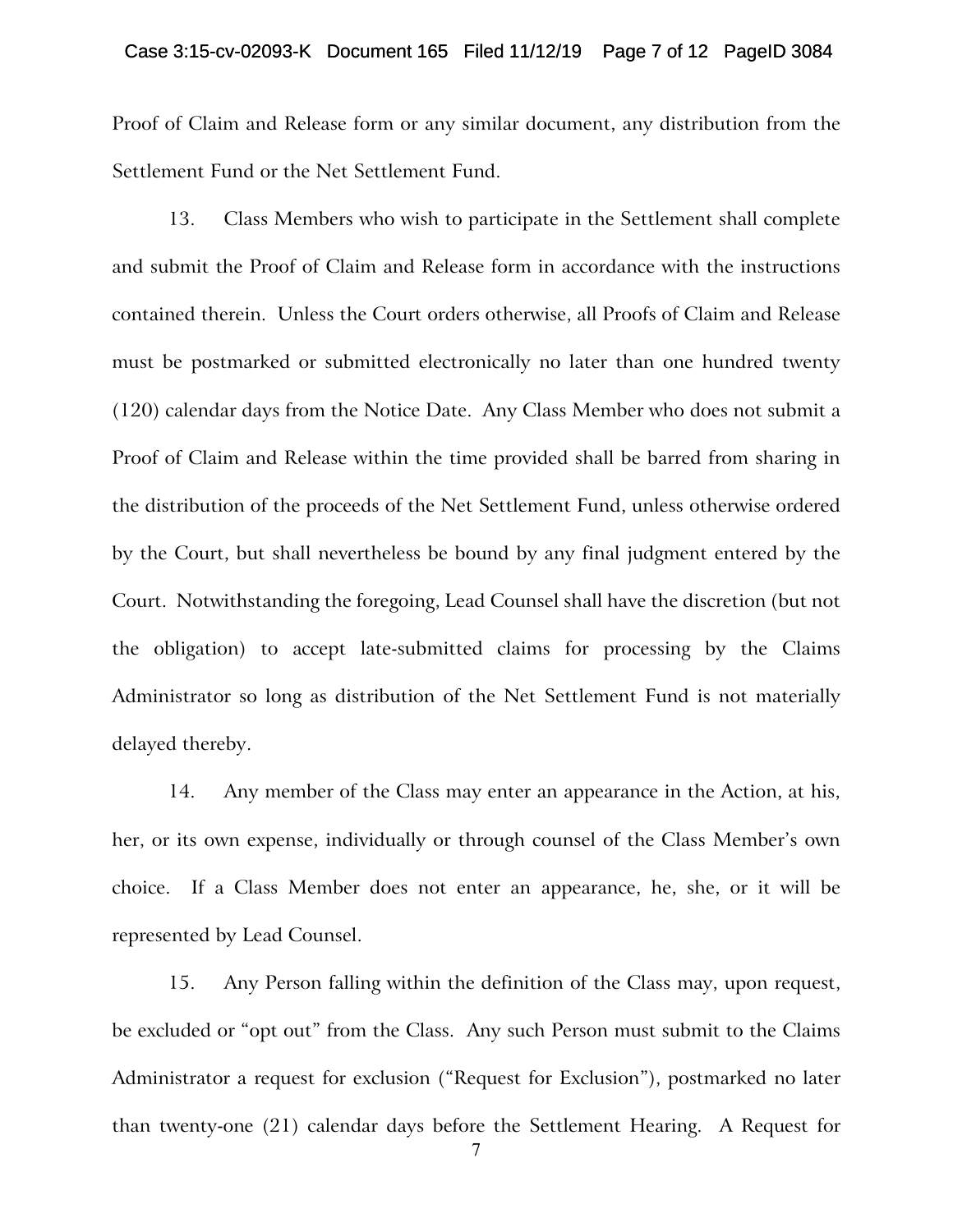#### Case 3:15-cv-02093-K Document 165 Filed 11/12/19 Page 8 of 12 PageID 3085

Exclusion must be signed and state: (a) the name, address, and telephone number of the Person requesting exclusion; (b) the Person's purchases, acquisitions and sales of Trinity Securities from February 16, 2012, through and including April 24, 2015, including the dates, the amount of Trinity Securities purchased, acquired, or sold, and price paid or received for each such purchase, acquisition, or sale; and (c) that the Person wishes to be excluded from the Class in *Isolde v. Trinity Industries, Inc.*, No. 3:15- CV-02093 (N.D. Tex.). All Persons who submit valid and timely Requests for Exclusion in the manner set forth in this paragraph shall have no rights under the Settlement Agreement, shall not share in the distribution of the Net Settlement Fund, and shall not be bound by the Settlement Agreement or any Final Judgment.

16. Lead Counsel shall cause to be provided to Defendants' counsel copies of all Requests for Exclusion, and any written revocation of Requests for Exclusion, within the later of two (2) business days of Lead Counsel's receipt or seven (7) calendar days prior to the Settlement Hearing.

17. Any member of the Class may appear and object if he, she, or it has any reason why the proposed Settlement of the Action should not be approved as fair, reasonable and adequate, or why a judgment should not be entered thereon, why the Plan of Allocation should not be approved, why attorneys' fees and expenses should not be awarded to counsel for Plaintiffs for their service to the Class or why costs and expenses should not be awarded to Plaintiffs; provided, however, that no Class Member or any other Person shall be heard or entitled to contest the approval of the terms and conditions of the proposed Settlement, or, if approved, the Judgment to be entered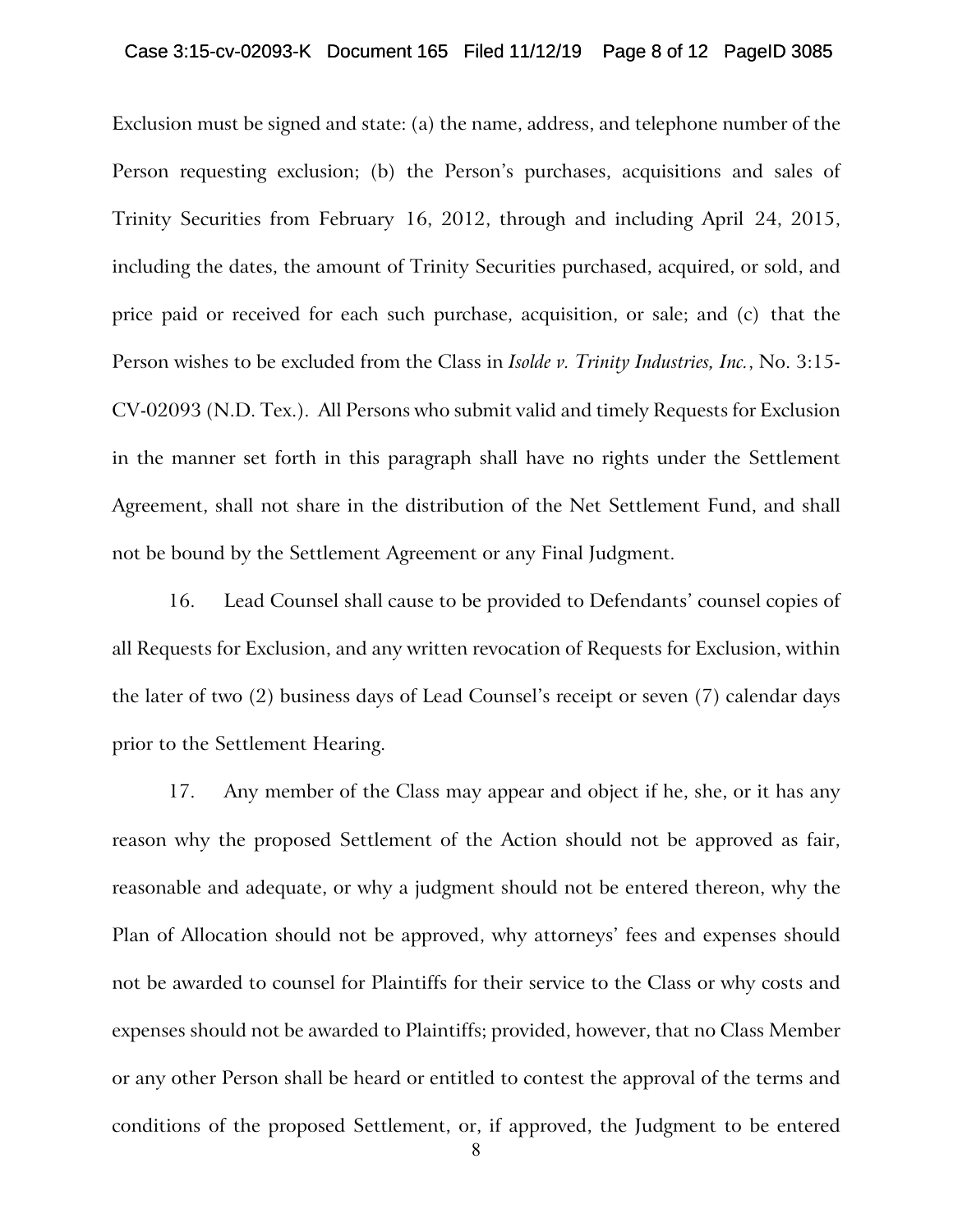#### Case 3:15-cv-02093-K Document 165 Filed 11/12/19 Page 9 of 12 PageID 3086

thereon approving the same, or the order approving the Plan of Allocation, or any attorneys' fees and expenses to be awarded to Plaintiffs' Counsel, unless written objections and copies of any papers and briefs are received by Nathan R. Lindell, Robbins Geller Rudman & Dowd LLP, 655 West Broadway, Suite 1900, San Diego, CA 92101 and Meryl L. Young, Gibson, Dunn & Crutcher LLP, 3161 Michelson Drive, Irvine, CA 92612, on or before twenty-one (21) calendar days before the Settlement Hearing; and said objections, papers, and briefs are filed with the Clerk of the United States District Court for the Northern District of Texas, on or before twenty-one (21) calendar days before the Settlement Hearing. The objection must: (a) state the name, address, and telephone number of the person or entity objecting and must be signed by the objector; (b) state whether the objector is represented by counsel and, if so, the name, address, and telephone number of the objector's counsel; (c) contain a statement of the Class Member's objection or objections, and the specific reasons for each objection, including any legal and evidentiary support the Class Member wishes to bring to the Court's attention; and (d) include documents sufficient to prove membership in the Class, consisting of documents showing the number of Trinity Securities that the objector (i) owned as of the opening of trading on February 16, 2012, and (ii) purchased/acquired and/or sold during the Class Period (*i.e.*, between February 16, 2012 and April 24, 2015, inclusive), as well as the dates, number of Trinity Securities and prices for each such purchase/acquisition and sale. Documentation establishing membership in the Class must consist of copies of brokerage confirmation slips or monthly brokerage account statements, or an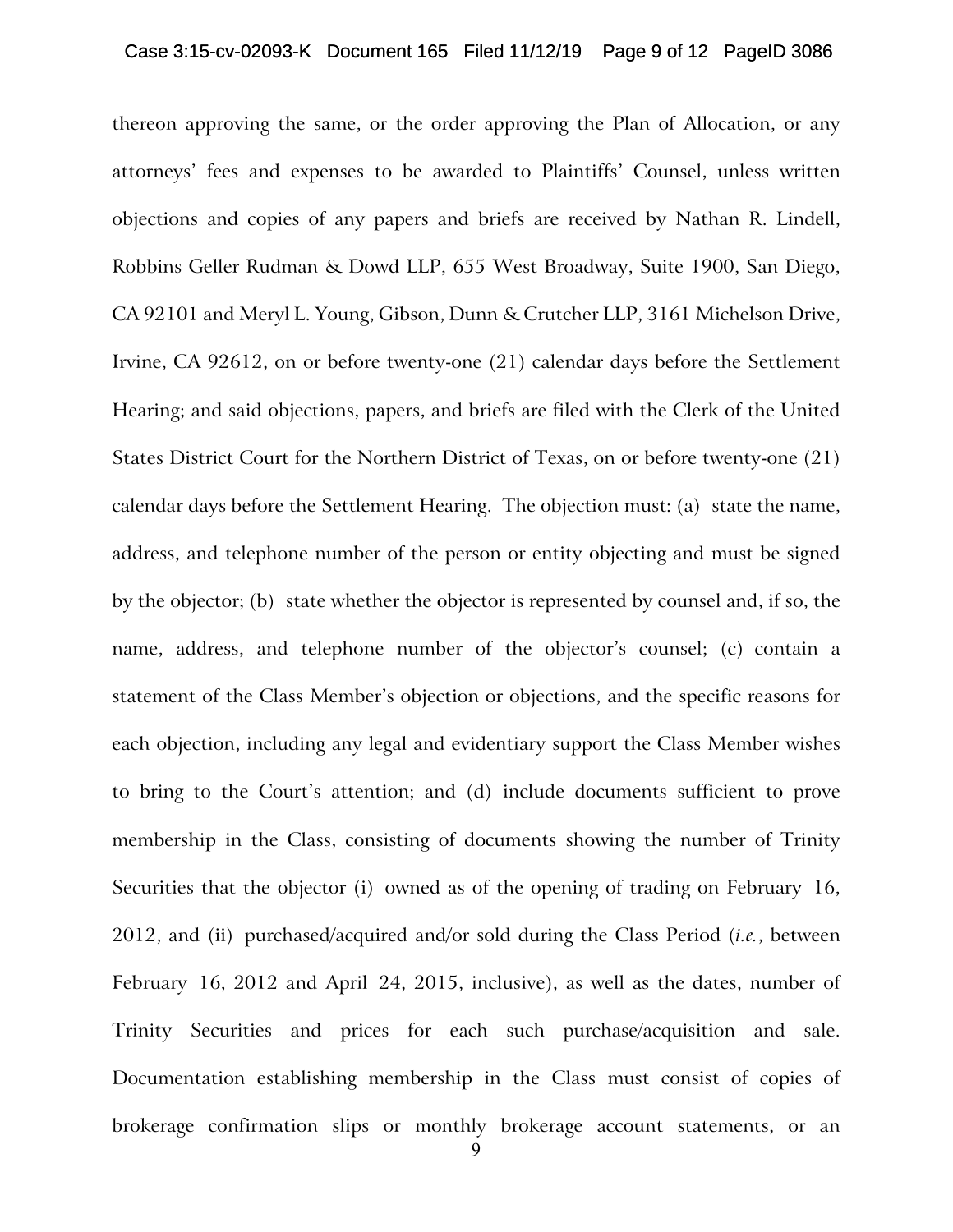#### Case 3:15-cv-02093-K Document 165 Filed 11/12/19 Page 10 of 12 PageID 3087

authorized statement from the objector's broker containing the transactional and holding information found in a broker confirmation slip or account statement. Objectors who enter an appearance and desire to present evidence at the Settlement Hearing in support of their objection must include in their written objection or notice of appearance the identity of any witnesses they may call to testify and any exhibits they intend to introduce into evidence at the hearing.

18. The objection must state whether it applies only to the objector, to a specific subset of the Class, or to the entire Class, and also state with specificity the grounds for the objection. Any member of the Class who does not make his, her, or its objection in the manner provided shall be deemed to have waived such objection and shall forever be foreclosed from making any objection to the fairness, reasonableness, or adequacy of the proposed Settlement as incorporated in the Settlement Agreement, to the Plan of Allocation, and to the award of attorneys' fees and expenses to Plaintiffs' Counsel and to any award of costs and expenses to Plaintiffs, unless otherwise ordered by the Court.

19. All funds held by the Escrow Agents shall be deemed and considered to be in *custodia legis*, and shall remain subject to the jurisdiction of the Court, until such time as such funds shall be distributed pursuant to the Settlement Agreement and/or further order(s) of the Court.

20. All papers in support of the Settlement, Plan of Allocation, and any application by Lead Counsel for attorneys' fees and expenses and for costs and expenses for Plaintiffs, shall be filed and served no later than thirty-five (35) calendar days prior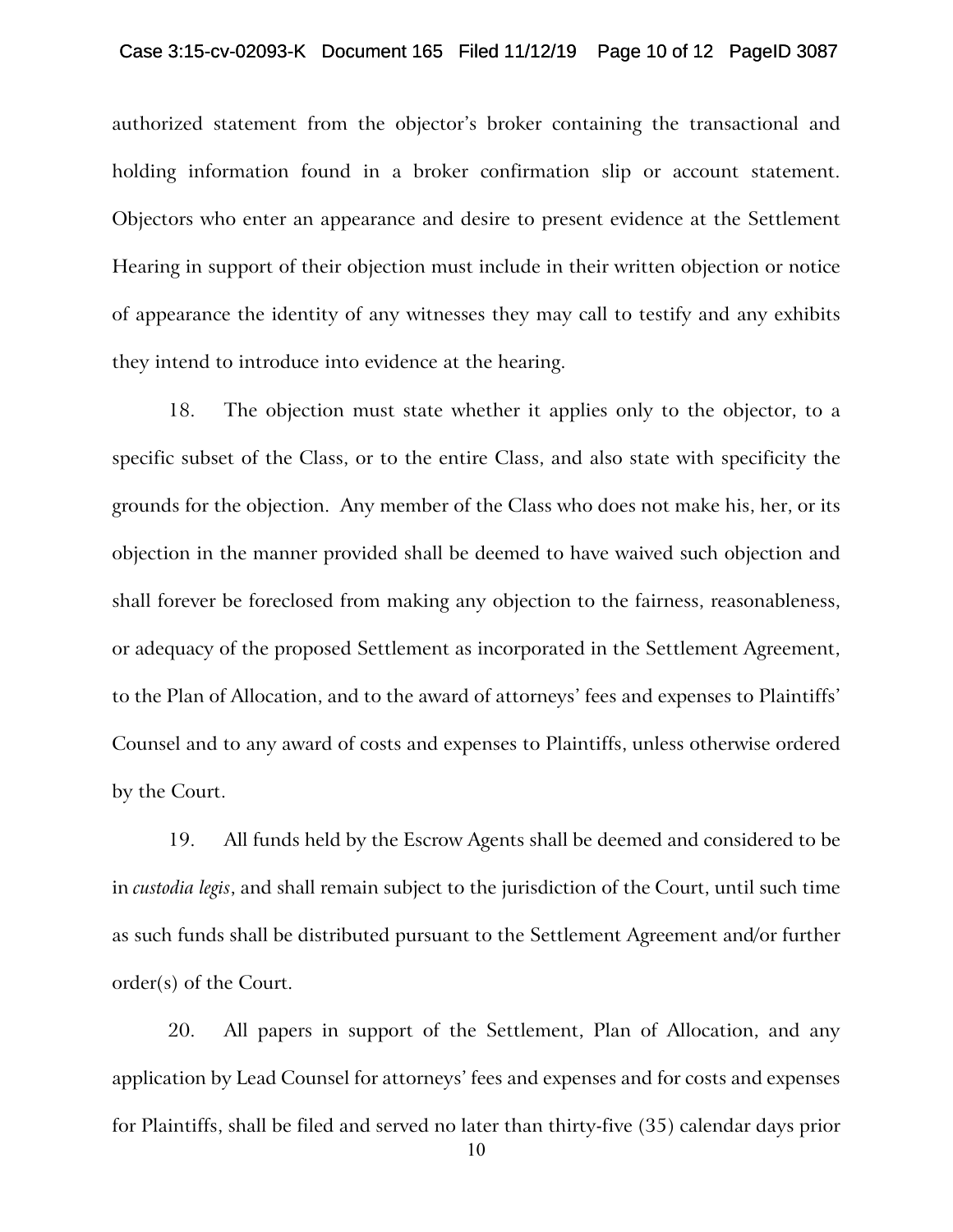#### Case 3:15-cv-02093-K Document 165 Filed 11/12/19 Page 11 of 12 PageID 3088

to the Settlement Hearing, and any reply papers shall be filed and served no later than seven (7) calendar days before the Settlement Hearing.

21. The Released Parties shall have no responsibility for the Plan of Allocation or any application for attorneys' fees or expenses submitted by Lead Counsel, and such matters will be considered separately from the fairness, reasonableness, and adequacy of the Settlement.

22. At or after the Settlement Hearing, the Court shall determine whether the Plan of Allocation proposed by Lead Counsel, and any application for attorneys' fees and expenses and for the costs and expenses of Plaintiffs, should be approved.

23. All reasonable expenses incurred in identifying and notifying Class Members as well as administering the Settlement Fund shall be paid as set forth in the Settlement Agreement. In the event the Court does not approve the Settlement, or it otherwise fails to become effective, neither Plaintiffs nor any of their counsel shall have any obligation to repay any amounts actually and properly incurred or disbursed pursuant to ¶¶2.7 or 2.8 of the Settlement Agreement.

24. Neither the Settlement Agreement, nor any of its terms or provisions, nor any of the negotiations or proceedings connected with it, shall be construed as an admission or concession by any of the Released Parties of the truth of any of the allegations in the Action, or of any liability, fault, or wrongdoing of any kind.

25. All proceedings in the Action are stayed until further order of this Court, except as may be necessary to implement the Settlement or comply with the terms of the Settlement Agreement. Pending final determination of whether the Settlement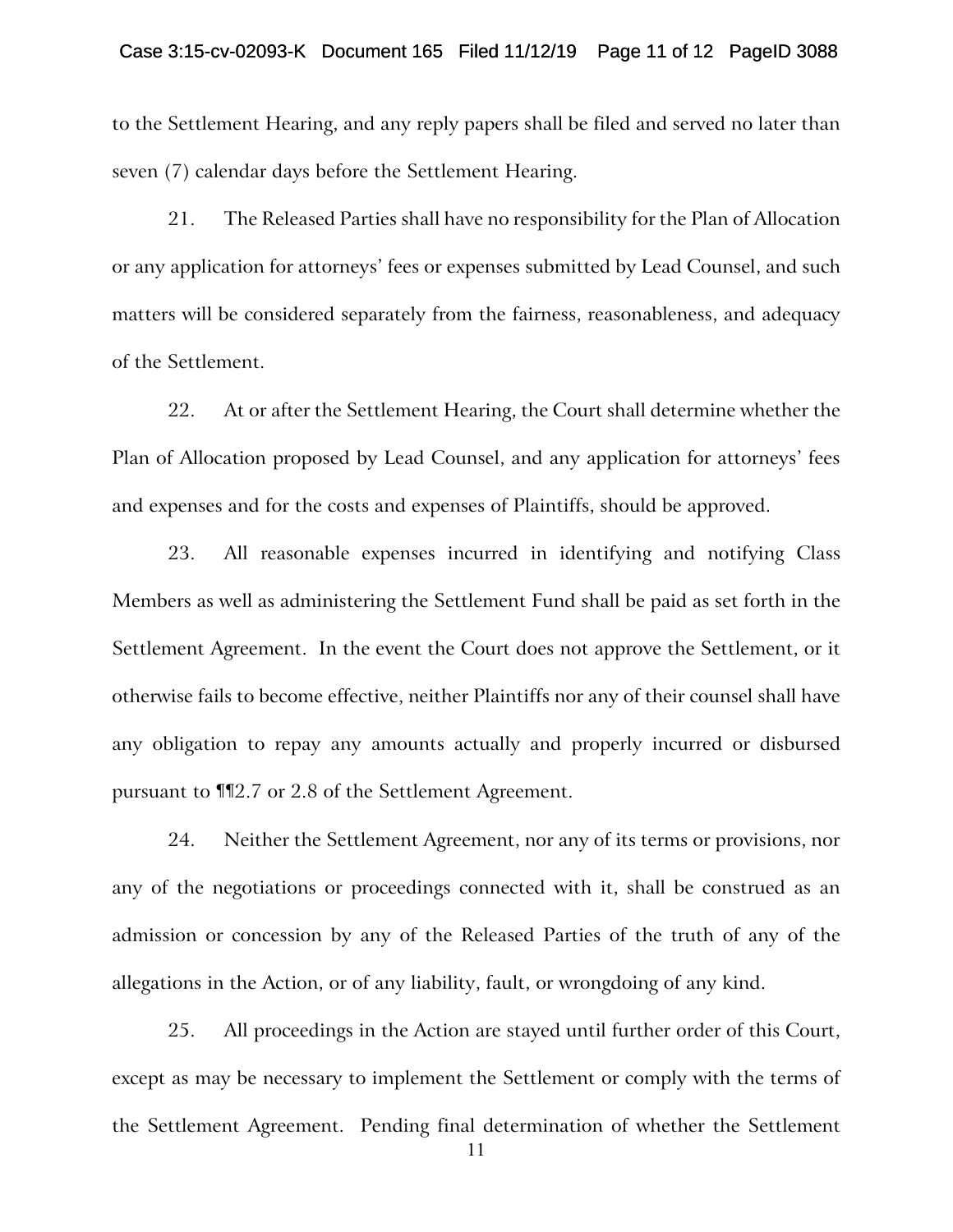### Case 3:15-cv-02093-K Document 165 Filed 11/12/19 Page 12 of 12 PageID 3089

should be approved, neither the Plaintiffs nor any Class Member, either directly, representatively, or in any other capacity shall commence or prosecute against any of the Released Parties any action or proceeding in any court or tribunal asserting any of the Released Claims.

26. The Court reserves the right to alter the time or the date of the Settlement Hearing without further notice to the members of the Class, provided that the time or the date of the Settlement Hearing shall not be set at a time or date earlier than the time and date set forth in ¶2 above, and retains jurisdiction to consider all further applications arising out of or connected with the proposed Settlement. The Court may approve the Settlement, with such modifications as may be agreed to by the Settling Parties, if appropriate, without further notice to the Class.

### SO ORDERED.

Signed November 12, 2019.

 $\mathcal{H}$  Kinkeade

ED KINKEADE UNITED STATES DISTRICT JUDGE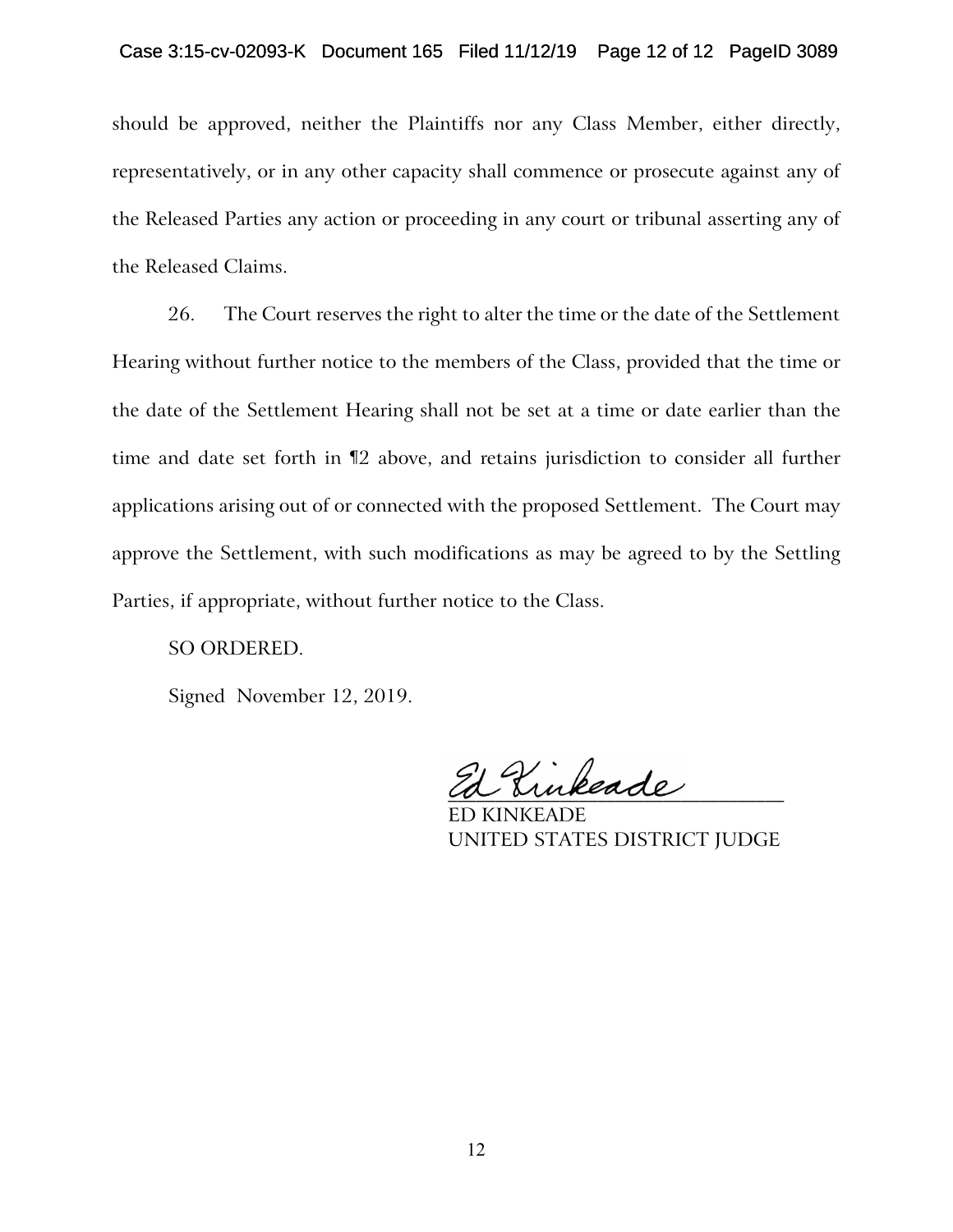# UNITED STATES DISTRICT COURT NORTHERN DISTRICT OF TEXAS DALLAS DIVISION

§ § § § § § § § § § §

RICHARD J. ISOLDE, Individually and on Behalf of All Others Similarly Situated,

Plaintiff,

vs.

TRINITY INDUSTRIES, INC., et al.,

Defendants.

### Civil Action No. 3:15-CV-02093-K **(CONSOLIDATED)**

# CLASS ACTION

Judge Ed Kinkeade

# **NOTICE OF PENDENCY AND PROPOSED SETTLEMENT OF CLASS ACTION**

# **EXHIBIT A-1**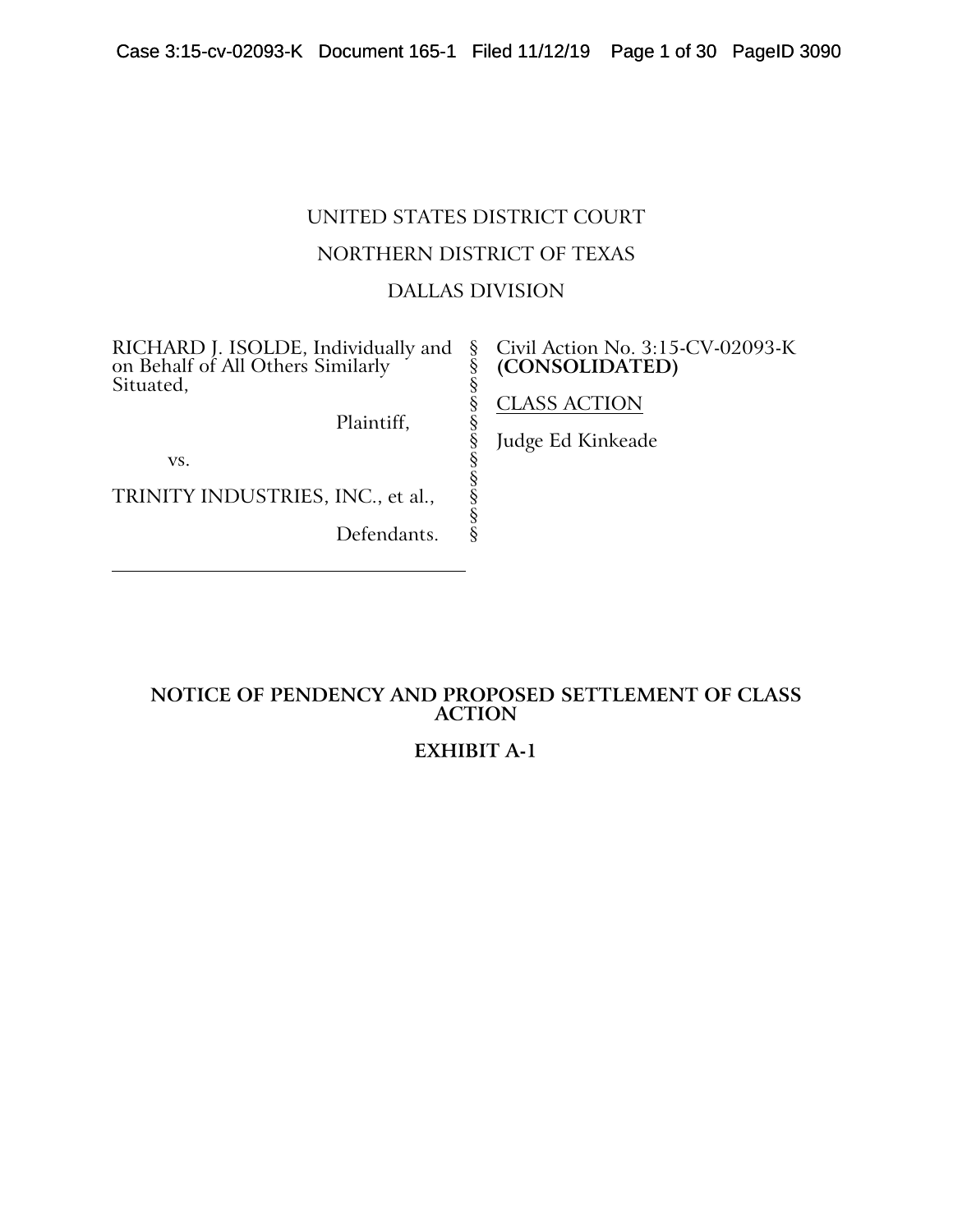#### **TO: ALL PERSONS WHO PURCHASED OR OTHERWISE ACQUIRED TRINITY INDUSTRIES, INC. ("TRINITY" OR THE "COMPANY") COMMON STOCK ("SECURITIES") BETWEEN FEBRUARY 16, 2012 AND APRIL 24, 2015, INCLUSIVE, AND WERE DAMAGED THEREBY**

PLEASE READ THIS NOTICE CAREFULLY AND IN ITS ENTIRETY. YOUR RIGHTS MAY BE AFFECTED BY PROCEEDINGS IN THIS ACTION. PLEASE NOTE THAT IF YOU ARE A CLASS MEMBER, YOU MAY BE ENTITLED TO SHARE IN THE PROCEEDS OF THE SETTLEMENT DESCRIBED IN THIS NOTICE. TO CLAIM YOUR SHARE OF THIS FUND, YOU MUST SUBMIT A VALID PROOF OF CLAIM AND RELEASE FORM POSTMARKED OR SUBMITTED ONLINE ON OR BEFORE  $\qquad \qquad , 20$ .

**A federal court authorized this Notice. This is not a solicitation from a lawyer.**

This Notice has been sent to you pursuant to Rule 23 of the Federal Rules of Civil Procedure and an Order of the United States District Court for the Northern District of Texas (the "Court"). The purpose of this Notice of Pendency and Proposed Settlement of Class Action ("Notice") is to inform you of the proposed settlement of this securities class action litigation (the "Settlement") and of the hearing to be held by the Court to consider the fairness, reasonableness, and adequacy of the Settlement. The Settlement resolves the Class's claims asserted against the Defendants. This Notice describes the rights you may have in connection with the Settlement and what steps you may take in relation to the Settlement and this class action litigation.

The proposed Settlement creates a fund in the amount of Seven Million, Five Hundred Thousand Dollars (\$7,500,000.00) in cash and will include interest that accrues on the fund prior to distribution to eligible Class Members. Based on the information currently available to Plaintiffs and the analysis performed by their damages consultant, it is estimated that if Class Members submit claims for 100% of the Securities eligible for distribution, the estimated average distribution per share will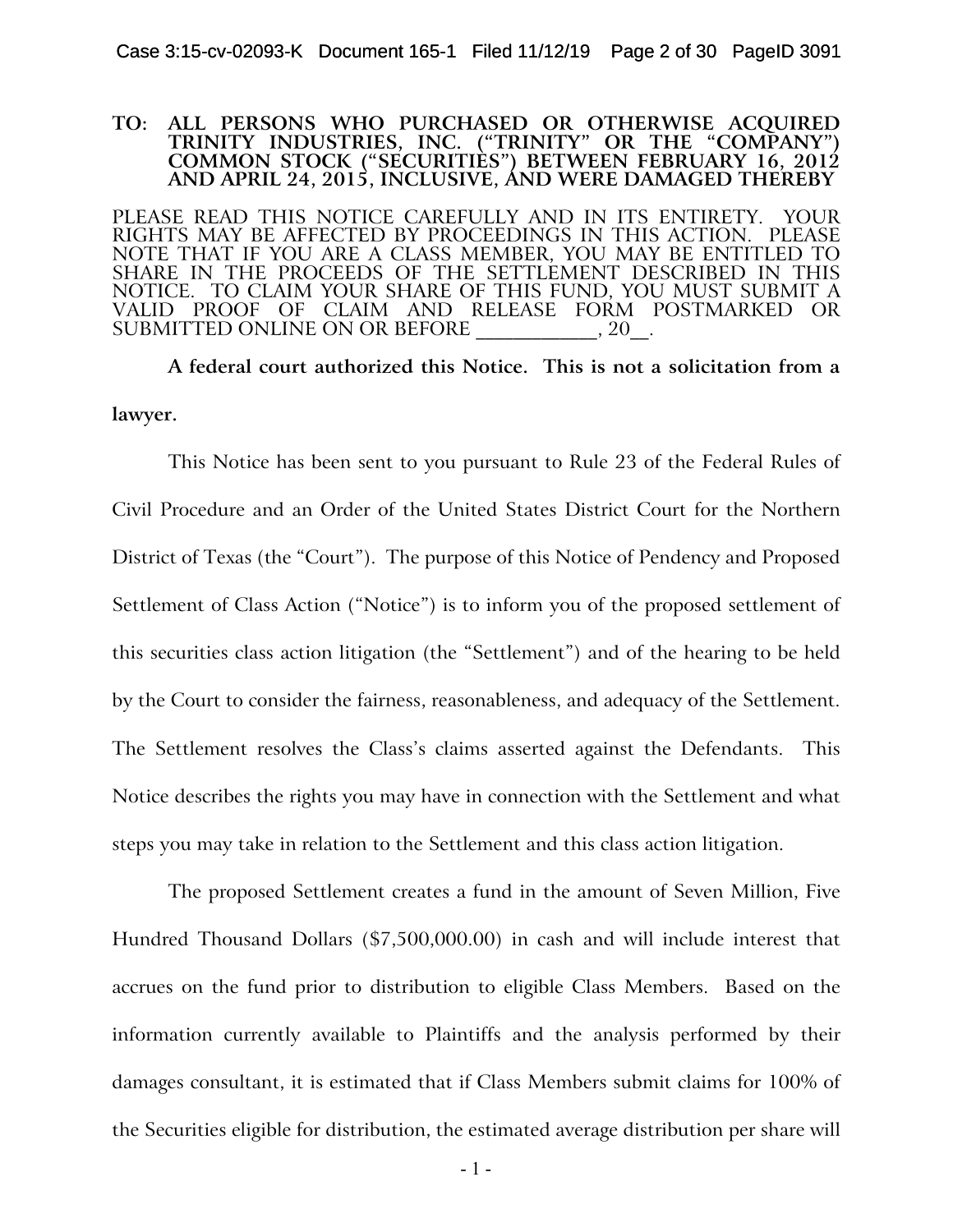be approximately \$0.10 before deduction of Court-approved fees and expenses. Historically, actual claims rates are less than 100%, which result in higher distributions per share. Your actual recovery from this fund will depend on a number of variables, including the number of claimants, the amount of Trinity Securities you and all other claimants purchased or otherwise acquired and sold, the expense of administering the claims process, and the timing of your purchases, acquisitions and sales, if any (*see* the Plan of Allocation below for a more detailed description of how the settlement proceeds will be allocated among Class Members).

The Defendants have denied and continue to deny specifically each and all of the claims and contentions alleged in the Action. The issues on which the parties disagree include, but are not limited to: (1) whether the statements allegedly made or facts allegedly omitted were false or misleading, material, or otherwise actionable under the federal securities laws; (2) whether any of the Defendants acted intentionally or recklessly in making any alleged misstatements; (3) the extent to which the various matters that Plaintiffs alleged were materially false or misleading influenced (if at all) the trading price of Trinity Securities; (4) the extent to which the various allegedly adverse material facts that Plaintiffs alleged were omitted influenced (if at all) the trading price of Trinity Securities; (5) the extent to which external factors, such as general market conditions, influenced the trading price of Trinity Securities; (6) the effect of various market forces influencing the trading price of Trinity Securities; (7) the amount by which the price of Trinity Securities was allegedly artificially inflated (if at all); and (8) the appropriate economic model for determining the amount by which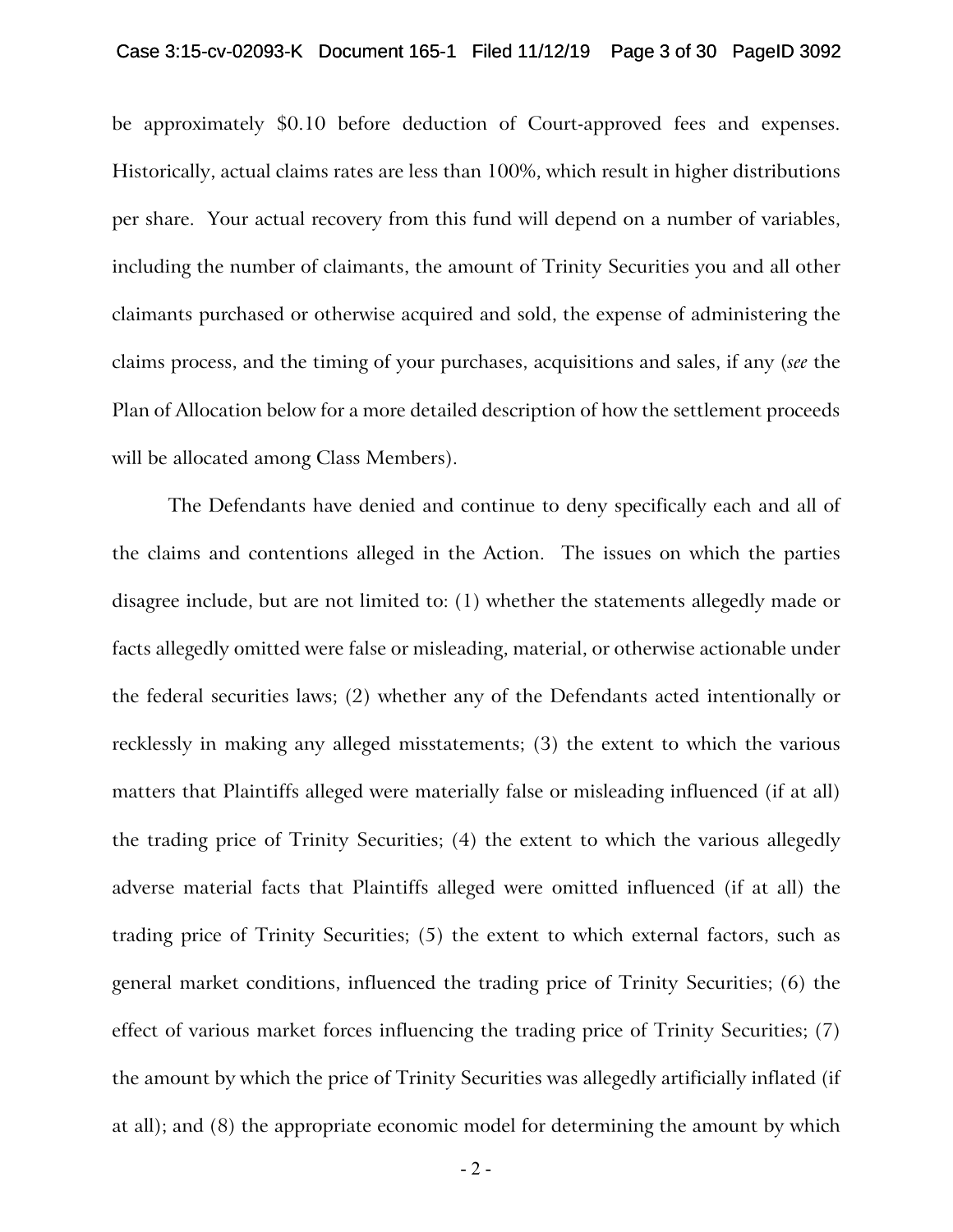#### Case 3:15-cv-02093-K Document 165-1 Filed 11/12/19 Page 4 of 30 PageID 3093

the price of Trinity Securities was allegedly artificially inflated (if at all). Plaintiffs and Defendants do not agree on the average amount of damages per share that would be recoverable if Plaintiffs were to have prevailed on each claim asserted. The Defendants deny that they have violated the federal securities laws or any laws.

Plaintiffs believe that the proposed Settlement is a very good recovery and is in the best interests of the Class. There were significant risks associated with continuing to litigate through trial, and if the Defendants prevailed at trial, the Class would receive nothing. In addition, the amount of damages recoverable by the Class was and is challenged by the Defendants. Recoverable damages in this case are limited to losses caused by conduct actionable under applicable law, and had the Action gone to trial, the Defendants intended to assert that they have not violated the law, that they are not liable, and that any losses of Class Members were caused by non-actionable market, industry, general economic or company-specific factors.

Plaintiffs' Counsel have not received any payment for their services in conducting this Action on behalf of Plaintiffs and the members of the Class, nor have they been paid their litigation expenses. If the Settlement is approved by the Court, Lead Counsel will apply to the Court, on behalf of all Plaintiffs' Counsel, for attorneys' fees of \$1,125,000 plus expenses not to exceed \$200,000, plus interest on such amounts, all of which shall be paid from the Settlement Fund. If the amounts requested by counsel are approved by the Court, the average cost per Security would be approximately \$0.02. In addition, the Plaintiffs intend to seek an amount not to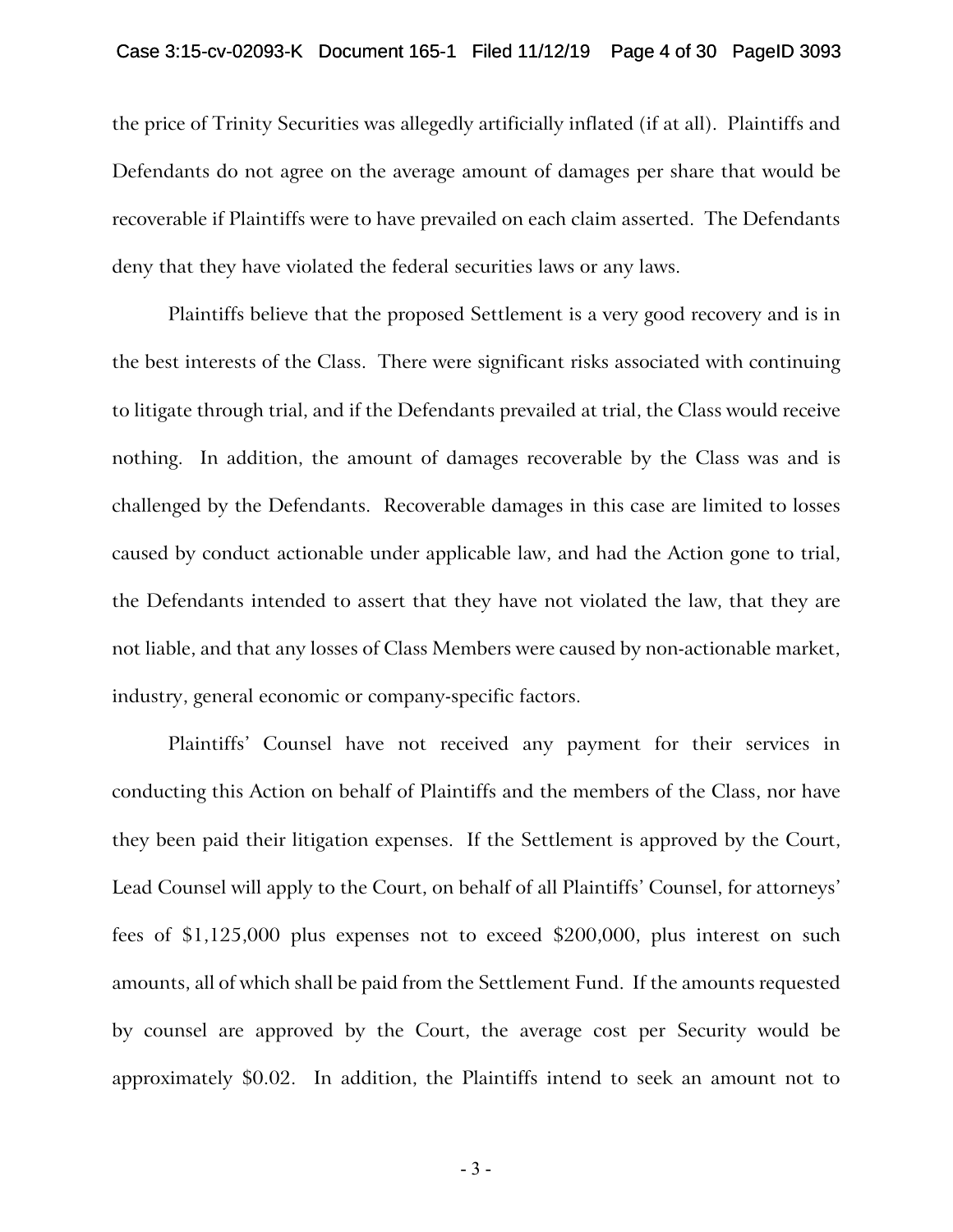exceed \$20,000 pursuant to the Private Securities Litigation Reform Act of 1995, 15 U.S.C. §78u-4(a)(4), in connection with their representation of the Class.

This Notice is not an expression of any opinion by the Court about the merits of any of the claims or defenses asserted by any party in this Action or the fairness or adequacy of the proposed Settlement.

For further information regarding this Settlement you may contact the Claims Administrator toll-free at 1-866-234-5150 or visit the website www.TrinitySecuritiesSettlement.com. You may also contact a representative of Lead Counsel: Rick Nelson, c/o Shareholder Relations, Robbins Geller Rudman & Dowd LLP, 655 West Broadway, Suite 1900, San Diego, CA 92101, Telephone: 1-800-449- 4900. Please do not call any representative of the Defendants or the Court.

#### **I. NOTICE OF HEARING ON PROPOSED SETTLEMENT**

A hearing (the "Settlement Hearing") will be held on \_\_\_\_\_\_\_\_\_\_\_\_\_\_\_, 20\_, at \_\_\_\_\_\_\_ a.m./p.m., before the Honorable Ed Kinkeade, United States District Judge, at the United States District Court for the Northern District of Texas, Earle Cabell Federal Building, 1100 Commerce Street, Room 1625, Dallas, Texas 75242. The purpose of the Settlement Hearing will be to determine: (1) whether the Settlement consisting of Seven Million, Five Hundred Thousand Dollars (\$7,500,000.00) in cash plus accrued interest on the Settlement Fund should be approved as fair, reasonable, and adequate to the Class, which would result in this Action being dismissed with prejudice against the Released Parties as set forth in the Stipulation of Settlement dated September 23, 2019 (the "Stipulation" or the "Settlement Agreement"); (2) whether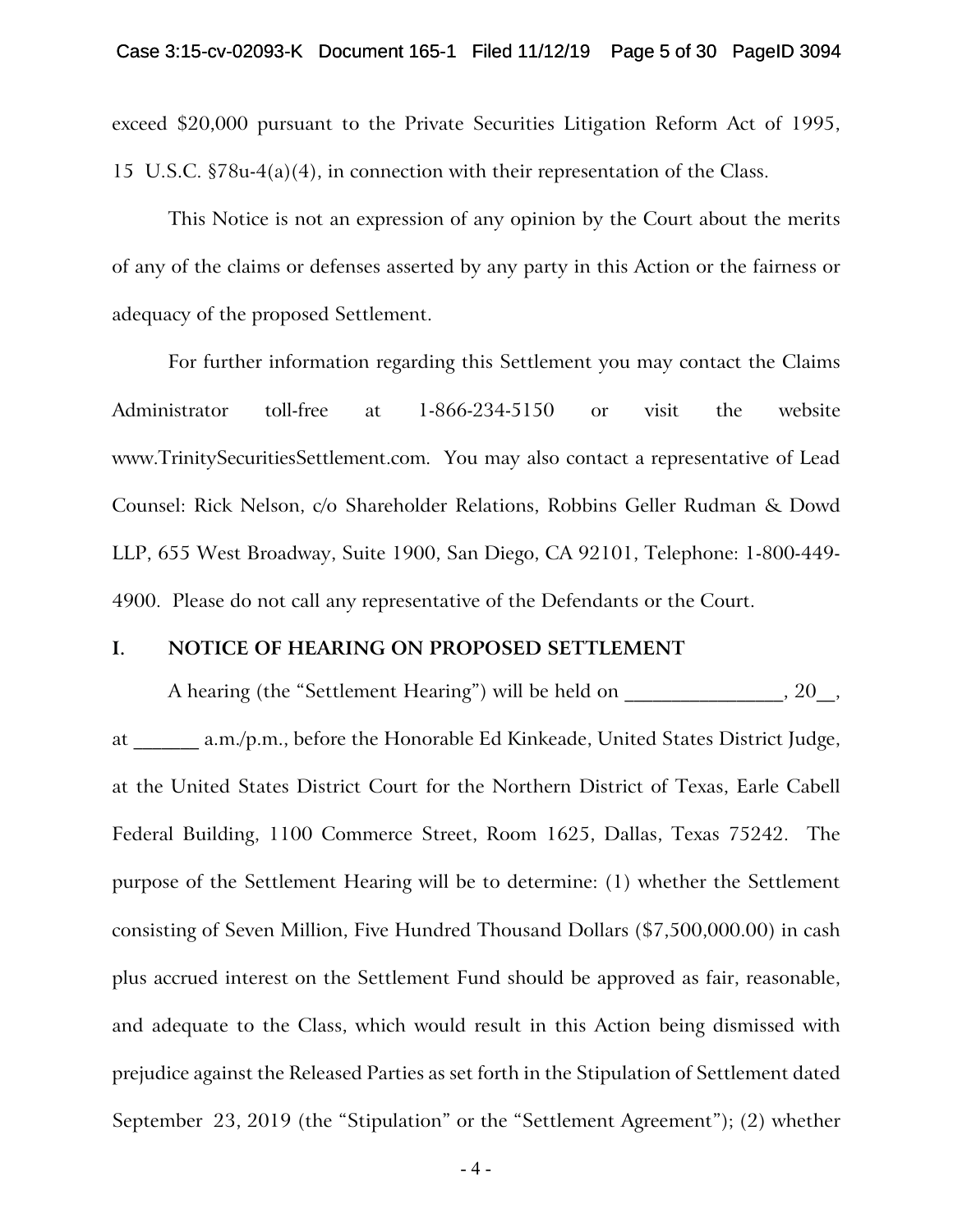the proposed plan to distribute the settlement proceeds (the "Plan of Allocation") is fair, reasonable, and adequate; and (3) whether the application by Lead Counsel for an award of attorneys' fees and expenses should be approved. The Court may adjourn or continue the Settlement Hearing without further notice to the Class.

### **II. DEFINITIONS USED IN THIS NOTICE**

1. "Authorized Claimant" means any member of the Class who submits a valid Proof of Claim and Release form and whose claim for recovery has been allowed pursuant to the terms of the Stipulation.

2. "Claims Administrator" means the firm retained by Lead Counsel, subject to approval of the Court, to provide all notices approved by the Court to potential Class Members and to administer the Settlement.

3. "Class" means all persons and entities who purchased or otherwise acquired publicly traded Trinity common stock between February 16, 2012 and April 24, 2015, inclusive, and were damaged thereby. Excluded from the Class are: (i) Defendants; (ii) the Immediate Family Members of the Individual Defendants; (iii) the officers and directors of Trinity during the Class Period and their Immediate Family Members; (iv) any parents, subsidiaries, or affiliates of Trinity; (v) any firm, trust, corporation, or other entity in which any Defendant has, or had during the Class Period, a controlling interest; and (vi) the legal representatives, affiliates, heirs, successors-in-interest, or assigns of any such excluded person or entity. Also excluded from the Class are any persons and entities who or which exclude themselves by submitting a request for exclusion that is accepted by the Court.

4. "Class Member" means a person or entity who falls within the definition of the Class as set forth above in ¶3.

- 5 -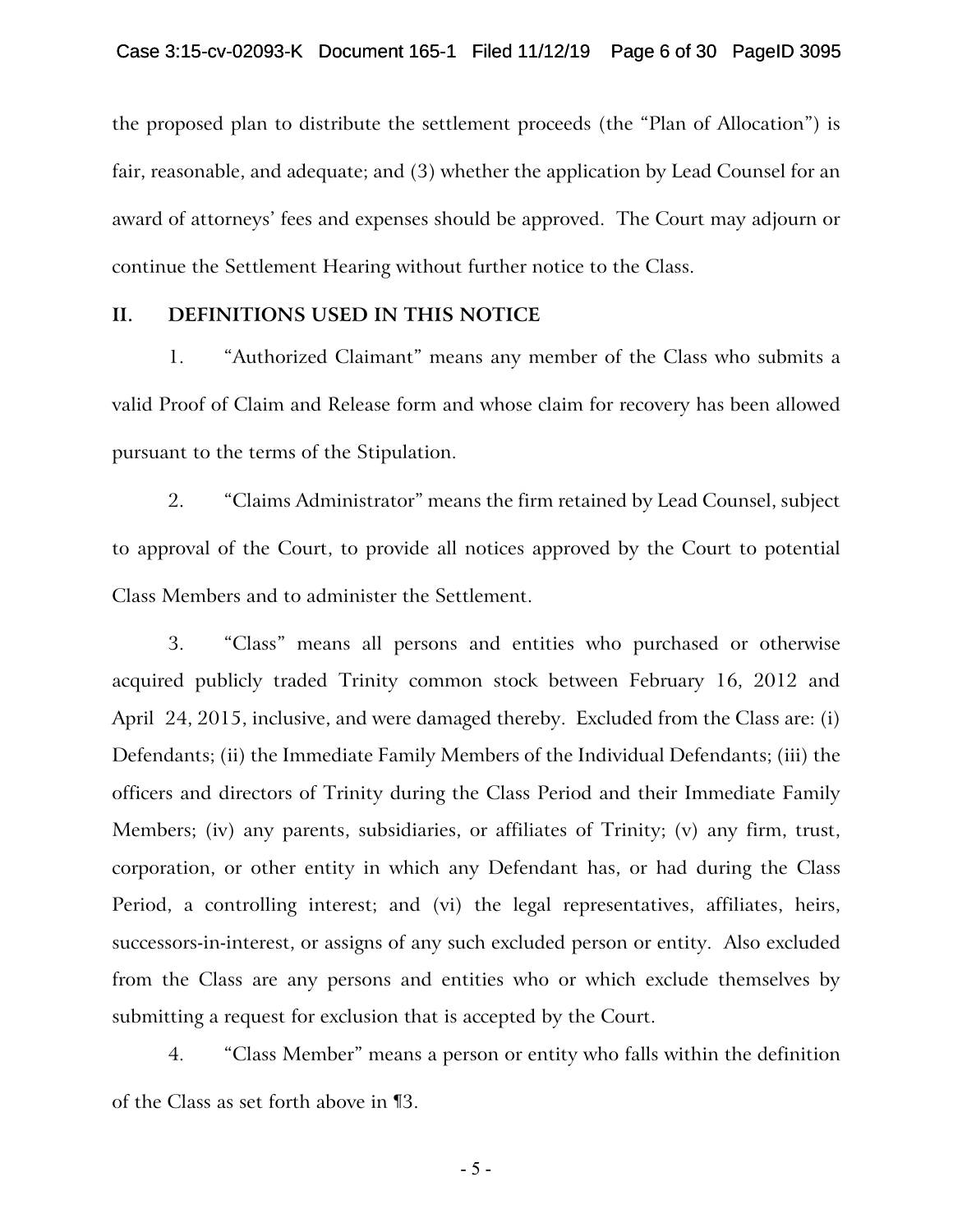5. "Class Period" means the period between February 16, 2012 and April 24, 2015, inclusive.

6. "Court" means the United States District Court for the Northern District of Texas.

7. "Defendants" means Trinity Industries, Inc., Timothy R. Wallace, James E. Perry, and Gregory B. Mitchell.

8. "Effective Date" means the first date by which all of the events and conditions specified in ¶7.1 of the Stipulation have been met and have occurred.

9. "Escrow Account" means the account controlled by the Escrow Agents.

10. "Escrow Agents" means Lead Counsel or their successor(s).

11. "Final" means when the last of the following with respect to the Judgment or any other court order shall occur: (i) the expiration of the time to file a motion to alter or amend the Judgment or order under Federal Rule of Civil Procedure 59(e) has passed without any such motion having been filed; (ii) the expiration of the time in which to appeal the Judgment or order has passed without any appeal having been taken; or (iii) if a motion to alter or amend is filed or if an appeal is taken, the determination of that motion or appeal in such a manner as to permit the consummation of the Settlement, in accordance with the terms and conditions of the Stipulation. For purposes of this paragraph, an "appeal" shall include any petition for a writ of certiorari or other writ that may be filed in connection with approval or disapproval of the Settlement, but shall not include any appeal which concerns only the issue of attorneys' fees and expenses or any Plan of Allocation of the Settlement Fund.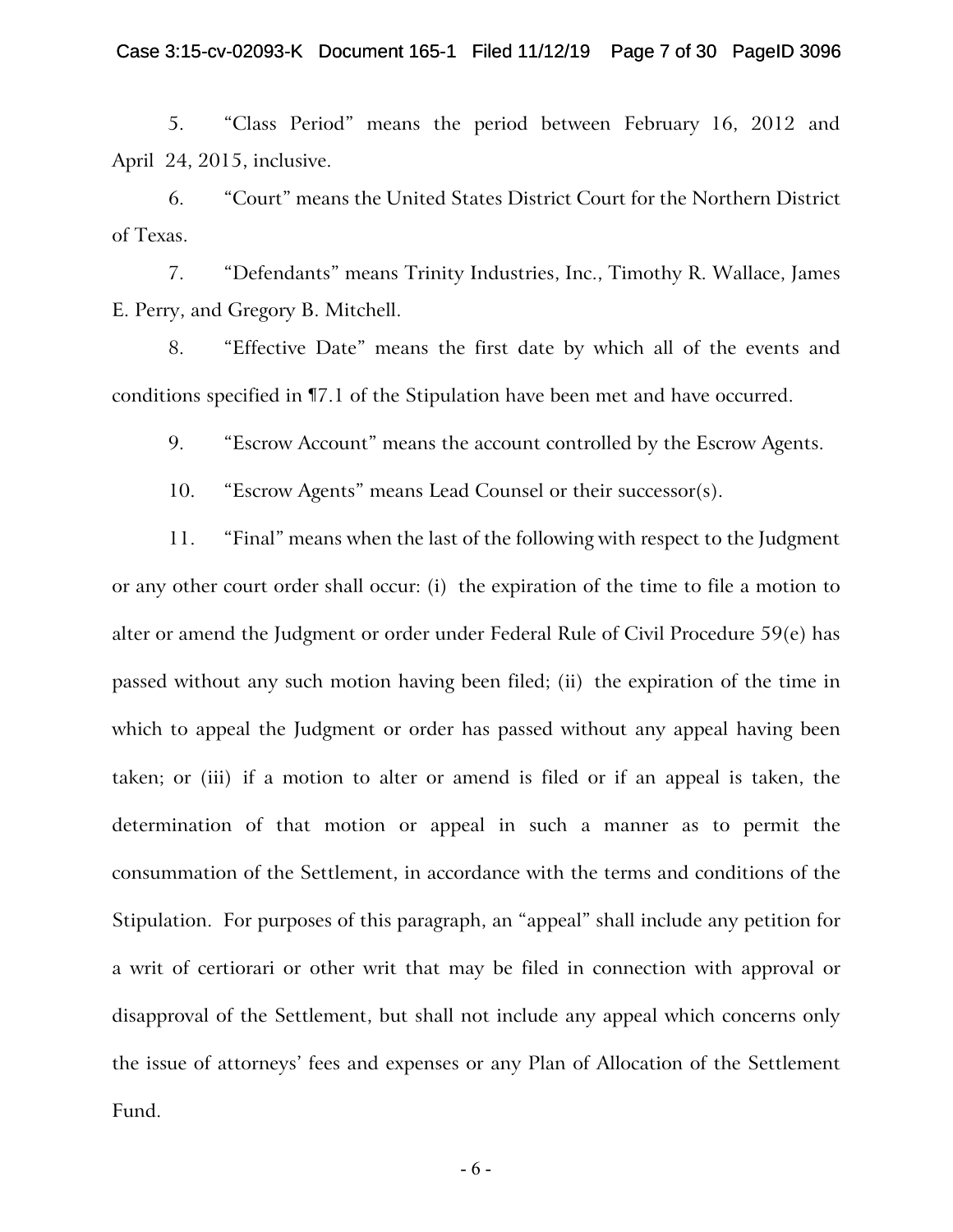#### Case 3:15-cv-02093-K Document 165-1 Filed 11/12/19 Page 8 of 30 PageID 3097

12. "Immediate Family Members" means children, stepchildren, parents, stepparents, spouses, siblings, mothers-in-law, fathers-in-law, sons-in-law, daughters-inlaw, brothers-in-law, and sisters-in-law. As used in this paragraph, "spouse" shall mean a husband, a wife, or a partner in a state-recognized domestic relationship or civil union.

13. "Individual Defendants" means Timothy R. Wallace, James E. Perry, and Gregory B. Mitchell.

14. "Judgment" means the judgment and order of dismissal with prejudice to be rendered by the Court upon approval of the Settlement, substantially in the form attached to the Stipulation as Exhibit B.

15. "Lead Counsel" means Robbins Geller Rudman & Dowd LLP, 655 West Broadway, Suite 1900, San Diego, CA 92101; Lowenstein Sandler LLP, One Lowenstein Drive, Roseland, NJ 07068; and Bernstein Litowitz Berger & Grossmann LLP, 1251 Avenue of the Americas, New York, NY 10020.

16. "Net Settlement Fund" means the portion of the Settlement Fund that shall be distributed to Authorized Claimants as allowed by the Stipulation, the Plan of Allocation, or the Court, after provision for the amounts set forth in  $\P$ 5.5(a)-(c) of the Stipulation.

17. "Plaintiffs" or "Lead Plaintiffs" means Plumbers and Pipefitters National Pension Fund ("Plumbers and Pipefitters"), United Association Local Union Officers & Employees' Pension Fund (the "UA Fund"), and the Department of the Treasury of the State of New Jersey and its Division of Investment ("New Jersey").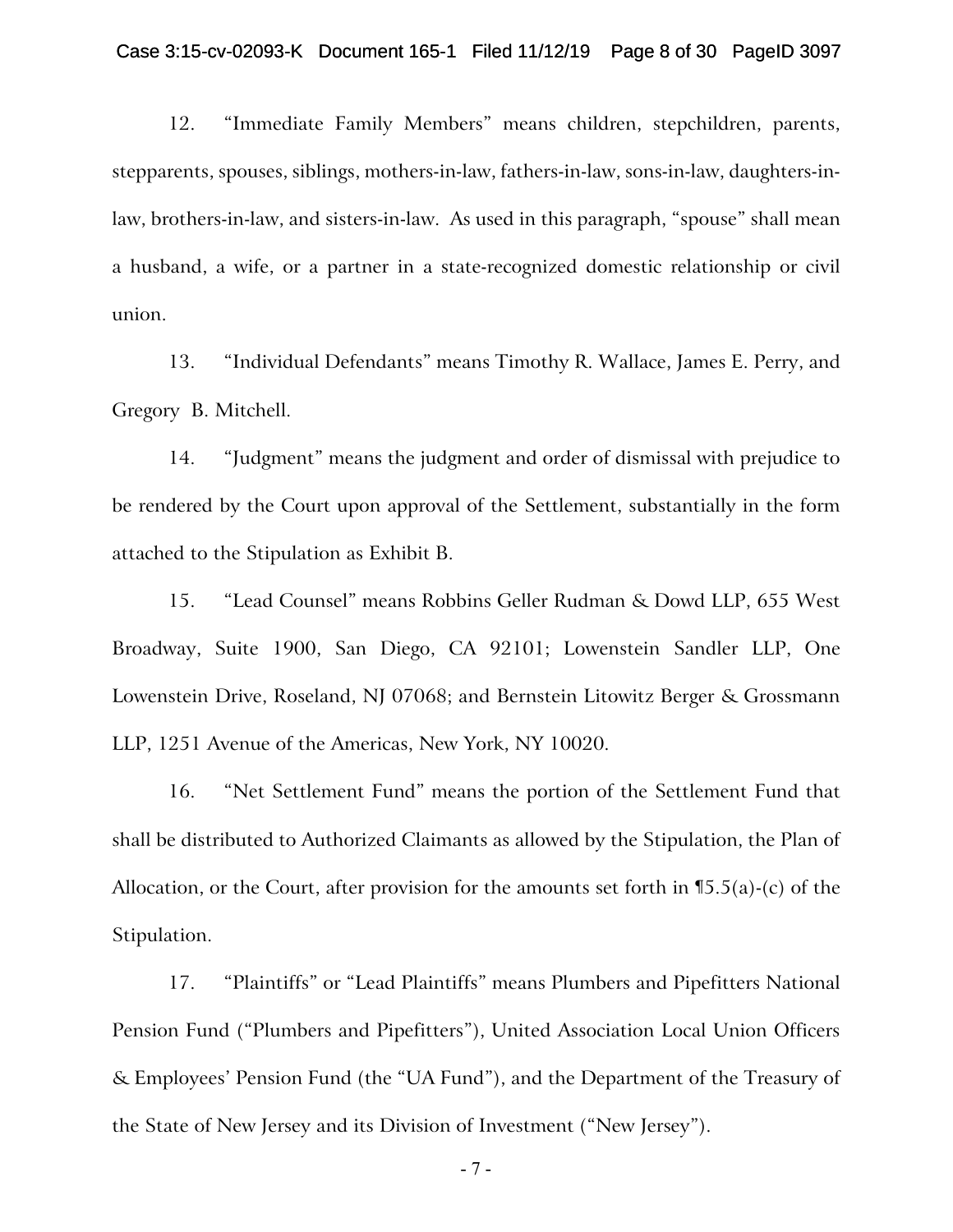#### Case 3:15-cv-02093-K Document 165-1 Filed 11/12/19 Page 9 of 30 PageID 3098

18. "Plaintiffs' Counsel" means any counsel who have appeared for any of the Plaintiffs in the Action.

19. "Plan of Allocation" means a plan or formula of allocation of the Net Settlement Fund whereby the Settlement Fund shall be distributed to Authorized Claimants after payment of expenses of notice and administration of the Settlement, Taxes, and Tax Expenses and such attorneys' fees, expenses, and interest and other expenses as may be awarded by the Court. Any Plan of Allocation is not part of the Stipulation and Defendants and the Released Parties shall have no responsibility or liability with respect to the Plan of Allocation.

20. "Released Claims" means, collectively, the Released Plaintiffs' Claims and the Released Defendants' Claims.

21. "Released Defendants' Claims" means any and all claims and causes of action of every nature and description whatsoever whether known or unknown, whether arising under federal, state, common, or foreign law that arise out of or are based upon or related to the institution, prosecution, assertion, settlement, or resolution of the Action or the Released Plaintiffs' Claims, except for claims relating to the enforcement of the Settlement. "Released Defendants' Claims" includes "Unknown Claims" as defined below in ¶28.

22. "Released Parties" means Defendants and each of their past or present subsidiaries, past or present directors, officers, employees, partners, insurers, coinsurers, reinsurers, principals, controlling shareholders, attorneys, accountants, auditors, underwriters, investment advisors, personal or legal representatives,

- 8 -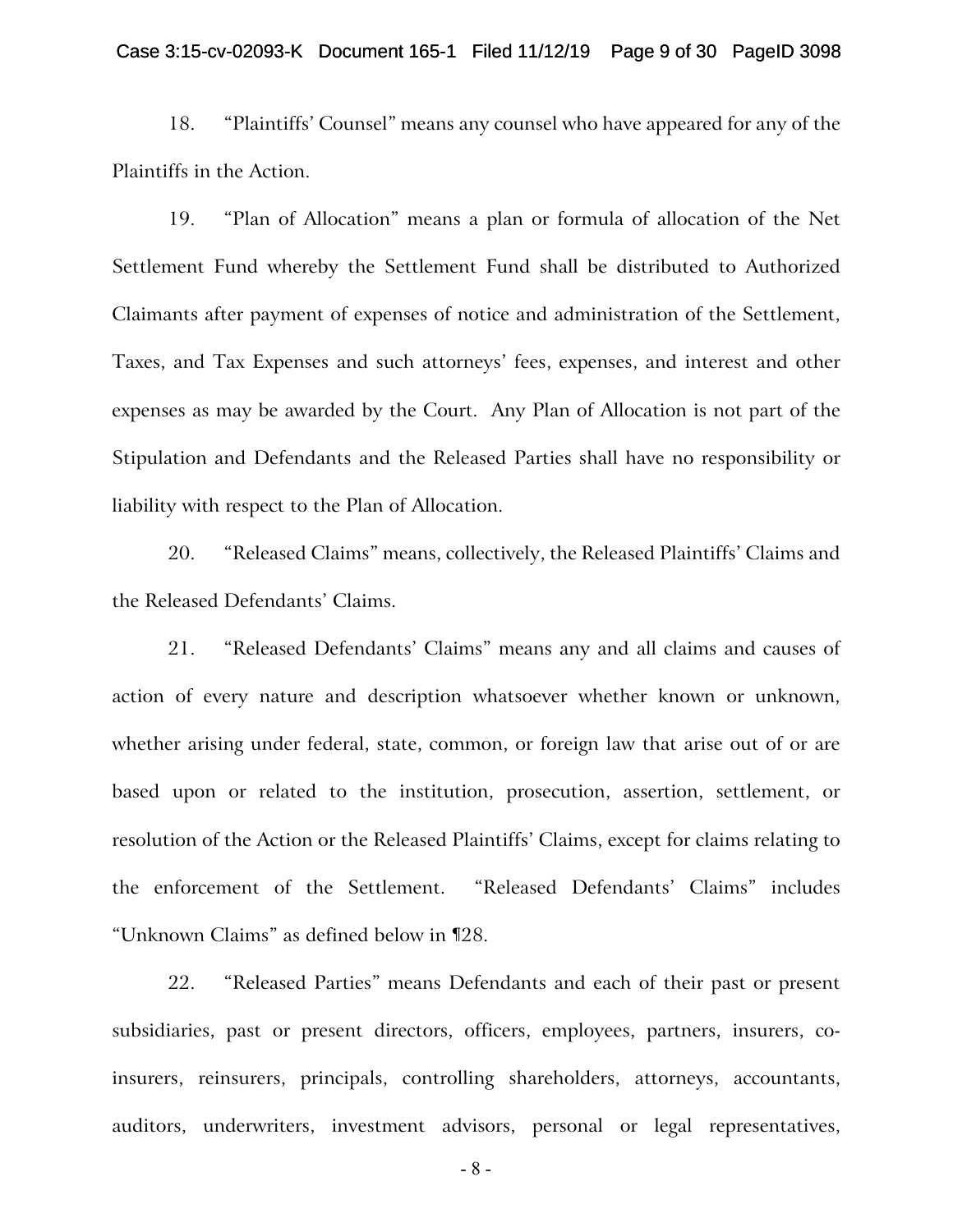predecessors, successors, parents, divisions, joint ventures, assigns, spouses, heirs, estates, related or affiliated entities, and Individual Defendants' Immediate Family Members.

23. "Released Plaintiffs' Claims" means any and all claims and causes of action of every nature and description whatsoever whether known or unknown, whether arising under federal, state, common, or foreign law, whether class or individual in nature, that Lead Plaintiffs or any other member of the Class asserted in the Action or could have asserted in any forum that arise out of or are based upon or related to both (i) the purchase or acquisition of Trinity common stock during the Class Period, and (ii) the allegations, transactions, facts, matters, occurrences, representations, or omissions involved, set forth, or referred to in the Complaint, except for claims relating to the enforcement of the Settlement. "Released Plaintiffs' Claims" includes "Unknown Claims" as defined below in ¶28.

24. "Settlement" means the settlement contemplated by the Stipulation.

25. "Settlement Amount" means the principal amount of Seven Million, Five Hundred Thousand Dollars (\$7,500,000.00), to be paid pursuant to ¶2.1 of the Stipulation. Such amount is paid as consideration for full and complete settlement and release of all the Released Plaintiffs' Claims.

26. "Settlement Fund" means the Settlement Amount, together with all interest and income earned thereon after being transferred to an account controlled by the Escrow Agents, and which may be reduced by payments or deductions as provided for herein or by Court order.

- 9 -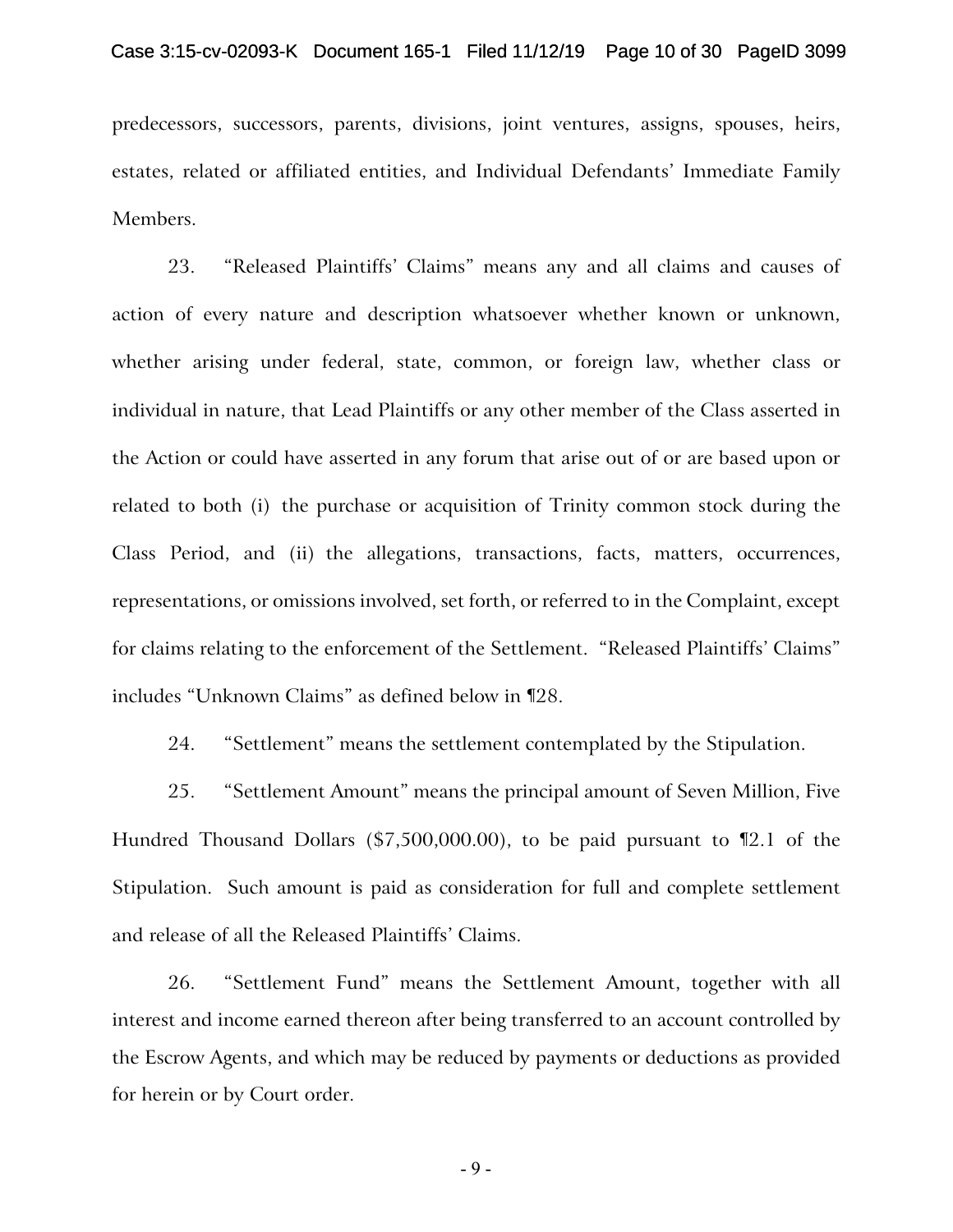#### Case 3:15-cv-02093-K Document 165-1 Filed 11/12/19 Page 11 of 30 PageID 3100

27. "Settling Parties" means Defendants and Lead Plaintiffs on behalf of themselves and the Class Members.

28. "Unknown Claims" means, collectively, any and all Released Plaintiffs' Claims, of every nature and description, that any Plaintiff or any other Class Member does not know or suspect to exist in his, her, or its favor at the time of the Effective Date, and any Released Defendants' Claims, of every nature and description, that any Defendant does not know or suspect to exist in his or its favor at the time of the Effective Date, which, if known by him, her, or it, might have affected his, her or its settlement with and release of the Released Parties, or might have affected his, her, or its decision not to object to or opt out of this Settlement. With respect to any and all Released Claims, the Settling Parties stipulate and agree that, upon the Effective Date, Lead Plaintiffs and Defendants shall expressly waive, and each of the other Class Members shall be deemed to have waived, and by operation of the Judgment shall have waived, the provisions, rights, and benefits of California Civil Code §1542, which provides, in relevant part:

#### **A general release does not extend to claims that the creditor or releasing party does not know or suspect to exist in his or her favor at the time of executing the release and that, if known by him or her, would have materially affected his or her settlement with the debtor or released party.**

Upon the Effective Date, Lead Plaintiffs and Defendants shall expressly waive and each of the other Class Members shall be deemed to have, and by operation of the Judgment shall have expressly, waived any and all provisions, rights, and benefits conferred by any law of any state or territory of the United States, or principle of common law, which is similar, comparable, or equivalent to California Civil Code §1542. Lead

 $-10-$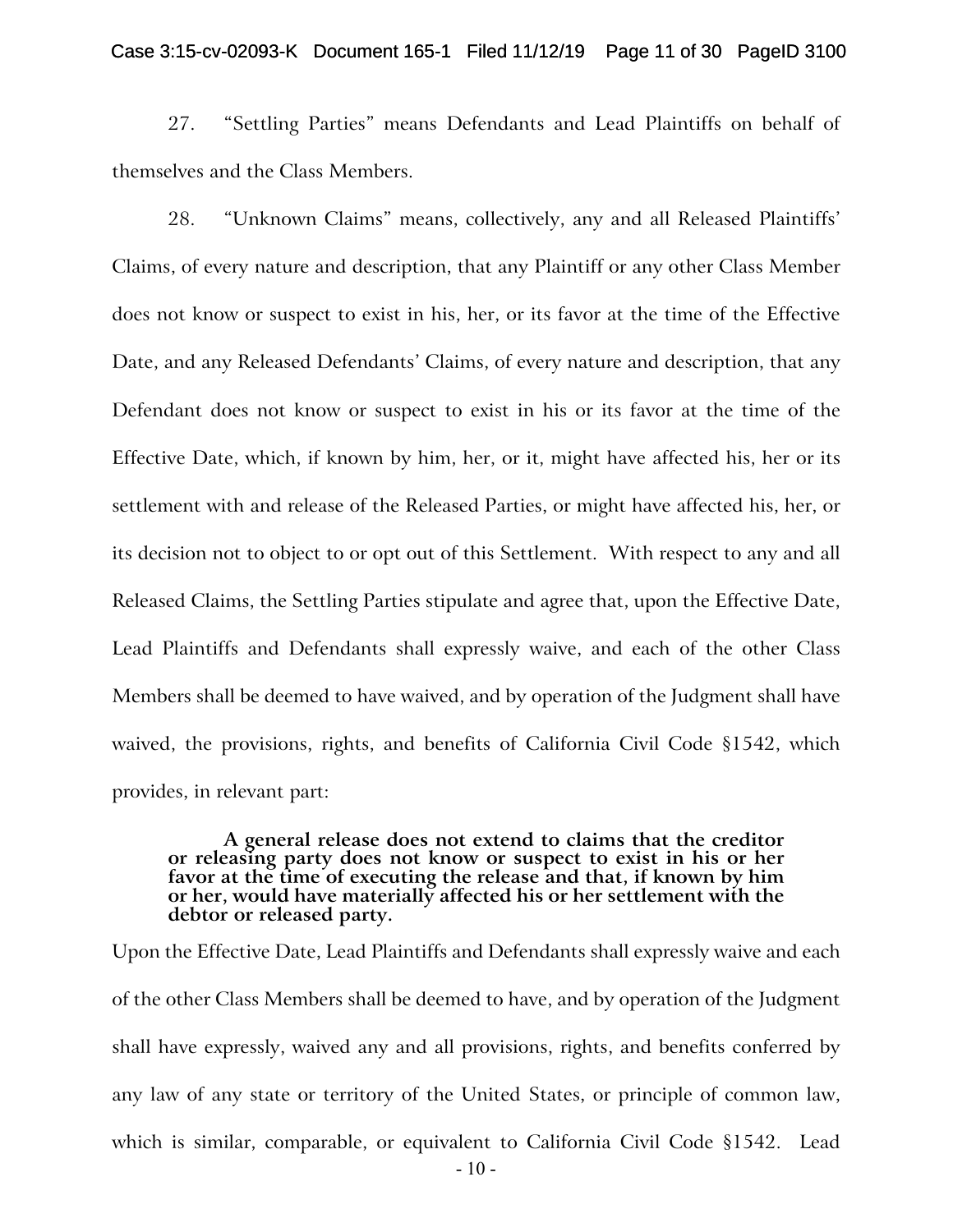Plaintiffs and the other Class Members may hereafter discover facts in addition to or different from those which he, she, or it now knows or believes to be true with respect to the subject matter of the Released Plaintiffs' Claims, but, upon the Effective Date, Lead Plaintiffs shall expressly, and each other Class Member, shall be deemed to have, and by operation of the Judgment shall have, fully, finally, and forever settled and released any and all Released Plaintiffs' Claims without regard to the subsequent discovery or existence of such different or additional facts. Defendants may hereafter discover facts in addition to or different from those which he or it now knows or believes to be true with respect to the subject matter of the Released Defendants' Claims, but, upon the Effective Date, Defendants shall expressly, and by operation of the Judgment shall have, fully, finally, and forever settled and released any and all Released Defendants' Claims without regard to the subsequent discovery or existence of such different or additional facts. Lead Plaintiffs and Defendants acknowledge, and the other Class Members shall be deemed by operation of the Judgment to have acknowledged, that the foregoing waiver was separately bargained for and an essential term of the Settlement of which this release is a part.

#### **III. THE LITIGATION**

This case is currently pending before the Honorable Ed Kinkeade in the United States District Court for the Northern District of Texas and was brought on behalf of the Class of all persons who purchased or otherwise acquired Trinity common stock between February 16, 2012, through and including April 24, 2015, and were damaged thereby. The initial complaint was filed on April 27, 2015. On March 8, 2016, the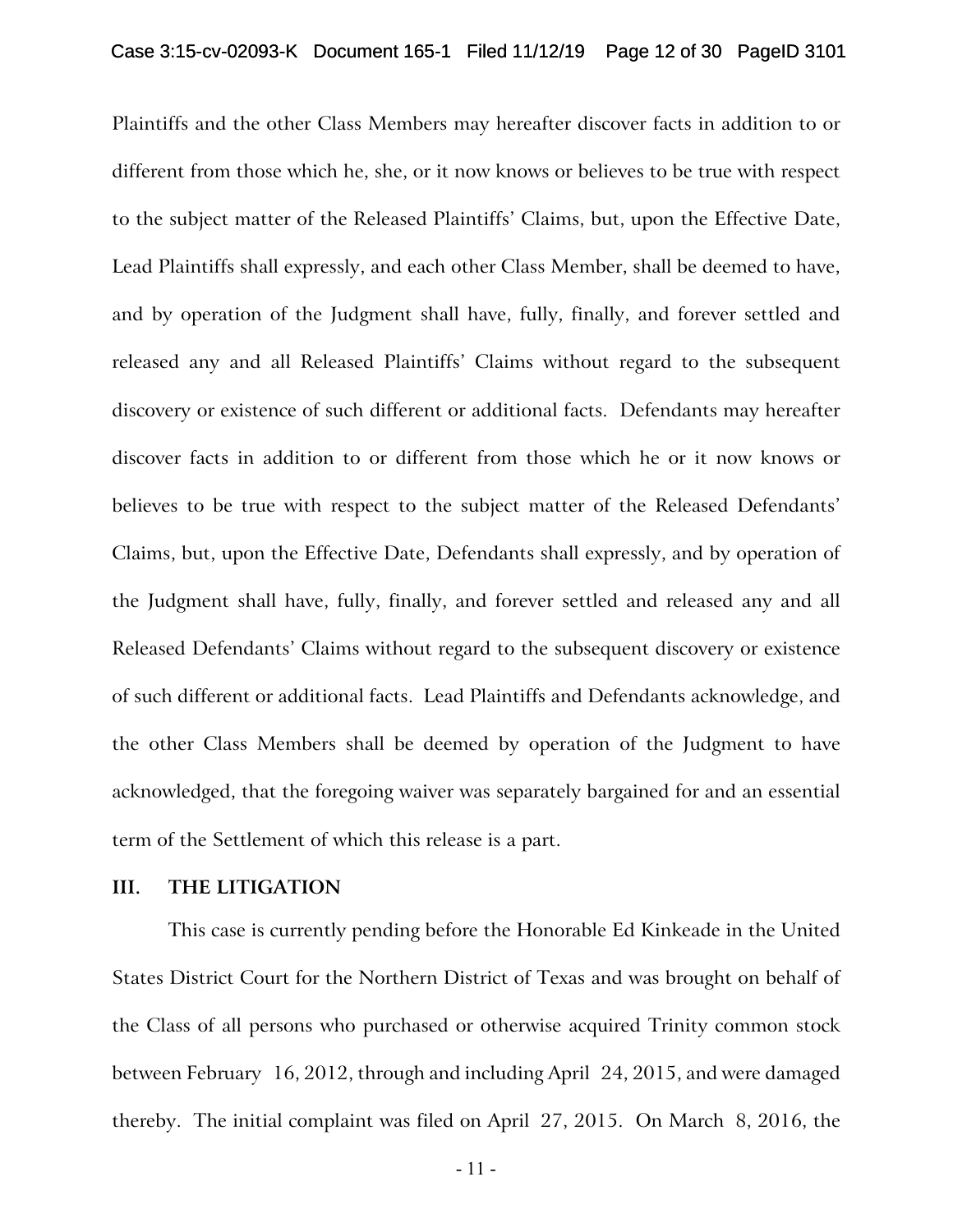Court appointed Plumbers and Pipefitters, the UA Fund, and New Jersey as Lead Plaintiffs and Robbins Geller Rudman & Dowd LLP, Lowenstein Sandler LLP, and Bernstein Litowitz Berger & Grossmann LLP as Lead Counsel. On May 11, 2016, Lead Plaintiffs filed the Consolidated Complaint for Violations of the Federal Securities Laws ("Complaint"), which alleges that during the Class Period, Defendants made false and misleading statements by failing to disclose to investors that Trinity secretly made dangerous changes to its ET-Plus guardrail system in 2005 without necessary approval from the Federal Highway Administration, exposing the Company to considerable civil and criminal liabilities, risk of lost business, and other negative financial consequences as a result. These misstatements and omissions artificially inflated Trinity's stock price, ultimately causing substantial damage to the Class when the truth was revealed.

From the outset of the Action, Defendants have denied all of these allegations and consistently maintained that they never made any statement to the market that was false or misleading, nor did they ever direct anyone to make public statements that were false or misleading. Defendants believed at the time and still believe that, during the Class Period and at all other times, Trinity's public statements were truthful, accurate, and not misleading. As a result, Defendants contend that Plaintiffs cannot prove any element of securities fraud, including, but not limited to, falsity, scienter, and loss causation.

On June 14, 2016, Defendants filed a motion to stay and administratively close proceedings pending Trinity's appeal to the Fifth Circuit of a related *qui tam* judgment in *United States ex rel. Joshua Harman v. Trinity Industries, Inc.*, No. 2:12-cv-0089-JRG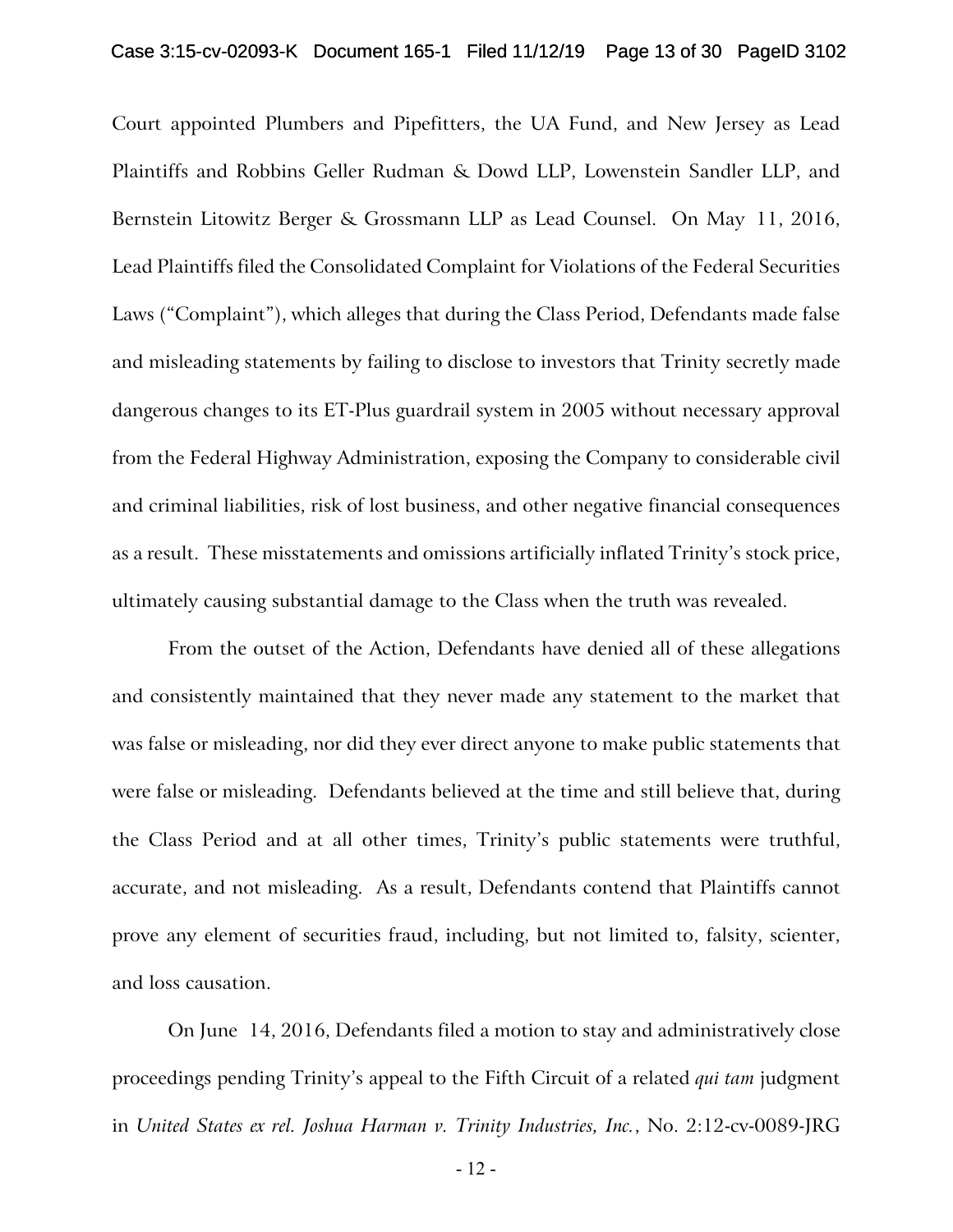(E.D. Tex.) ("*Harman*"). Judge Kinkeade denied Defendants' motion to stay on July 5, 2016. On August 18, 2016, Defendants filed motions to dismiss the Complaint on behalf of: 1) Trinity Industries, Inc., James E. Perry and Timothy R. Wallace; and 2) Gregory B. Mitchell. On October 4, 2016, Lead Plaintiffs filed their opposition to Defendants' motions, and Defendants filed their reply briefs on November 18, 2016. On March 13, 2017, the Court *sua sponte* reconsidered its previous denial of Defendants' motion to stay, granted that motion, and administratively closed proceedings pending the Fifth Circuit's decision in the related *Harman* case. On September 29, 2017, the Fifth Circuit reversed the verdict in *Harman* and rendered judgment as a matter of law in favor of Trinity. On February 12, 2018, the plaintiff in *Harman* filed a petition for a writ of certiorari with the U.S. Supreme Court, which was denied on January 7, 2019. On February 21, 2019, the parties in the present Action jointly stipulated to modify the schedule for Plaintiffs to file an amended complaint. On May 8, 2019, the parties agreed to further modify the schedule to allow the parties to focus their efforts on mediation.

On June 18, 2019, the parties engaged in a successful mediation session with Gregory P. Lindstrom, and the parties agreed to settle the Action for financial consideration in the amount of Seven Million, Five Hundred Thousand Dollars (\$7,500,000.00). The parties finalized a written term sheet, which documented their agreement to the financial consideration and several non-monetary settlement terms. The term sheet provided, among other things, that the mediator was vested with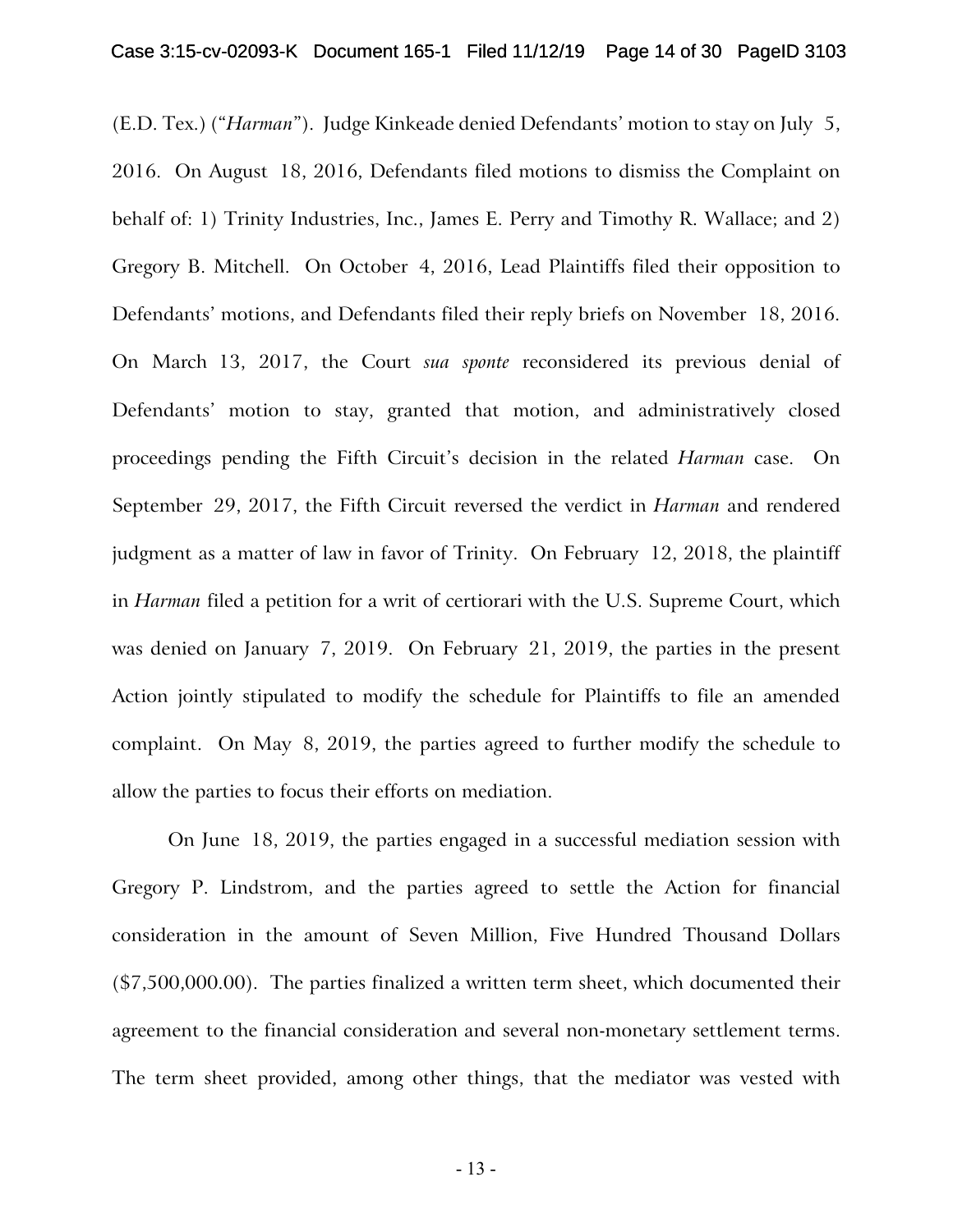binding authority to promptly resolve any disputes arising out of the finalization of the settlement documentation.

# **IV. CLAIMS OF THE PLAINTIFFS AND BENEFITS OF SETTLEMENT**

Plaintiffs and Lead Counsel believe that the claims asserted in the Action have merit. However, Plaintiffs and Lead Counsel recognize and acknowledge the expense and length of continued proceedings necessary to prosecute the Action against the Defendants through trial. Plaintiffs and Lead Counsel also have taken into account the uncertain outcome and the risk of trial, especially in complex matters such as this Action, as well as the risks posed by the difficulties and delays relating to post-trial motions, and potential appeals of the Court's determination of said motions, or the verdict of a jury. Plaintiffs and Lead Counsel also are aware of the defenses to the securities law violations asserted in the Action. Plaintiffs and Lead Counsel believe that the Settlement set forth in the Settlement Agreement confers substantial benefits upon the Class in light of the circumstances present here. Based on their evaluation, Plaintiffs and Lead Counsel have determined that the Settlement set forth in the Settlement Agreement is fair, reasonable, and adequate and in the best interests of the Class.

### **V. DEFENDANTS' DENIALS OF WRONGDOING AND LIABILITY**

Defendants have denied and continue to deny that they have violated the federal securities laws or any laws and maintain that their conduct was at all times proper and in compliance with all applicable provisions of law. Defendants have denied and continue to deny specifically each and all of the claims and contentions alleged in the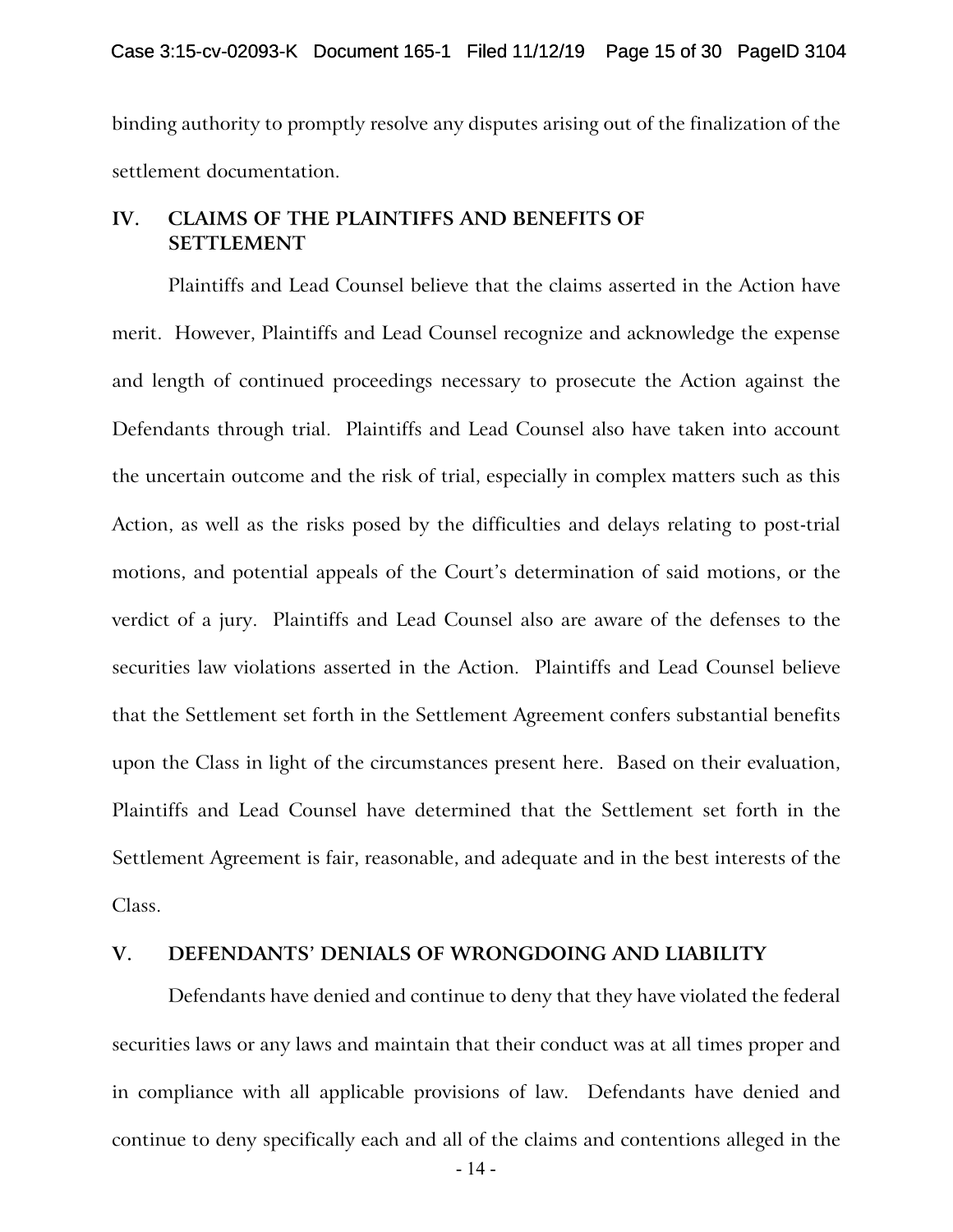Action, along with all charges of wrongdoing or liability against them arising out of any of the conduct, statements, acts, or omissions alleged, or that could have been alleged, in the Action. Defendants also have denied and continue to deny, *inter alia*, the allegations that any of the Defendants made, knowingly or otherwise, any material misstatements or omissions; that Defendants acted recklessly or with culpable intent; that any member of the Class has suffered any damages; that the price of Trinity Securities was artificially inflated by reason of the alleged misrepresentations, omissions, or otherwise; or that the members of the Class were harmed by the conduct alleged in the Action or that could have been alleged as part of the Action. In addition, Defendants maintain that they have meritorious defenses to all claims alleged in the Action.

Nonetheless, taking into account the uncertainty, risks, costs, and distraction inherent in any litigation, especially in complex cases such as this Action, Defendants have determined that it is desirable and beneficial to them that the Action be settled in the manner and upon the terms and conditions set forth in the Settlement Agreement. As set forth in ¶¶8.2-8.3 of the Settlement Agreement, the Settlement Agreement shall in no event be construed as or deemed to be evidence of an admission or concession by Defendants or any of the Released Parties with respect to any claim of any fault or liability or wrongdoing or damage whatsoever.

### **VI. TERMS OF THE PROPOSED SETTLEMENT**

The sum of Seven Million, Five Hundred Thousand Dollars (\$7,500,000.00) will be transferred to the Escrow Agents within ten (10) business days after (i) entry of

- 15 -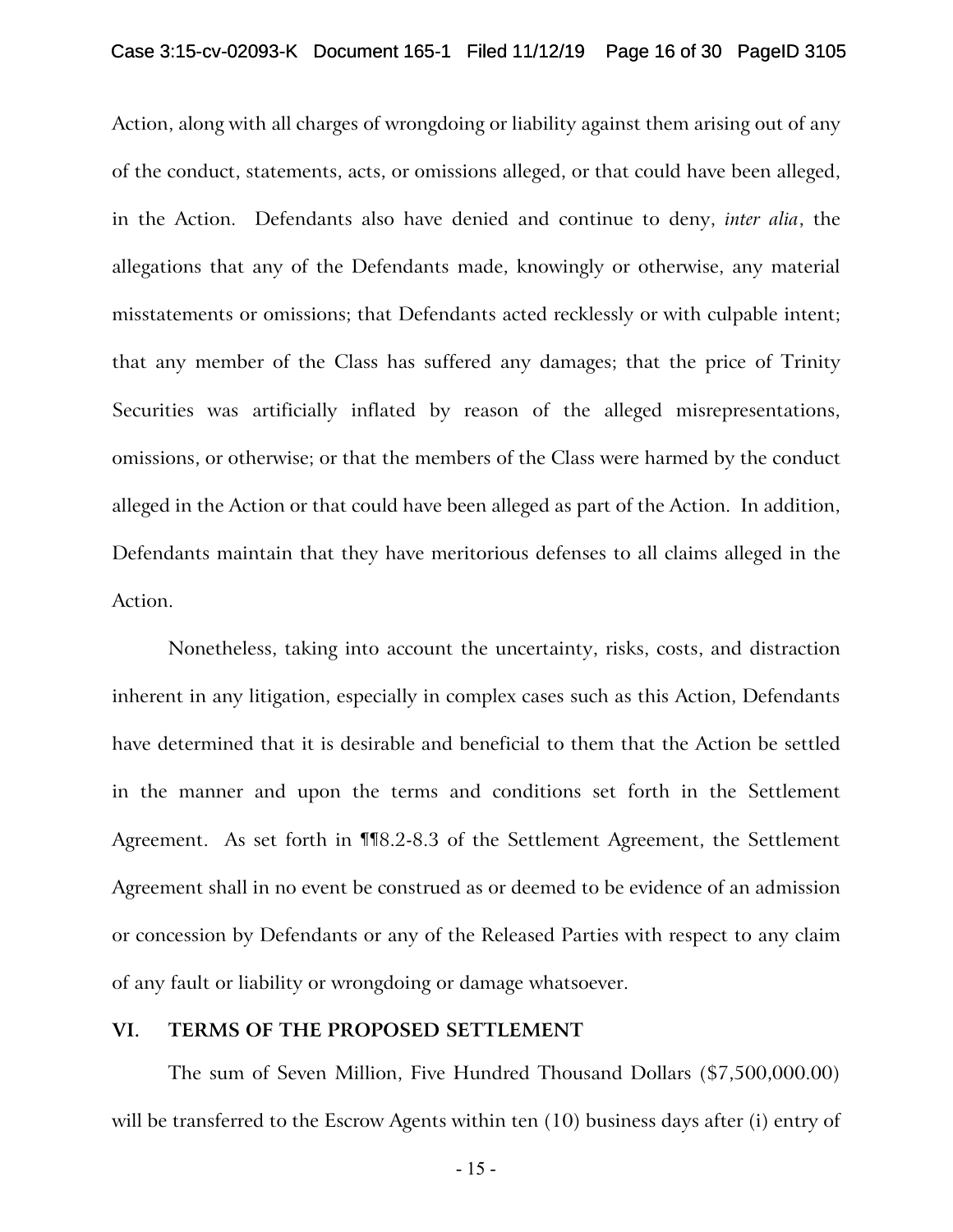preliminary approval order, and (ii) the provision to Defendants of the information necessary to effectuate a transfer of funds. The principal amount of \$7,500,000.00, plus any accrued interest once transferred, constitutes the Settlement Fund. A portion of the settlement proceeds will be used for certain administrative expenses, including costs of printing and mailing this Notice, the cost of publishing notice of the Settlement, payment of any taxes assessed against the Settlement Fund, and costs associated with the processing of claims submitted. In addition, as explained below, a portion of the Settlement Fund may be awarded by the Court to Plaintiffs' Counsel as attorneys' fees and for expenses in litigating the case and to Plaintiffs for their costs and expenses in representing the Class. The balance of the Settlement Fund (the "Net Settlement Fund") will be distributed according to the Plan of Allocation described below to Class Members who submit valid and timely Proof of Claim and Release forms.

### **VII. PLAN OF ALLOCATION**

The Net Settlement Fund will be distributed to Class Members who submit valid, timely Proof of Claim and Release forms ("Authorized Claimants") under the Plan of Allocation described below. The Plan of Allocation provides that Authorized Claimants will be eligible to participate in the distribution of the Net Settlement Fund only if Authorized Claimants purchased or otherwise acquired Trinity Securities during the Class Period, between February 16, 2012 and April 24, 2015, inclusive. No distributions will be made to Authorized Claimants who would otherwise receive a distribution of less than \$10.00.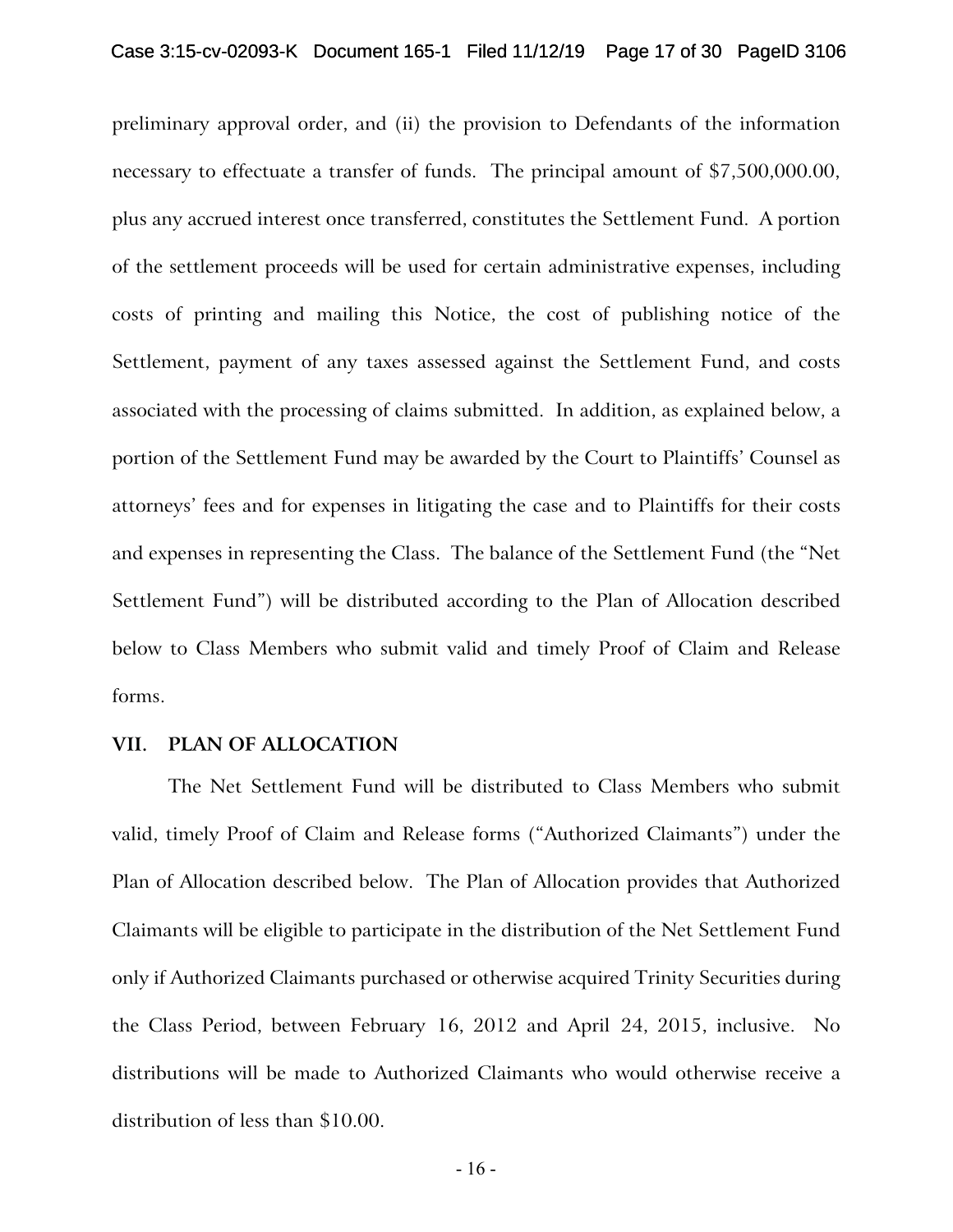For purposes of determining the amount an Authorized Claimant may recover under the Plan of Allocation, Lead Counsel conferred with their damages consultant and the Plan of Allocation reflects an assessment of the damages that they believe could have been recovered had Plaintiffs prevailed at trial. Defendants have had, and shall have, no involvement or responsibility for the terms or application of the Plan of Allocation described herein. The Court may approve the Settlement, even if it does not approve the Plan of Allocation.

#### **A. Eligible Securities**

The Trinity Securities for which an Authorized Claimant may be entitled to receive a distribution from the Net Settlement Fund consist of Trinity common stock.

#### **B. Recognized Loss**

To the extent there are sufficient funds in the Net Settlement Fund, each Authorized Claimant will receive an amount equal to the Authorized Claimant's "Recognized Loss," as described below. If, however, as expected, the amount in the Net Settlement Fund is not sufficient to permit payment of the total Recognized Loss of each Authorized Claimant, then each Authorized Claimant shall be paid the percentage of the Net Settlement Fund that each Authorized Claimant's Recognized Loss bears to the total of the Recognized Losses of all Authorized Claimants – *i.e.*, the Authorized Claimant's *pro rata* share of the Net Settlement Fund. Payment in this manner shall be deemed conclusive against all Authorized Claimants.

The proposed Plan of Allocation reflects the Plaintiffs' allegations that over the course of the Class Period, the trading prices of Trinity Securities were artificially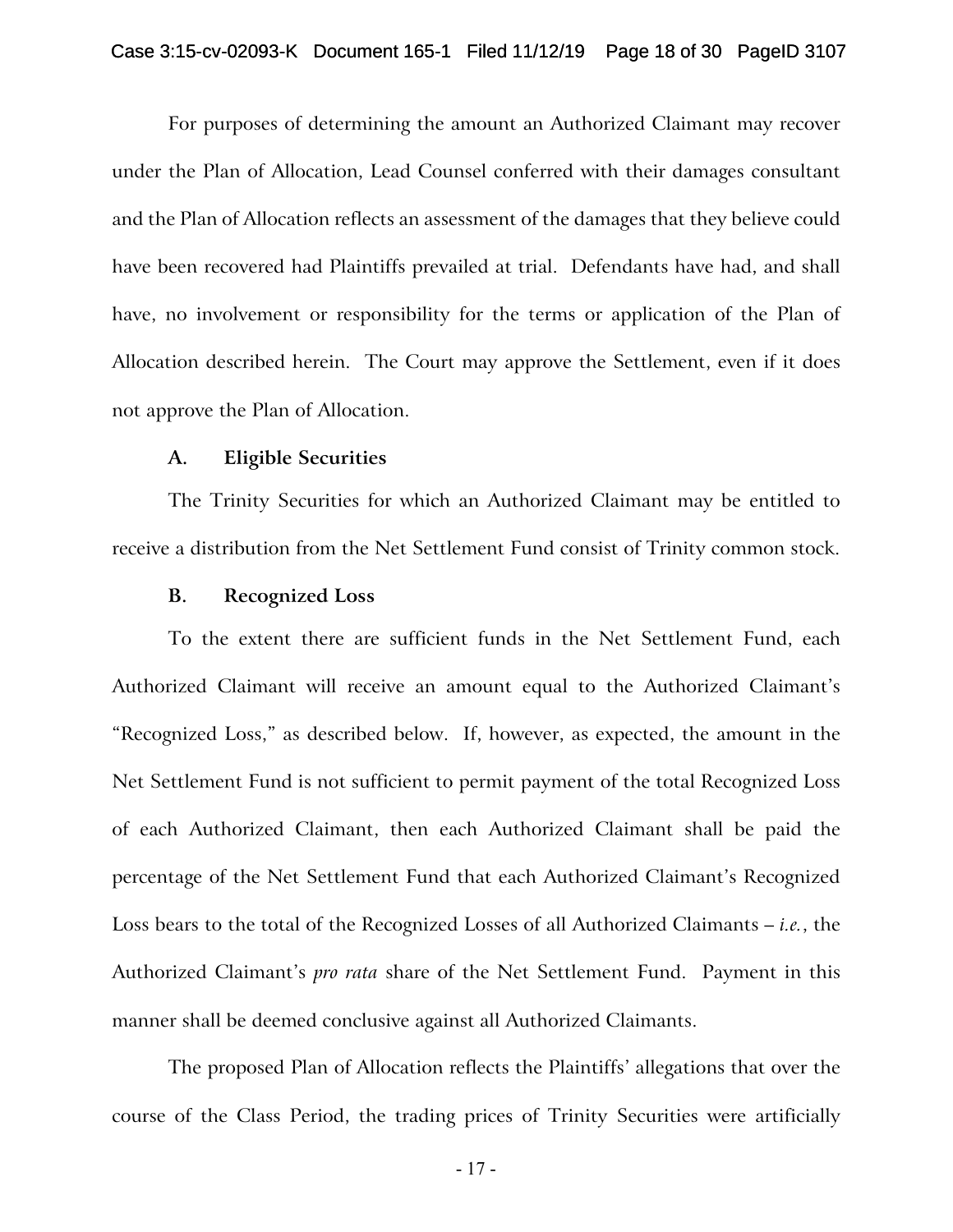inflated as a result of the Defendants' misrepresentations and omissions concerning this matter.

Estimated damages and the Plan of Allocation were developed based on event study analysis, which determines how much artificial inflation was in the stock price on each day during the Class Period by measuring how much the stock price was inflated as a result of the alleged misrepresentations and omissions and declined as a result of alleged disclosures that corrected the alleged misrepresentations and omissions.

# **C. Calculation of Recognized Loss**

The allocation formula set forth below is based on the following inflation per share amount for Class Period common stock purchases and sales as well as the statutory PSLRA 90 day-look back amounts set forth below. If the allocation formula set forth below yields an amount less than \$0.00, the claim per share is  $$0.00$ <sup>[1](#page-30-0)</sup>

| <b>Inflation Period</b>                    | Inflation<br>per Share |
|--------------------------------------------|------------------------|
| February 16, $2012 - October 12$ ,<br>2014 | \$6.53                 |
| October 13, 2014 - October 23,<br>2014     | \$4.46                 |
| October 24, 2014 - October 28,<br>2014     | \$3.54                 |
| October 29, 2014 - April 21,<br>2015       | \$0.81                 |
| pril 22, 2015 – April 24, 2015             |                        |

<span id="page-30-0"></span>All amounts are adjusted for the Company's June 19, 2014 two for one stock split.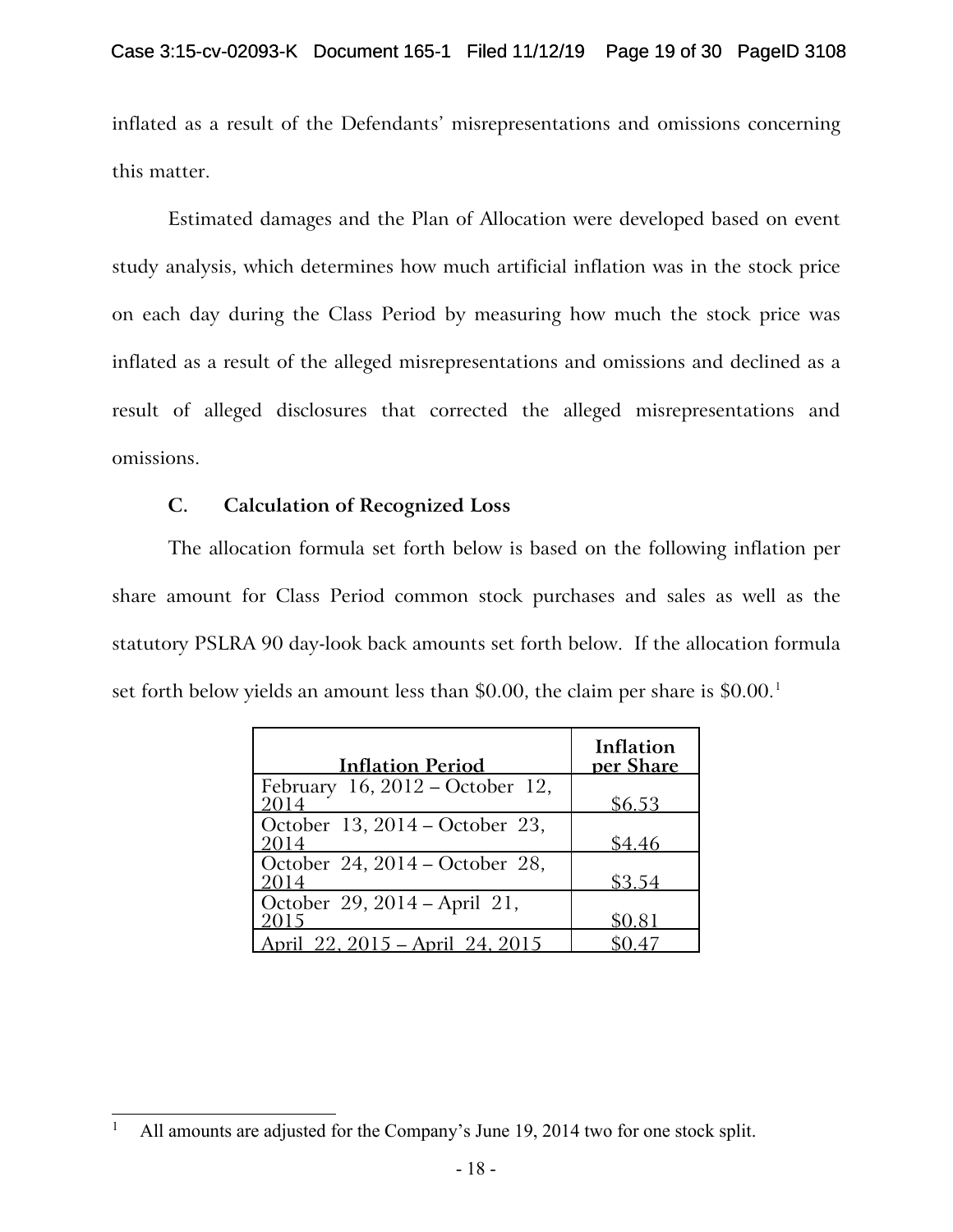For shares of Trinity common stock *purchased, or acquired, between* 

*February 16, 2012 and April 24, 2015, inclusive*, the claim per share shall be as

follows:

- (a) If sold prior to October 13, 2014, the claim per share is \$0.00;
- (b) If sold between October 13, 2014 and April 24, 2015, inclusive, the claim per share shall be the lesser of: (i) the inflation per share at the time of purchase/acquisition less the inflation per share at the time of sale; and  $(ii)$  the difference between the purchase/acquisition price and the sale price;
- (c) If retained at the end of April 24, 2015 and sold on or before July 24, 2015, the claim per share shall be the least of: (i) the inflation per share at the time of purchase/acquisition; (ii) the difference between the purchase/acquisition price and the sale price; and (iii) the difference between the purchase/acquisition price and the average closing price up to the date of sale as set forth in the table below;
- (d) If retained at the end of July 24, 2015, the claim per share shall be the lesser of: (i) the inflation per share at the time of purchase/acquisition; and (ii) the difference between the purchase/acquisition price and \$28.62.

| Date      | Price   | <b>Average Closing</b><br>Price |
|-----------|---------|---------------------------------|
| 4/27/2015 | \$28.13 | \$28.13                         |
| 4/28/2015 | \$28.21 | \$28.17                         |
| 4/29/2015 | \$28.07 | \$28.14                         |
| 4/30/2015 | \$27.09 | \$27.88                         |
| 5/1/2015  | \$28.96 | \$28.09                         |
| 5/4/2015  | \$28.66 | \$28.19                         |
| 5/5/2015  | \$29.06 | \$28.31                         |
| 5/6/2015  | \$29.00 | \$28.40                         |
| 5/7/2015  | \$29.96 | \$28.57                         |
| 5/8/2015  | \$30.37 | \$28.75                         |
| 5/11/2015 | \$30.75 | \$28.93                         |
| 5/12/2015 | \$30.45 | \$29.06                         |
| 5/13/2015 | \$30.90 | \$29.20                         |
| 5/14/2015 | \$30.56 | \$29.30                         |
| 5/15/2015 | \$30.75 | \$29.39                         |
| 5/18/2015 | \$31.13 | \$29.50                         |
| 5/19/2015 | \$30.71 | \$29.57                         |
| 5/20/2015 | \$30.88 | \$29.65                         |
| 5/21/2015 | \$31.37 | \$29.74                         |
| 5/22/2015 | \$31.42 | \$29.82                         |
| 5/26/2015 | \$30.19 | \$29.84                         |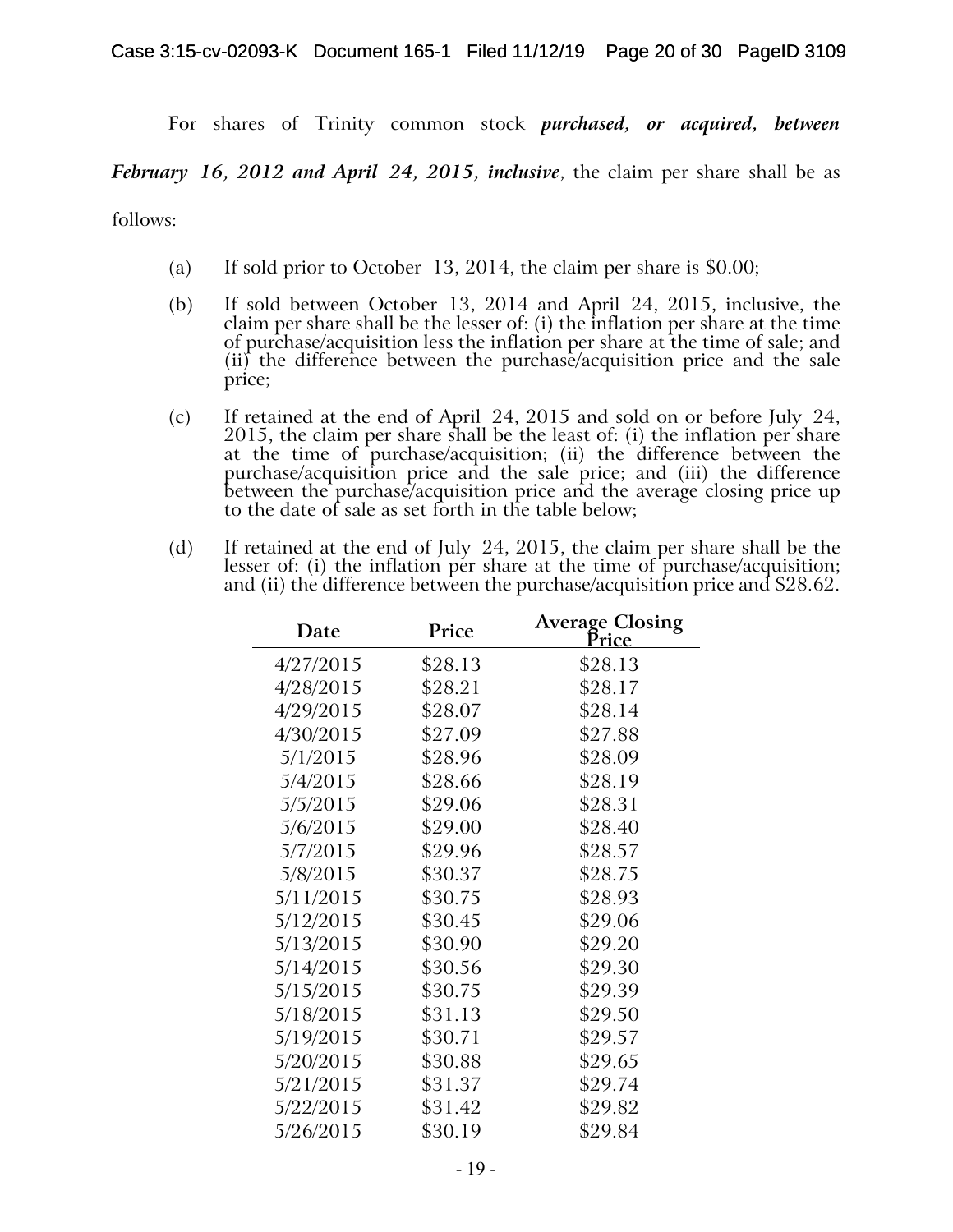| Date      | Price   | <b>Average Closing</b><br>Pri <u>ce</u> |
|-----------|---------|-----------------------------------------|
| 5/27/2015 | \$30.75 | \$29.88                                 |
| 5/28/2015 | \$30.14 | \$29.89                                 |
| 5/29/2015 | \$29.99 | \$29.90                                 |
| 6/1/2015  | \$29.71 | \$29.89                                 |
| 6/2/2015  | \$30.38 | \$29.91                                 |
| 6/3/2015  | \$30.70 | \$29.94                                 |
| 6/4/2015  | \$30.37 | \$29.95                                 |
| 6/5/2015  | \$30.69 | \$29.98                                 |
| 6/8/2015  | \$30.04 | \$29.98                                 |
| 6/9/2015  | \$29.23 | \$29.96                                 |
| 6/10/2015 | \$29.60 | \$29.94                                 |
| 6/11/2015 | \$30.05 | \$29.95                                 |
| 6/12/2015 | \$30.20 | \$29.96                                 |
| 6/15/2015 | \$30.01 | \$29.96                                 |
| 6/16/2015 | \$29.19 | \$29.94                                 |
| 6/17/2015 | \$29.36 | \$29.92                                 |
| 6/18/2015 | \$29.70 | \$29.91                                 |
| 6/19/2015 | \$29.52 | \$29.90                                 |
| 6/22/2015 | \$29.43 | \$29.89                                 |
| 6/23/2015 | \$30.33 | \$29.90                                 |
| 6/24/2015 | \$29.59 | \$29.90                                 |
| 6/25/2015 | \$28.09 | \$29.85                                 |
| 6/26/2015 | \$27.24 | \$29.79                                 |
| 6/29/2015 | \$26.86 | \$29.73                                 |
| 6/30/2015 | \$26.43 | \$29.66                                 |
| 7/1/2015  | \$26.30 | \$29.59                                 |
| 7/2/2015  | \$25.79 | \$29.51                                 |
| 7/6/2015  | \$25.30 | \$29.42                                 |
| 7/7/2015  | \$25.34 | \$29.34                                 |
| 7/8/2015  | \$24.39 | \$29.24                                 |
| 7/9/2015  | \$25.18 | \$29.16                                 |
| 7/10/2015 | \$25.48 | \$29.09                                 |
| 7/13/2015 | \$25.82 | \$29.03                                 |
| 7/14/2015 | \$25.79 | \$28.97                                 |
| 7/15/2015 | \$25.81 | \$28.92                                 |
| 7/16/2015 | \$26.18 | \$28.87                                 |
| 7/17/2015 | \$25.83 | \$28.82                                 |
| 7/20/2015 | \$25.77 | \$28.77                                 |
| 7/21/2015 | \$26.29 | \$28.72                                 |
| 7/22/2015 | \$26.13 | \$28.68                                 |
| 7/23/2015 | \$25.97 | \$28.64                                 |
| 7/24/2015 | \$27.33 | \$28.62                                 |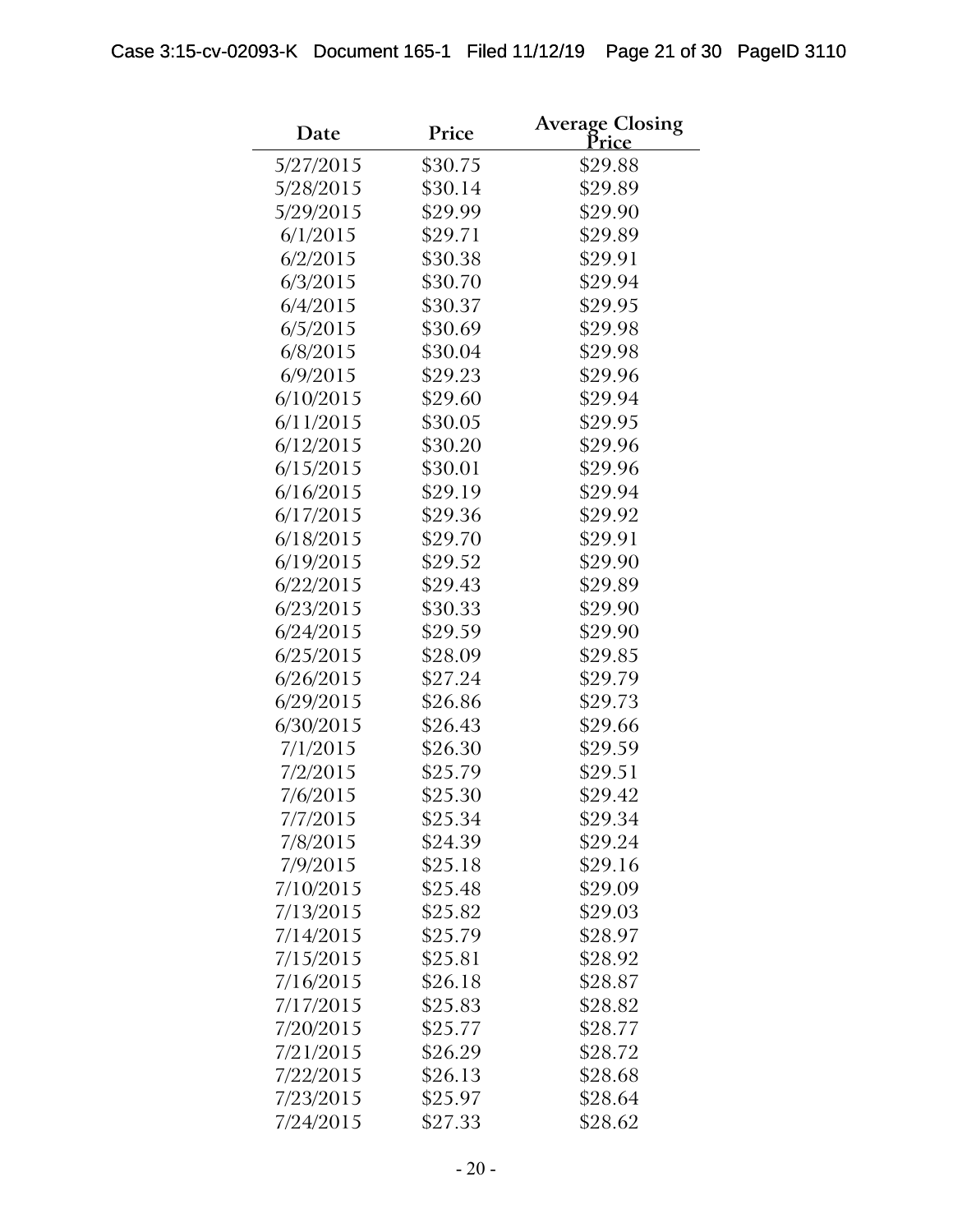#### Case 3:15-cv-02093-K Document 165-1 Filed 11/12/19 Page 22 of 30 PageID 3111

If a Class Member held Trinity Securities at the beginning of the Class Period or made multiple purchases, acquisitions, or sales of Trinity Securities during or after the Class Period, the starting point for calculating an Authorized Claimant's Recognized Loss is to match the Authorized Claimant's holdings, purchases, and acquisitions to their sales using the FIFO (*i.e.*, first-in-first-out) method. Under the FIFO method, Trinity Securities sold during the Class Period will be matched, in chronological order first against Trinity Securities held at the beginning of the Class Period. The remaining sales of Trinity Securities during the Class Period will then be matched, in chronological order against Trinity Securities purchased or acquired during the Class Period.

Purchases or acquisitions and sales of Trinity Securities shall be deemed to have occurred on the "contract" or "trade" date as opposed to the "settlement" or "payment" date. The receipt or grant by gift, inheritance, or operation of law of Trinity Securities during the Class Period shall not be deemed a purchase, acquisition, or sale of Trinity Securities for the calculation of Recognized Loss, unless (i) the donor or decedent purchased or otherwise acquired such shares of Trinity Securities during the Class Period; (ii) no Proof of Claim and Release was submitted by or on behalf of the donor, on behalf of the decedent, or by anyone else with respect to such shares of Trinity Securities; and (iii) it is specifically so provided in the instrument of gift or assignment.

The Court has reserved jurisdiction to allow, disallow, or adjust the claim of any Class Member on equitable grounds.

- 21 -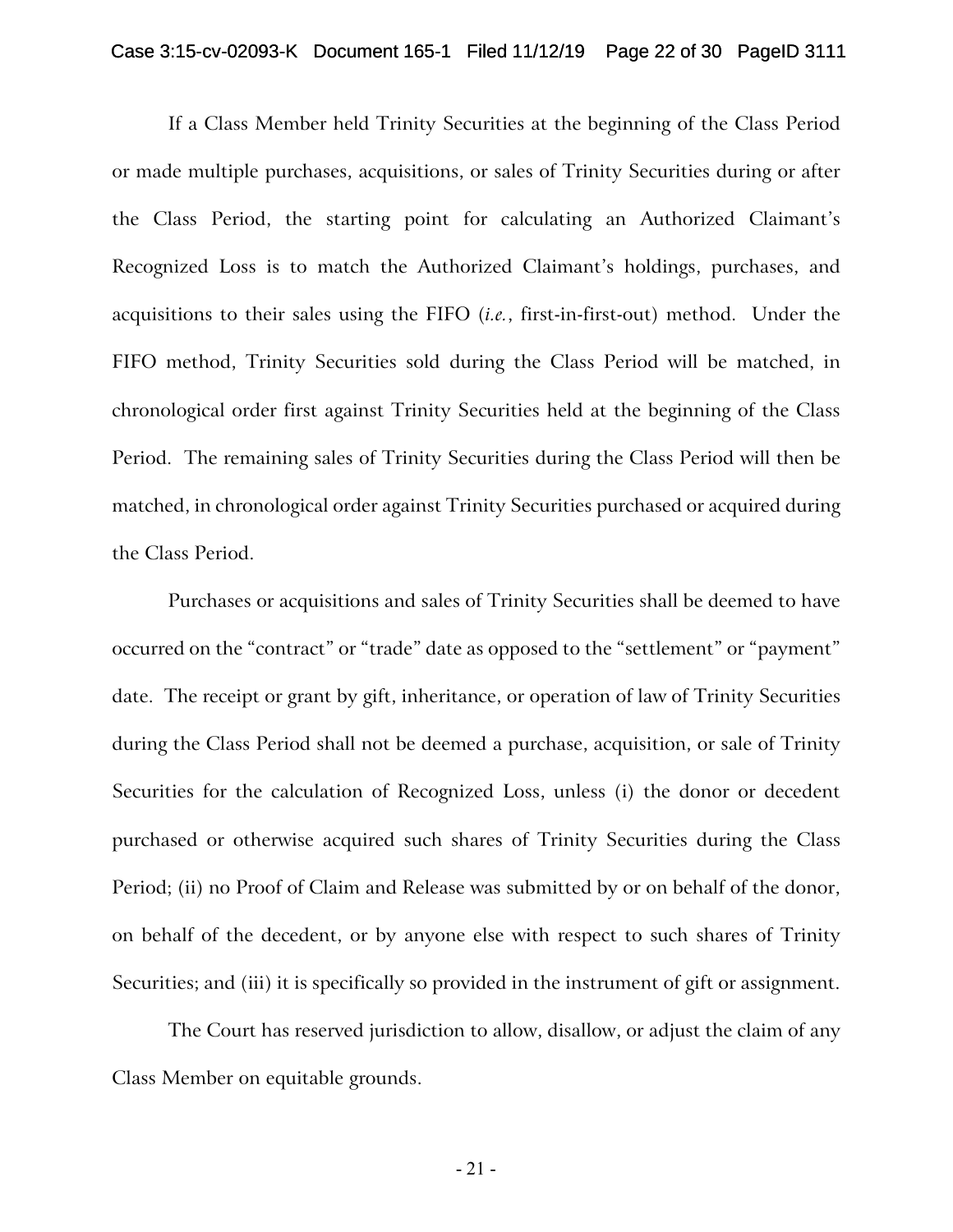The Court may approve this plan as proposed or it may modify the Plan of Allocation without further notice to the Class. Any Orders regarding any modification of the Plan of Allocation will be posted on the Settlement website, www.TrinitySecuritiesSettlement.com.

#### **VIII. PARTICIPATION IN THE CLASS**

If you fall within the definition of the Class, you are a Class Member unless you elect to be excluded from the Class pursuant to this Notice. If you do not request to be excluded from the Class, you will be bound by any judgment entered with respect to the Settlement in the Action against the Defendants whether or not you file a Proof of Claim and Release form.

If you are a Class Member, you need do nothing (other than timely file a Proof of Claim and Release if you wish to participate in the distribution of the Net Settlement Fund). Your interests will be represented by Lead Counsel. If you choose, you may enter an appearance individually or through your own counsel at your own expense.

TO PARTICIPATE IN THE DISTRIBUTION OF THE NET SETTLEMENT FUND, YOU MUST TIMELY COMPLETE AND RETURN THE PROOF OF CLAIM AND RELEASE THAT ACCOMPANIES THIS NOTICE. A Proof of Claim and Release is enclosed with this Notice and also may be downloaded at www.TrinitySecuritiesSettlement.com. Read the instructions carefully; fill out the Proof of Claim and Release; sign it; and mail or submit it online so that it is postmarked (if mailed) or received (if submitted online) no later than  $\qquad \qquad , 20$ . Unless the Court orders otherwise, if you do not timely submit a valid Proof of Claim and Release,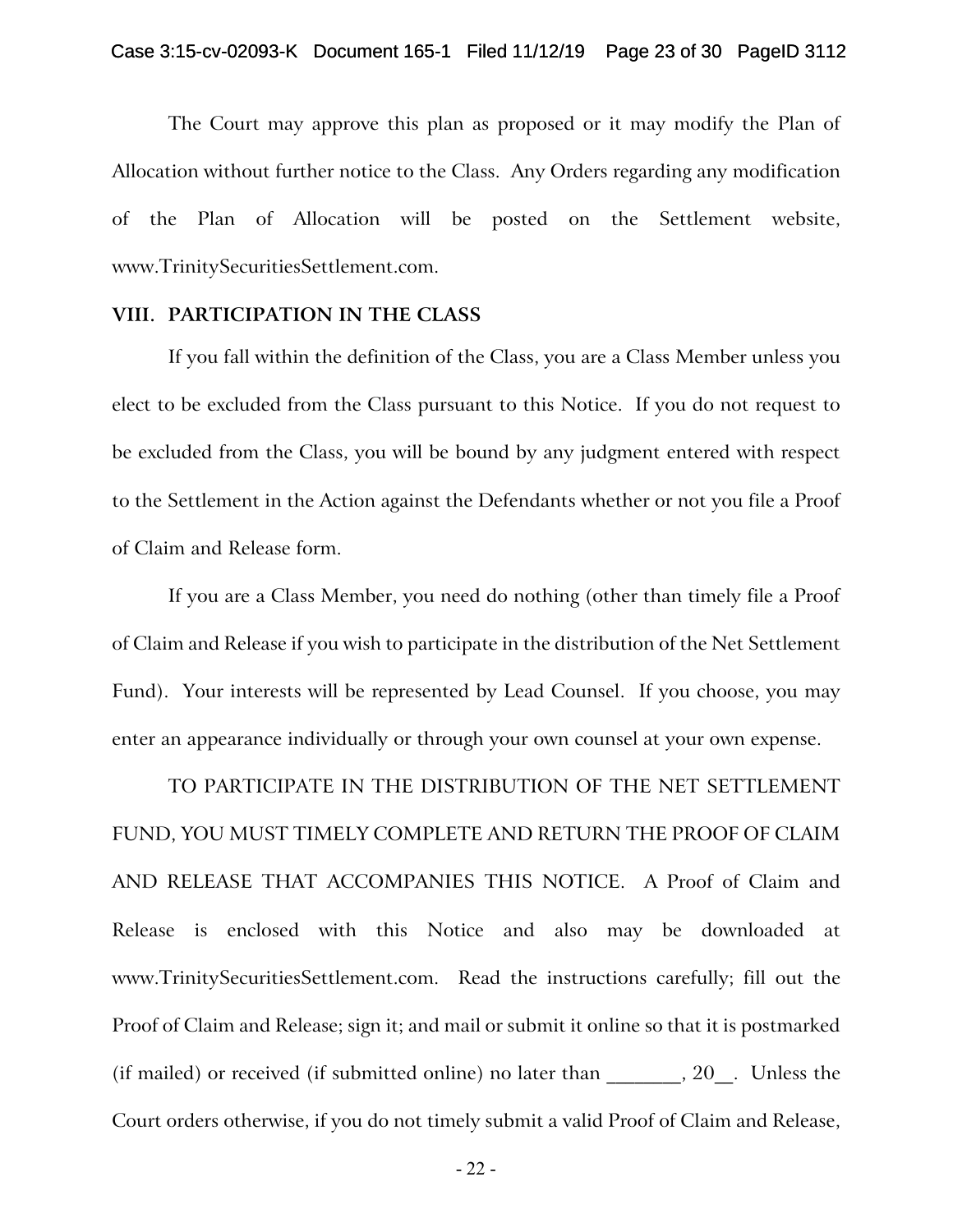you will be barred from receiving any payments from the Net Settlement Fund, but will in all other respects be bound by the provisions of the Settlement Agreement and the Final Judgment.

# **IX. EXCLUSION FROM THE CLASS**

You may request to be excluded from the Class. To do so, you must mail a written request stating that you wish to be excluded from the Class to:

Trinity Securities Litigation Claims Administrator c/o Gilardi & Co. LLC EXCLUSIONS 3301 Kerner Blvd. San Rafael, CA 94901

The request for exclusion must state: (1) your name, address, and telephone number; (2) all purchases, acquisitions, and sales of Trinity Securities made from February 16, 2012 through April 24, 2015, inclusive, including the dates and prices of each purchase, acquisition, or sale, and the amount of Securities purchased, otherwise acquired, or sold; and (3) that you wish to be excluded from the Class in *Isolde v. Trinity Industries, Inc.*, No. 3:15-cv-02093 (N.D. Tex.). YOUR EXCLUSION REQUEST MUST BE POSTMARKED ON OR BEFORE  $, 20$ . If you submit a valid and timely request for exclusion, you shall have no rights under the Settlement, you shall not share in the distribution of the Net Settlement Fund, and

you shall not be bound by the Settlement Agreement or the Judgment.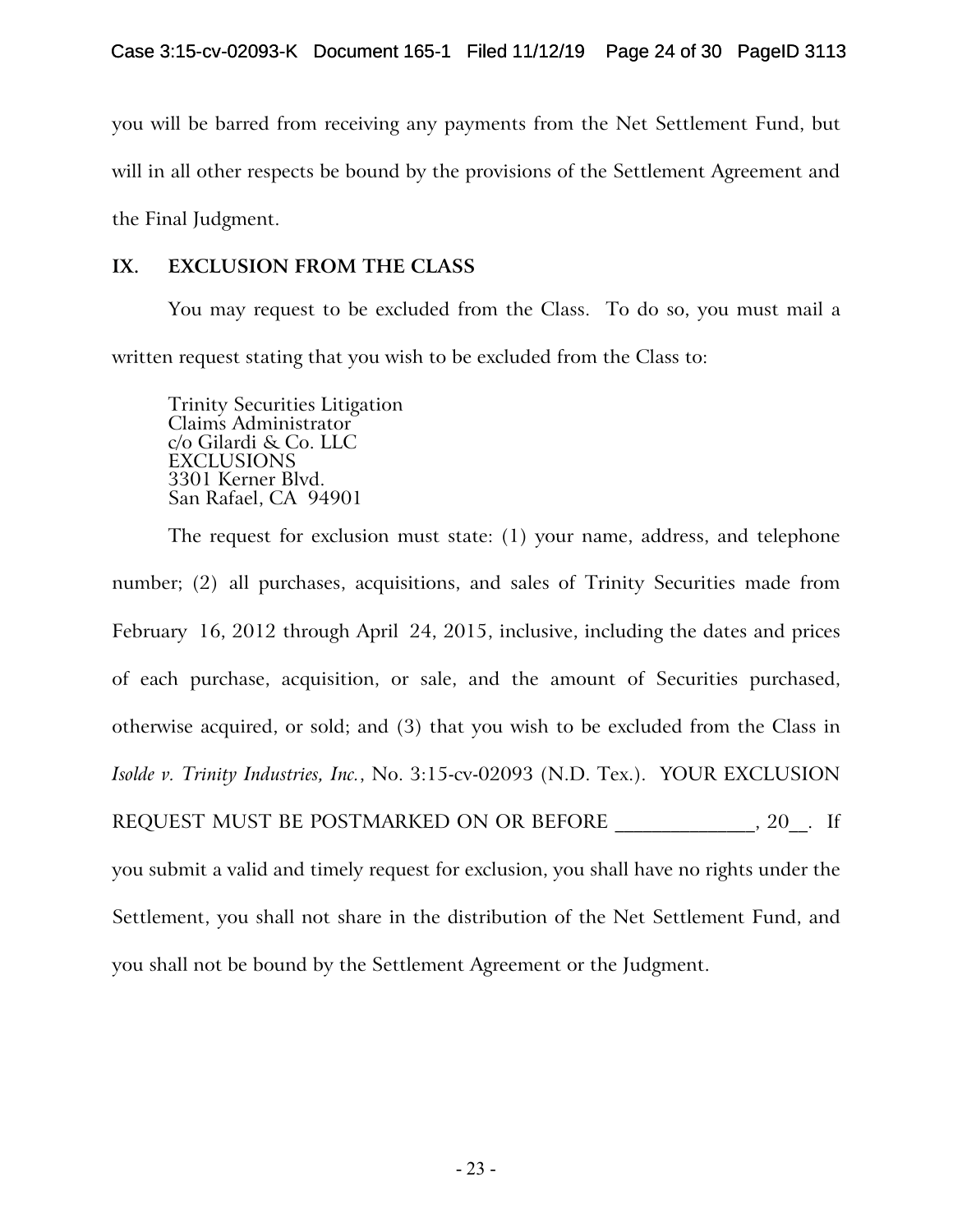## **X. DISMISSAL AND RELEASES**

If the proposed Settlement is approved, the Court will enter a Final Judgment. The Judgment will dismiss the Released Claims with prejudice as to all Released Parties as provided in the Settlement Agreement.

The Judgment will provide that all Class Members who have not validly and timely requested to be excluded from the Class shall be deemed to have released and forever discharged all Released Claims, including Unknown Claims, against all Released Parties as provided in the Settlement Agreement.

### **XI. APPLICATION FOR ATTORNEYS' FEES AND EXPENSES**

At the Settlement Hearing, Lead Counsel will request the Court to award attorneys' fees of \$1,125,000, plus litigation expenses not to exceed \$200,000, plus interest earned on both amounts. Class Members are not personally liable for any such fees, expenses, or compensation. In addition, the Plaintiffs intend to seek an amount not to exceed \$20,000 for their costs and expenses incurred in representing the Class.

To date, Plaintiffs' Counsel have not received any payment for their services in conducting this Action on behalf of Plaintiffs and members of the Class, nor have counsel been paid for their expenses. The fee requested by Lead Counsel would compensate Plaintiffs' Counsel's efforts in achieving the Settlement Fund for the benefit of the Class, and for their risk in undertaking this representation on a contingency basis. The fee requested is within the range of fees awarded to plaintiffs' counsel under similar circumstances in litigation of this type.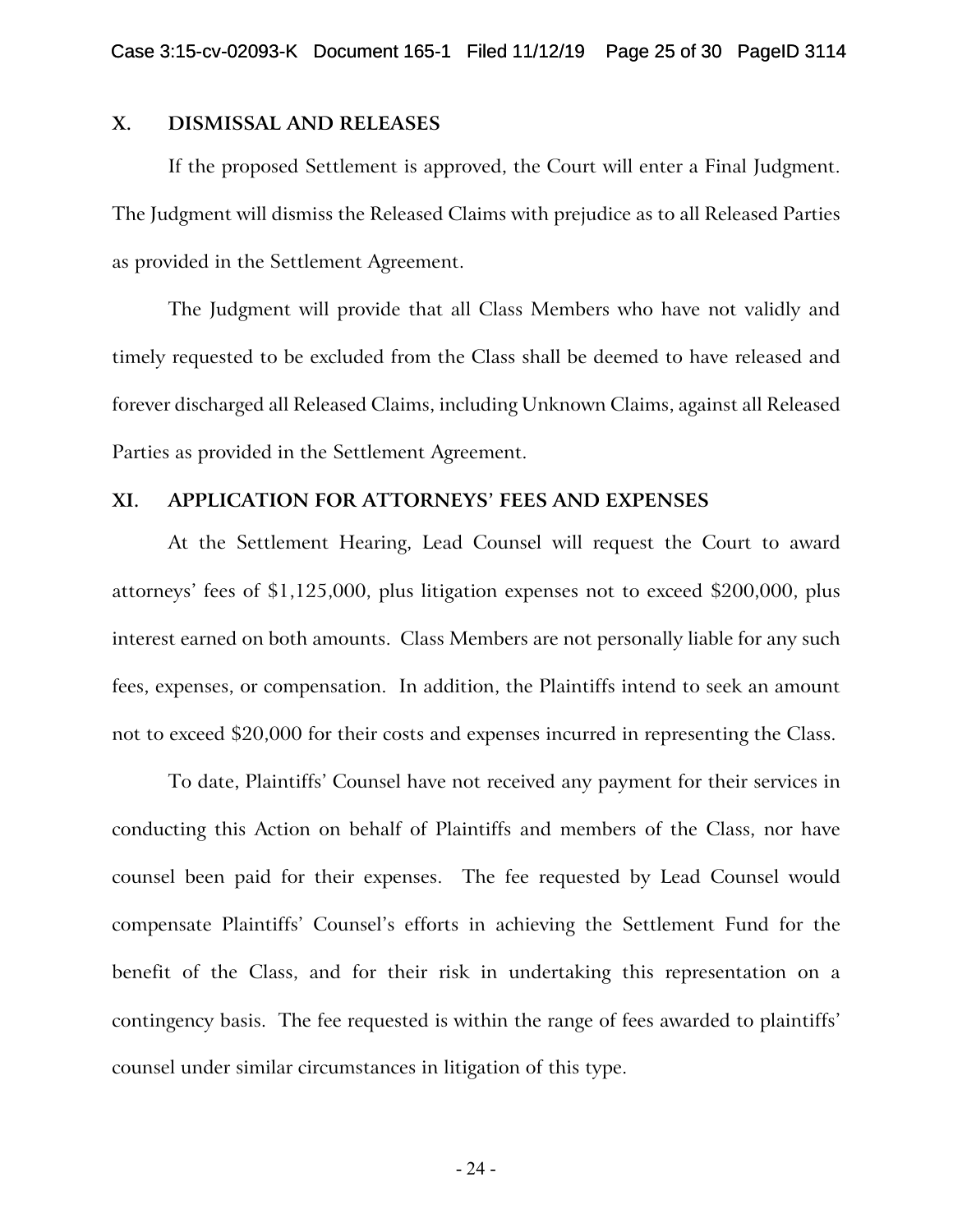### **XII. CONDITIONS FOR SETTLEMENT**

The Settlement is conditioned upon the occurrence of certain events described in the Settlement Agreement. Those events include, among other things: (1) entry of the Judgment by the Court, as provided for in the Settlement Agreement; and (2) expiration of the time to appeal from or alter or amend the Judgment. Pending the Court's consideration of this Settlement, the Court has stayed all proceedings, and Class Members are precluded from bringing or pursuing any litigation that seeks to prosecute the Released Claims.

If, for any reason, any one of the conditions described in the Settlement Agreement is not met, the Settlement Agreement might be terminated and, if terminated, will become null and void, and the Settling Parties will be restored to their respective positions as of June 17, 2019.

# **XIII. THE RIGHT TO BE HEARD AT THE SETTLEMENT HEARING**

Any Class Member who has not validly and timely requested to be excluded from the Class, and who objects to any aspect of the Settlement, the Plan of Allocation, the application for an award of attorneys' fees and expenses or Plaintiffs' application for an award of their costs and expenses, may appear and be heard at the Settlement Hearing.<sup>[1](#page-37-0)</sup> Any such Person must submit and serve a written notice of objection, to be received on or before \_\_\_\_\_\_\_\_\_, 20\_, by each of the following:

<span id="page-37-0"></span>Lead Counsel's pleadings in support of these matters will be filed with the Court on or before  $, 20$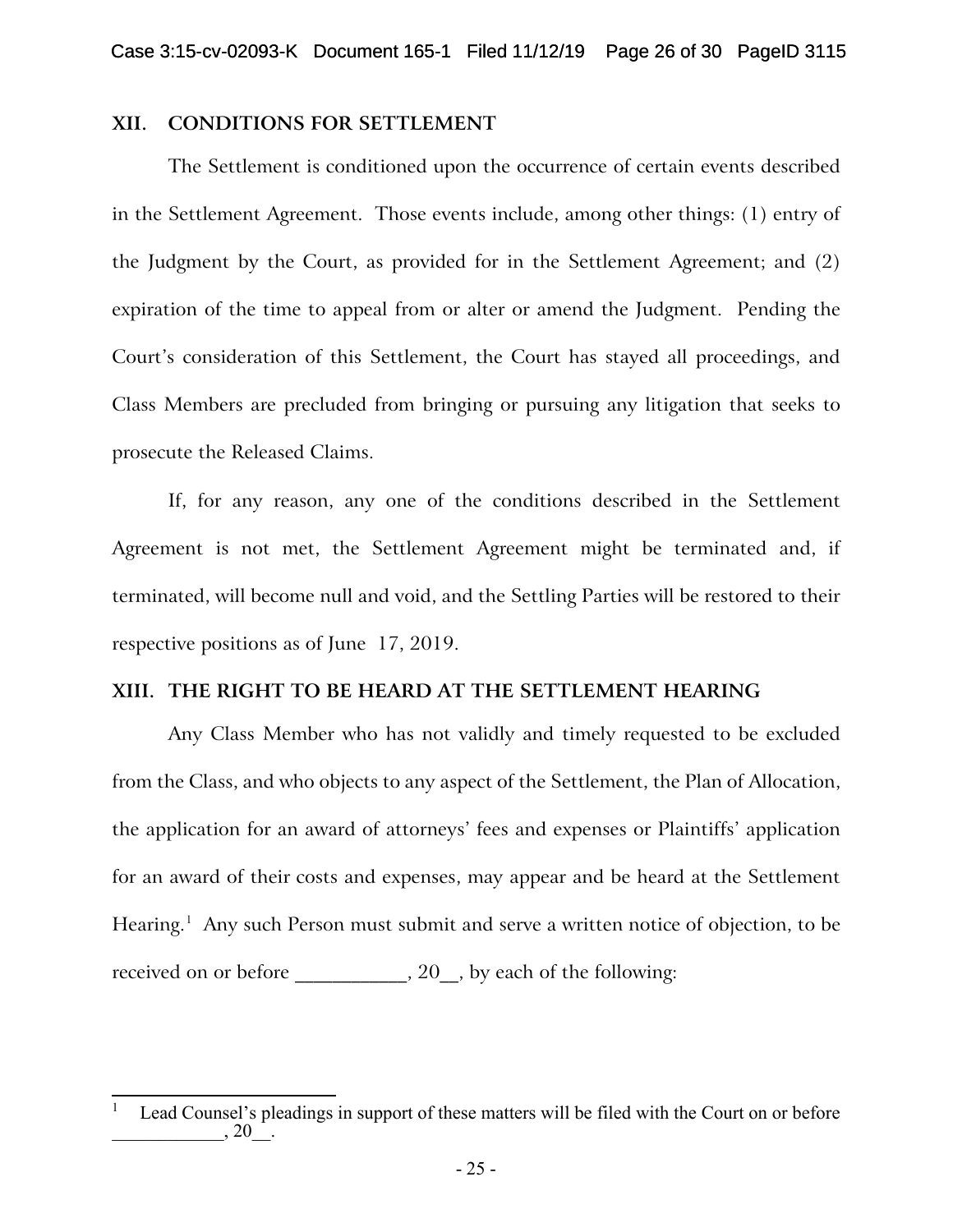CLERK OF THE COURT UNITED STATES DISTRICT COURT NORTHERN DISTRICT OF TEXAS Earle Cabell Federal Building United States Courthouse 1100 Commerce Street, Room 1452 Dallas, TX 75242

ROBBINS GELLER RUDMAN & DOWD LLP NATHAN R. LINDELL 655 West Broadway, Suite 1900 San Diego, CA 92101

*Counsel for Plaintiffs*

GIBSON, DUNN & CRUTCHER LLP MERYL L. YOUNG 3161 Michelson Drive Irvine, CA 92612

### *Counsel for Defendants*

The objection must: (a) state the name, address, and telephone number of the person or entity objecting and must be signed by the objector; (b) state whether the objector is represented by counsel and, if so, the name, address, and telephone number of the objector's counsel; (c) contain a statement of the Class Member's objection or objections, and the specific reasons for each objection, including any legal and evidentiary support the Class Member wishes to bring to the Court's attention; and (d) include documents sufficient to prove membership in the Class, consisting of documents showing the number of Trinity Securities that the objector (i) owned as of the opening of trading on February 16, 2012, and (ii) purchased/acquired and/or sold during the Class Period (*i.e.*, between February 16, 2012 and April 24, 2015, inclusive), as well as the dates, number of Trinity Securities, and prices for each such purchase/acquisition and sale. Documentation establishing membership in the Class must consist of copies of brokerage confirmation slips or monthly brokerage account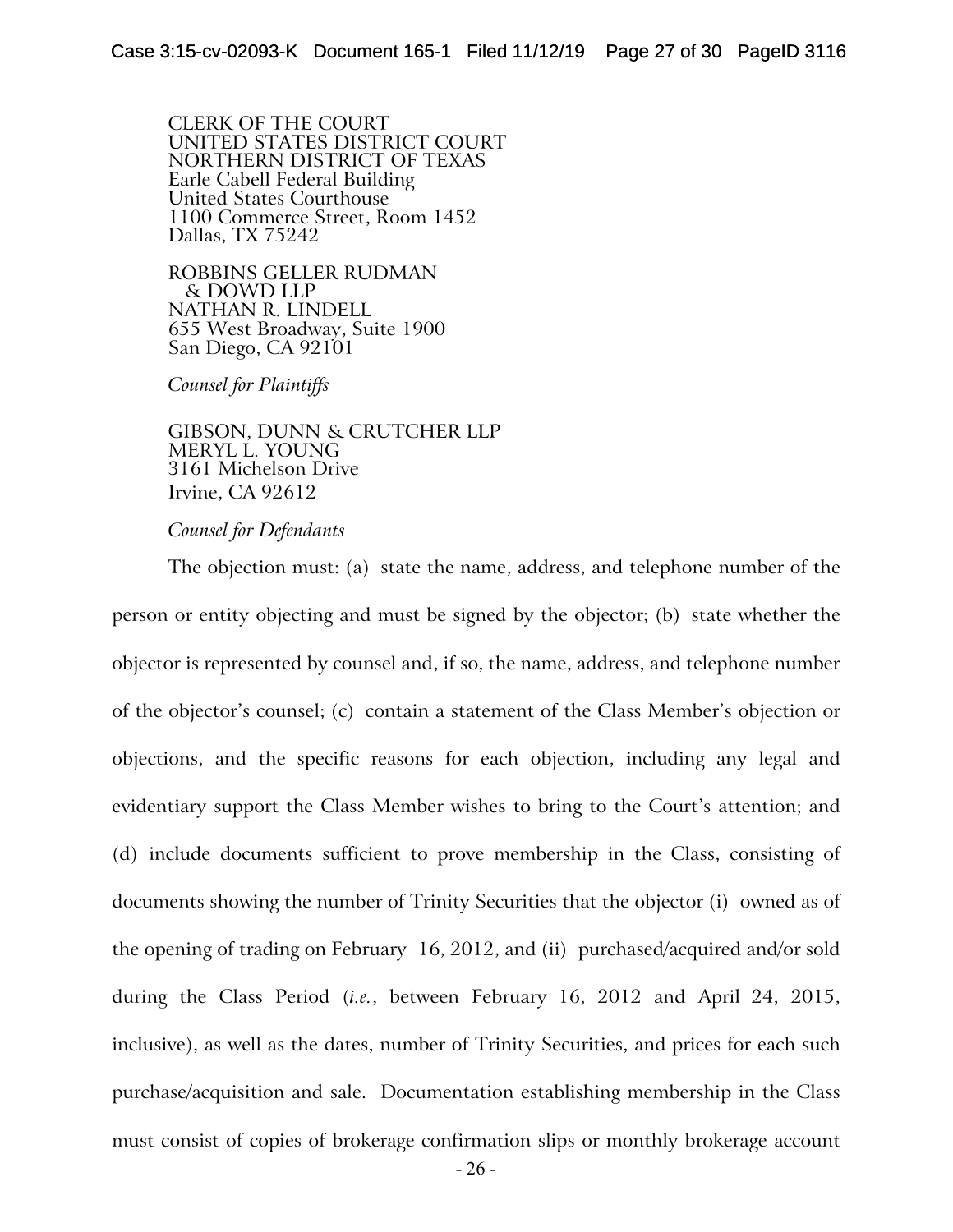statements, or an authorized statement from the objector's broker containing the transactional and holding information found in a broker confirmation slip or account statement. Objectors who enter an appearance and desire to present evidence at the Settlement Hearing in support of their objection must include in their written objection or notice of appearance the identity of any witnesses they may call to testify and any exhibits they intend to introduce into evidence at the hearing. The objection must state whether it applies only to the objector, to a specific subset of the Class, or to the entire Class, and also state with specificity the grounds for the objection.

# **XIV. SPECIAL NOTICE TO BANKS, BROKERS AND OTHER NOMINEES**

If you hold or held any Trinity Securities purchased or otherwise acquired between February 16, 2012 and April 24, 2015, inclusive, as nominee for a beneficial owner, then, within seven (7) calendar days after you receive this Notice, you must either: (1) send a copy of this Notice and the Proof of Claim and Release by First-Class Mail to all such Persons; or (2) provide a list of the names and addresses of such Persons to the Claims Administrator:

*Trinity Securities Litigation* Claims Administrator c/o Gilardi & Co. LLC P.O. Box 43300 Providence, RI 02940-3300

If you choose to mail the Notice and Proof of Claim and Release yourself, you may obtain from the Claims Administrator (without cost to you) as many additional copies of these documents as you will need to complete the mailing.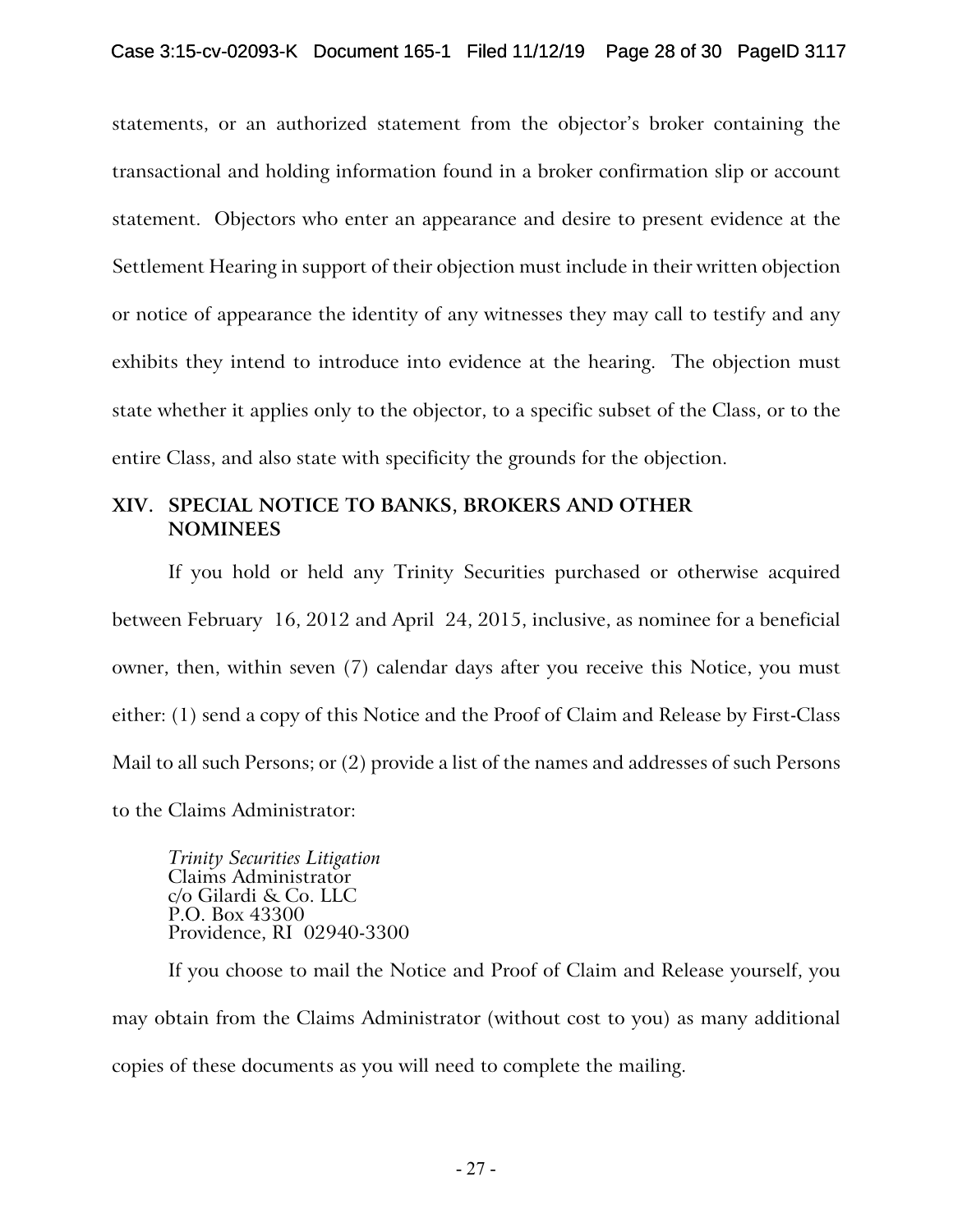Regardless of whether you choose to complete the mailing yourself or elect to have the mailing performed for you, you may obtain reimbursement for, or advancement of, reasonable administrative costs actually incurred or expected to be incurred in connection with forwarding the Notice and Proof of Claim and Release and which would not have been incurred but for the obligation to forward the Notice and Proof of Claim and Release, upon submission of appropriate documentation to the Claims Administrator.

### **XV. EXAMINATION OF PAPERS**

This Notice is a summary and does not describe all of the details of the Settlement Agreement. For full details of the matters discussed in this Notice, you may review the Settlement Agreement filed with the Court, which is posted on the Settlement website at www.TrinitySecuritiesSettlement.com, along with certain other papers relating to the Settlement. The Settlement Agreement may also be inspected during business hours, at the office of the Clerk of the Court, United States District Court, Northern District of Texas, Earle Cabell Federal Building, 1100 Commerce Street, Room 1452, Dallas, Texas 75242. The motion papers, with exhibits, including the Settlement Agreement, are also available on the Court's ECF website (for a fee).

If you have any questions about the settlement of the Action, please contact the Claims Administrator toll-free at 1-866-234-5150 or visit the website www.TrinitySecuritiesSettlement.com. You may also contact a representative of Lead Counsel: Rick Nelson, c/o Shareholder Relations, Robbins Geller Rudman & Dowd LLP, 655 West Broadway, Suite 1900, San Diego, CA 92101, 1-800-449-4900.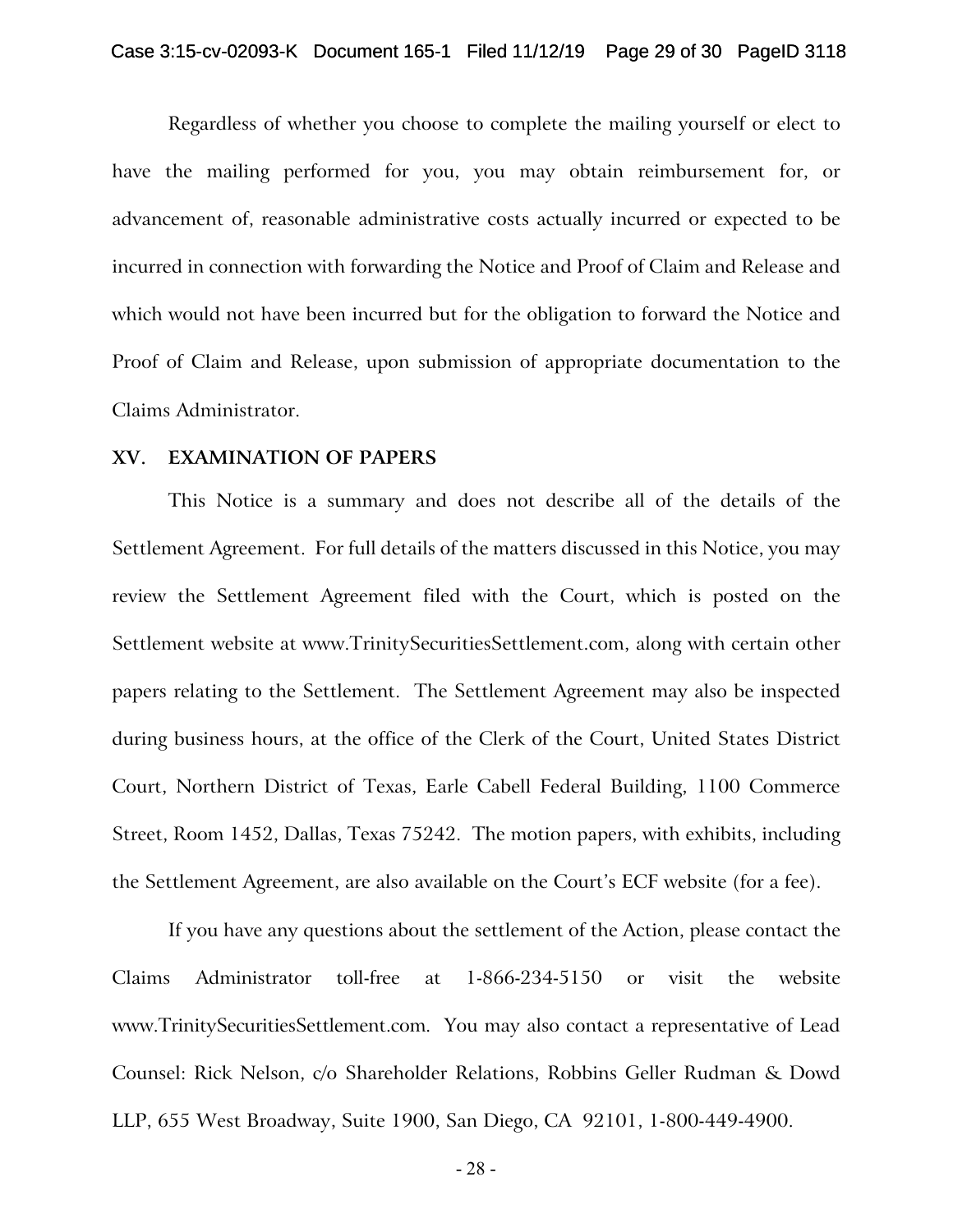# **DO NOT TELEPHONE THE COURT REGARDING THIS NOTICE**

DATED: \_\_\_\_\_\_\_\_\_\_\_\_\_\_\_ BY ORDER OF THE COURT

UNITED STATES DISTRICT COURT NORTHERN DISTRICT OF TEXAS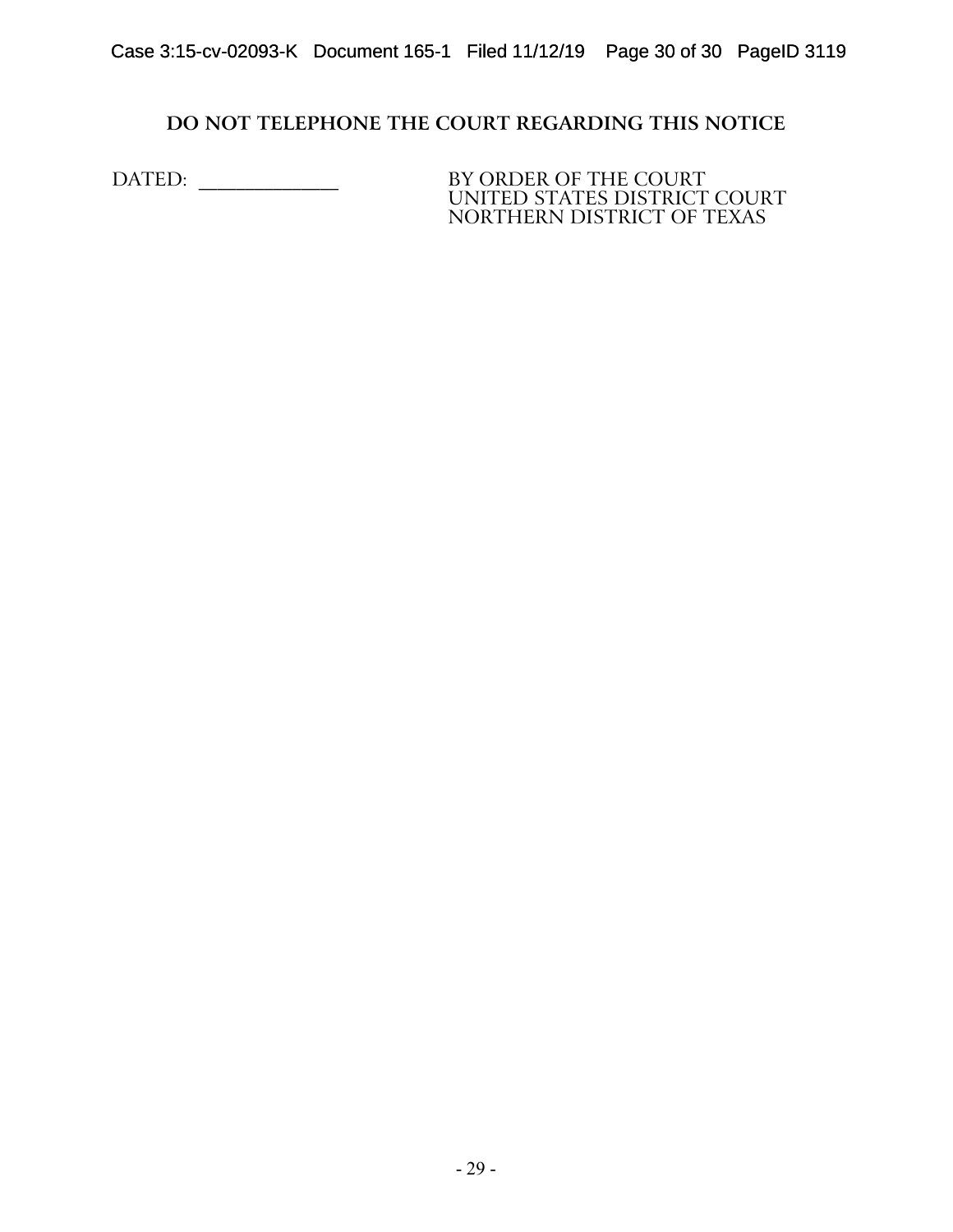# UNITED STATES DISTRICT COURT NORTHERN DISTRICT OF TEXAS DALLAS DIVISION

§ § § § § § § § § § §

RICHARD J. ISOLDE, Individually and on Behalf of All Others Similarly Situated,

Plaintiff,

vs.

TRINITY INDUSTRIES, INC., et al.,

Defendants.

### Civil Action No. 3:15-CV-02093-K **(CONSOLIDATED)**

# CLASS ACTION

Judge Ed Kinkeade

# **PROOF OF CLAIM AND RELEASE**

# **EXHIBIT A-2**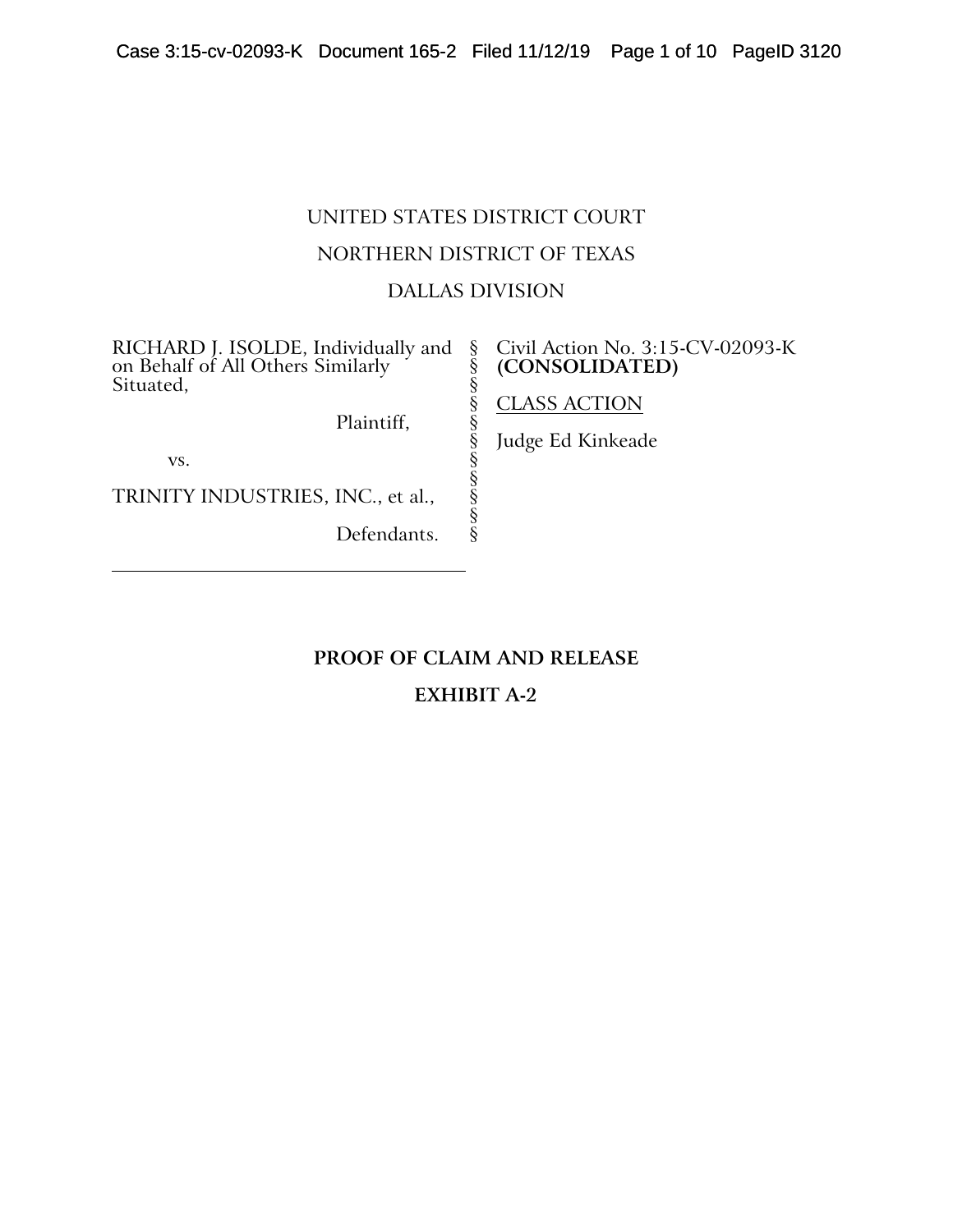# **I. GENERAL INSTRUCTIONS**

1. To recover as a member of the Class based on your claims in the action entitled *Richard J. Isolde v. Trinity Industries, Inc., et al*., Civil Action No. 3:15-cv-02093 (the "Action"), you must complete and, on page \_\_ hereof, sign this Proof of Claim and Release. If you fail to submit a timely and properly addressed (as set forth in paragraph 3 below) Proof of Claim and Release, your claim may be rejected and you may be precluded from any recovery from the Net Settlement Fund created in connection with the proposed Settlement of the Action.

2. Submission of this Proof of Claim and Release, however, does not assure that you will share in the proceeds of the Settlement of the Action.

3. YOU MUST MAIL OR SUBMIT ONLINE YOUR COMPLETED AND SIGNED PROOF OF CLAIM AND RELEASE ON OR BEFORE \_\_\_\_\_\_, 20\_, ADDRESSED AS FOLLOWS:

> *Trinity Securities Litigation* Claims Administrator c/o Gilardi & Co. LLC P.O. Box 43300 Providence, RI 02940-3300

Online submissions: www.TrinitySecuritiesSettlement.com

If you are NOT a member of the Class (as defined in the Notice of Pendency and Proposed Settlement of Class Action (the "Notice")), DO NOT submit a Proof of Claim and Release form.

4. If you are a member of the Class and you do not timely request exclusion in connection with the proposed Settlement, you will be bound by the terms of any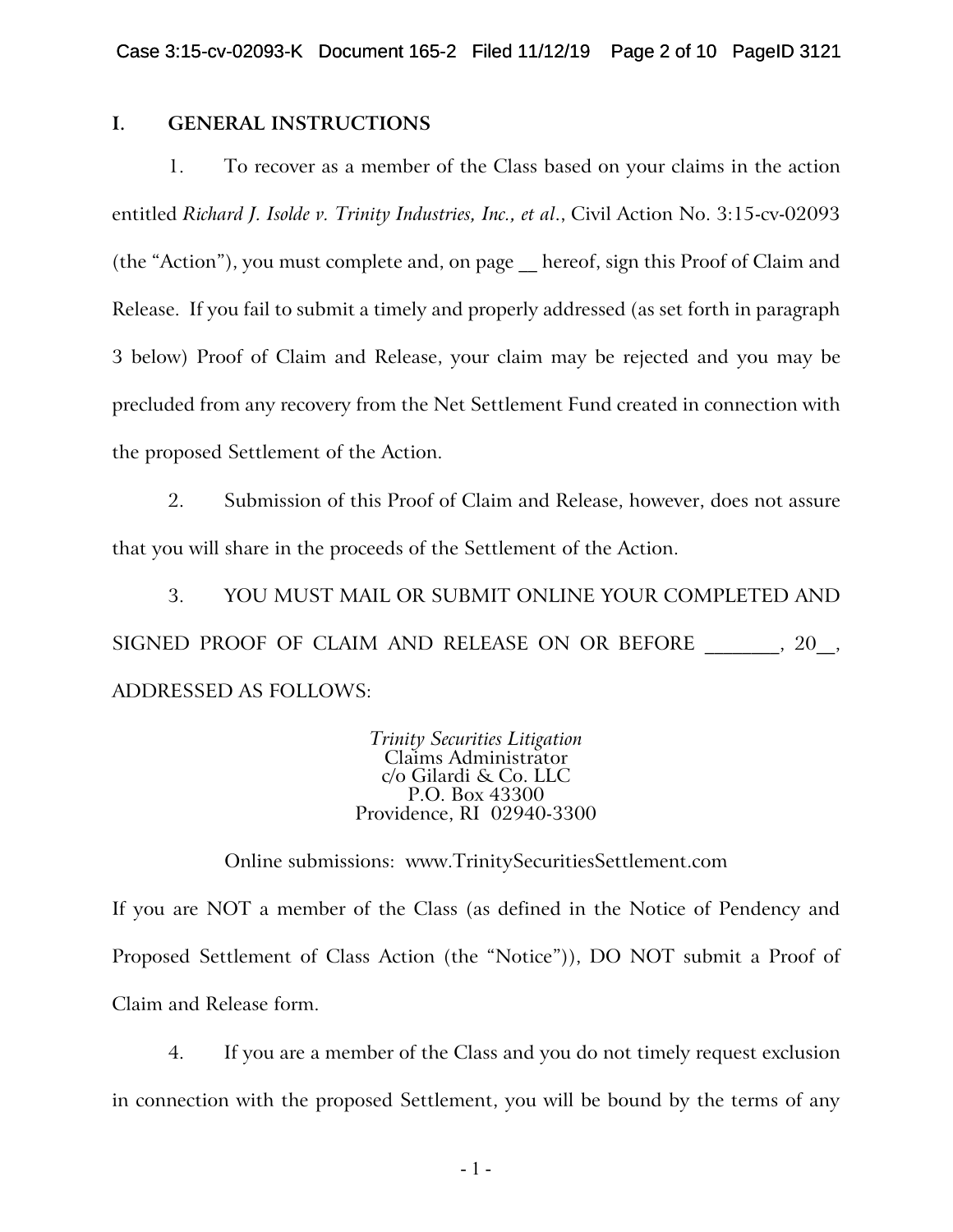judgment entered in the Action, including the releases provided therein, WHETHER OR NOT YOU SUBMIT A PROOF OF CLAIM AND RELEASE FORM.

### **II. CLAIMANT IDENTIFICATION**

If you purchased or otherwise acquired Trinity Industries, Inc. ("Trinity" or the "Company") common stock ("Securities") during the period between February 16, 2012 and April 24, 2015, inclusive, and held the Securities in your name, you are the beneficial purchaser or acquirer as well as the record purchaser or acquirer. If, however, you purchased or otherwise acquired Securities that were registered in the name of a third party, such as a nominee or brokerage firm, you are the beneficial purchaser or acquirer and the third party is the record purchaser or acquirer.

If you are acting in a representative capacity on behalf of a Class Member (for example, as an executor, administrator, trustee, or other representative), you must submit evidence of your current authority to act on behalf of that Class Member. Such evidence would include, for example, letters testamentary, letters of administration, or a copy of the trust documents.

NOTICE REGARDING ELECTRONIC FILES: Certain claimants with large numbers of transactions may request to, or may be requested to, submit information regarding their transactions in electronic files. All such claimants MUST also submit a manually signed paper Proof of Claim and Release form listing all their transactions whether or not they also submit electronic copies. If you wish to submit your claim electronically, you must contact the Claims Administrator at edata@gilardi.com to obtain the required file layout. No electronic files will be considered to have been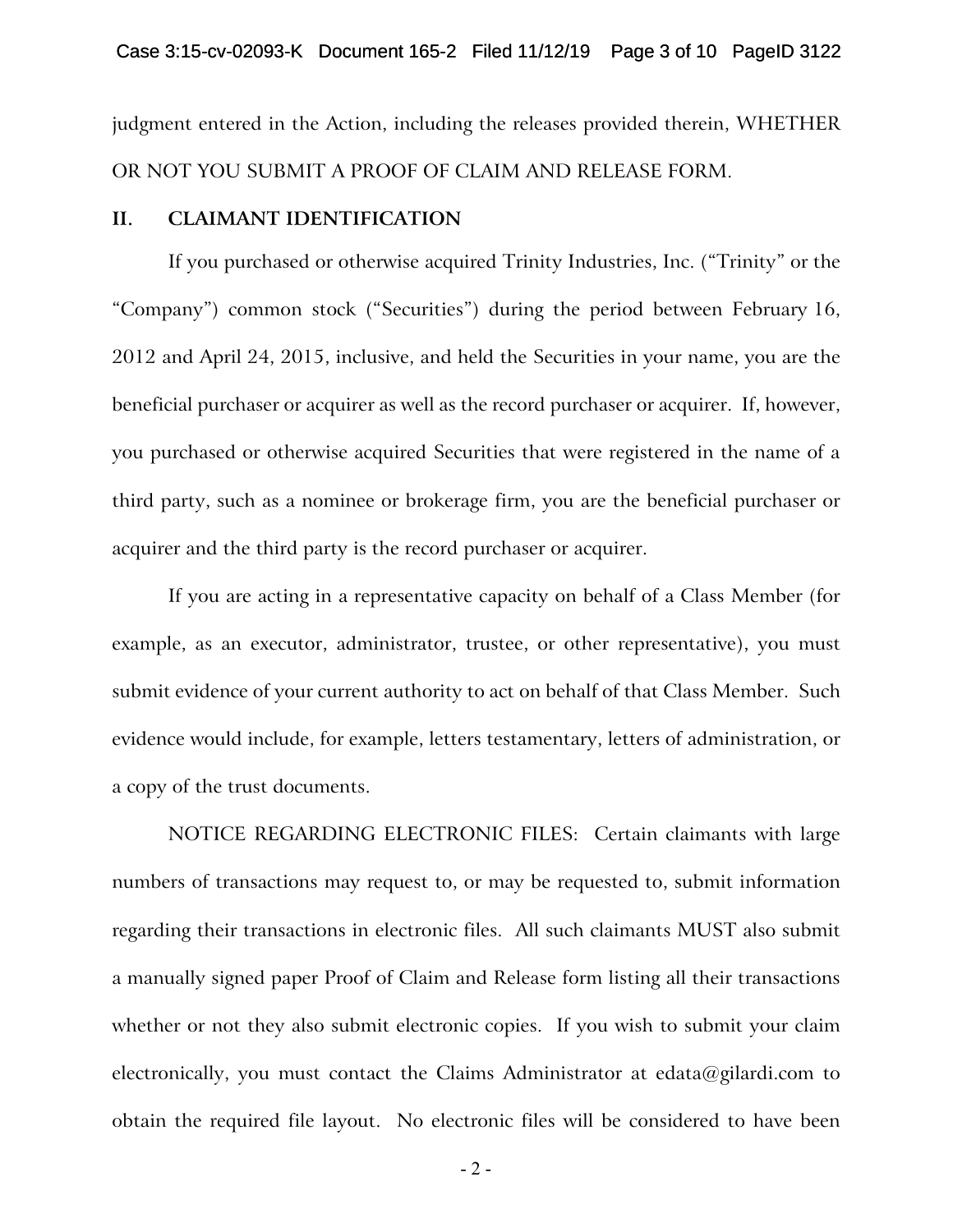properly submitted unless the Claims Administrator issues to the claimant a written acknowledgement of receipt and acceptance of electronically submitted data.

#### **III. CLAIM FORM**

Use Part II of this form entitled "Schedule of Transactions in Trinity Securities" to supply all required details of your transaction(s) in Trinity Securities. If you need more space or additional schedules, attach separate sheets giving all of the required information in substantially the same form. Sign and print or type your name on each additional sheet.

On the schedules, provide all of the requested information with respect to *all* of your purchases or acquisitions and *all* of your sales of Trinity Securities between February 16, 2012 and July 24, 2015, inclusive, whether such transactions resulted in a profit or a loss. You must also provide all of the requested information with respect to *all* of the Trinity Securities you held at the close of trading on February 15, 2012, April 24, 2015 and July 24, 2015. Failure to report all such transactions may result in the rejection of your claim.

List these transactions separately and in chronological order, by trade date, beginning with the earliest. You must accurately provide the month, day and year of each transaction you list.

Copies of stockbroker confirmation slips, stockbroker statements, or other documents evidencing your transactions in Trinity Securities should be attached to your claim. If any such documents are not in your possession, please obtain a copy or equivalent documents from your broker because these documents are necessary to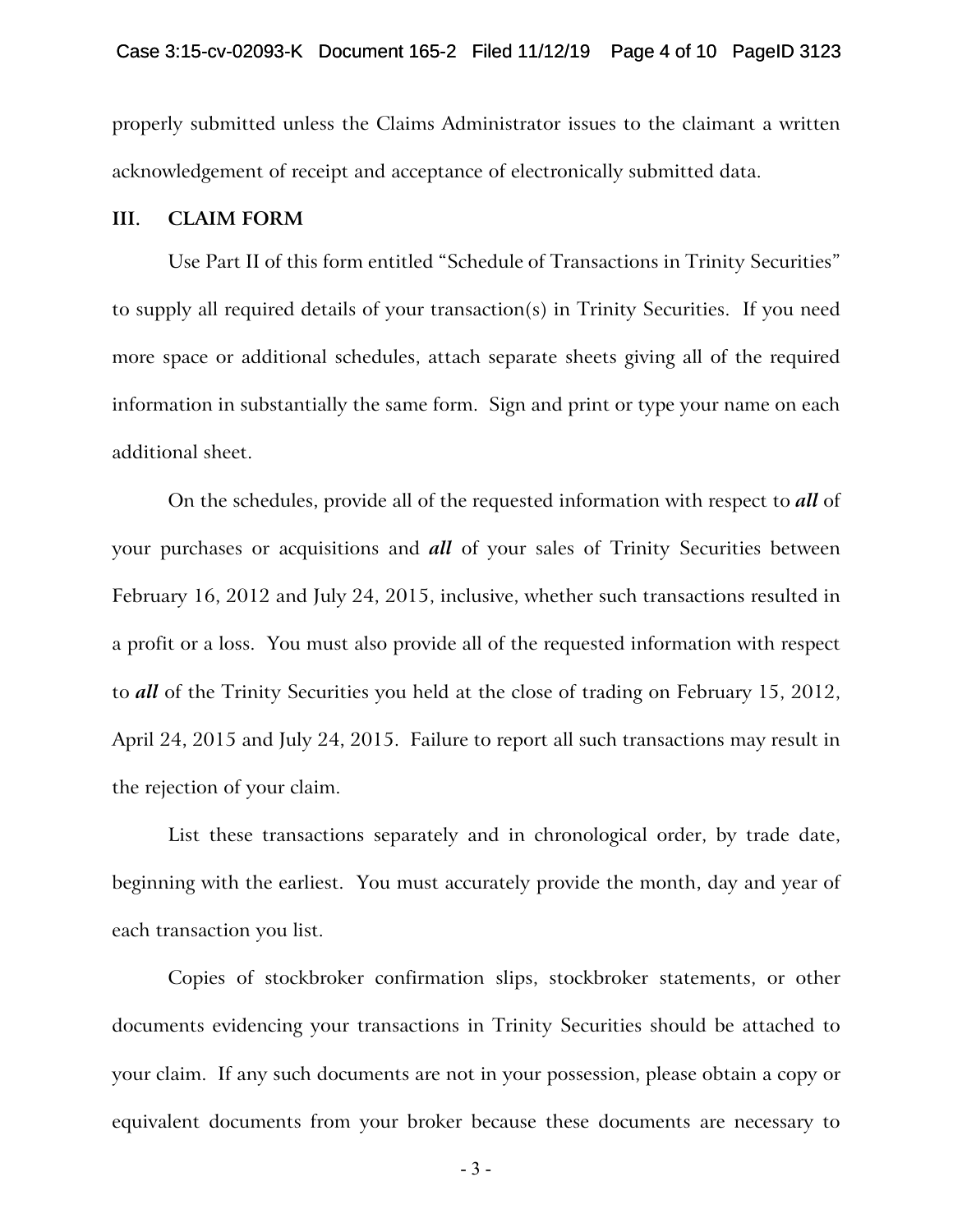prove and process your claim. Failure to provide this documentation could delay verification of your claim or result in rejection of your claim.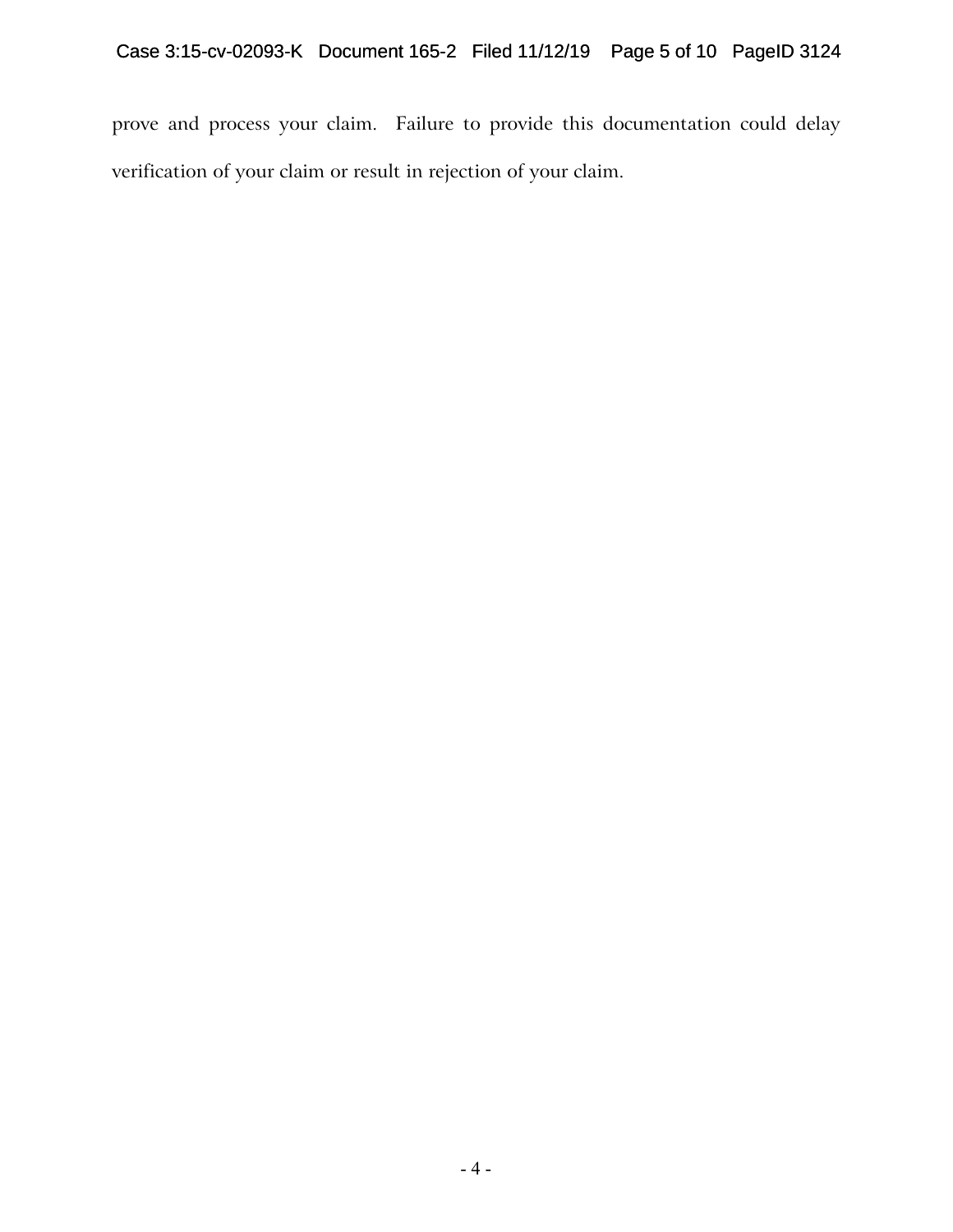# UNITED STATES DISTRICT COURT

# NORTHERN DISTRICT OF TEXAS

*Richard J. Isolde v. Trinity Industries, Inc., et al*.,

Civil Action No. 3:15-cv-02093-K

# PROOF OF CLAIM AND RELEASE

Must Be Postmarked (if Mailed) or Received (if Submitted Online) No Later Than:

 $, 20$ 

Please Type or Print

# PART I: CLAIMANT IDENTIFICATION

Beneficial Owner's Name (First, Middle, Last)

Street Address

City State or Province Zip Code or Postal Code Country Social Security Number or Taxpayer Identification Number \_\_\_\_\_\_\_\_\_\_\_ Individual \_\_\_\_\_\_\_\_\_\_\_ Corporation/Other Area Code Telephone Number (work) Area Code Telephone Number (home)

Record Owner's Name (if different from beneficial owner listed above)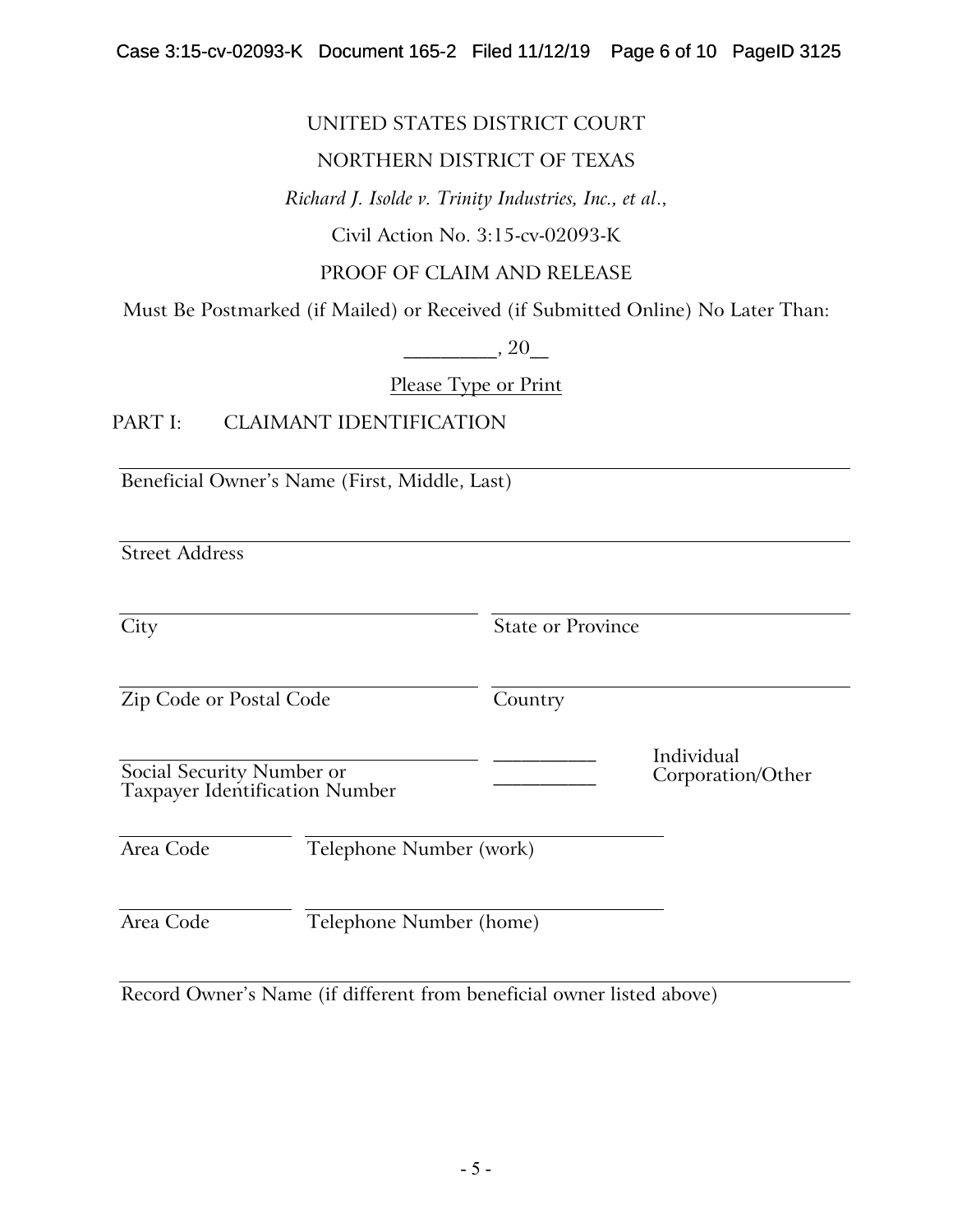# Case 3:15-cv-02093-K Document 165-2 Filed 11/12/19 Page 7 of 10 PageID 3126

### PART II: SCHEDULE OF TRANSACTIONS IN TRINITY SECURITIES

- A. Number of Trinity Securities held at the close of trading on February 15, 2012: \_\_\_\_\_\_\_\_\_\_\_\_.
- B. Purchases or acquisitions of Trinity Securities between February 16, 2012 and July 24, 2015, inclusive:

| Trade Date<br>Mo. Day Year | Number of Securities<br>Purchased or<br>Acquired | Total Purchase or<br><b>Acquisition Price</b><br>Excluding<br>Commissions |
|----------------------------|--------------------------------------------------|---------------------------------------------------------------------------|
|                            |                                                  |                                                                           |

IMPORTANT: Identify by number listed above all purchases in which you covered a "short sale":

C. Sales of Trinity Securities between February 16, 2012 and July 24, 2015, inclusive:

| <b>Trade Date</b><br>Mo. Day Year | Number of<br><b>Securities Sold</b> | <b>Total Sales Price</b><br>Excluding<br>Commissions |
|-----------------------------------|-------------------------------------|------------------------------------------------------|
|                                   |                                     |                                                      |

- D. Number of Trinity Securities held at the close of trading on April 24, 2015: \_\_\_\_\_\_\_\_\_\_\_\_\_\_\_\_\_:
- E. Number of Trinity Securities held at the close of trading on July 24, 2015:

If you require additional space, attach extra schedules in the same format as above. Sign and print your name on each additional page.

 $\mathcal{L}_\text{max}$  and  $\mathcal{L}_\text{max}$  and  $\mathcal{L}_\text{max}$ 

# **YOUR SIGNATURE ON PAGE \_\_ WILL CONSTITUTE YOUR ACKNOWLEDGMENT OF THE RELEASE**.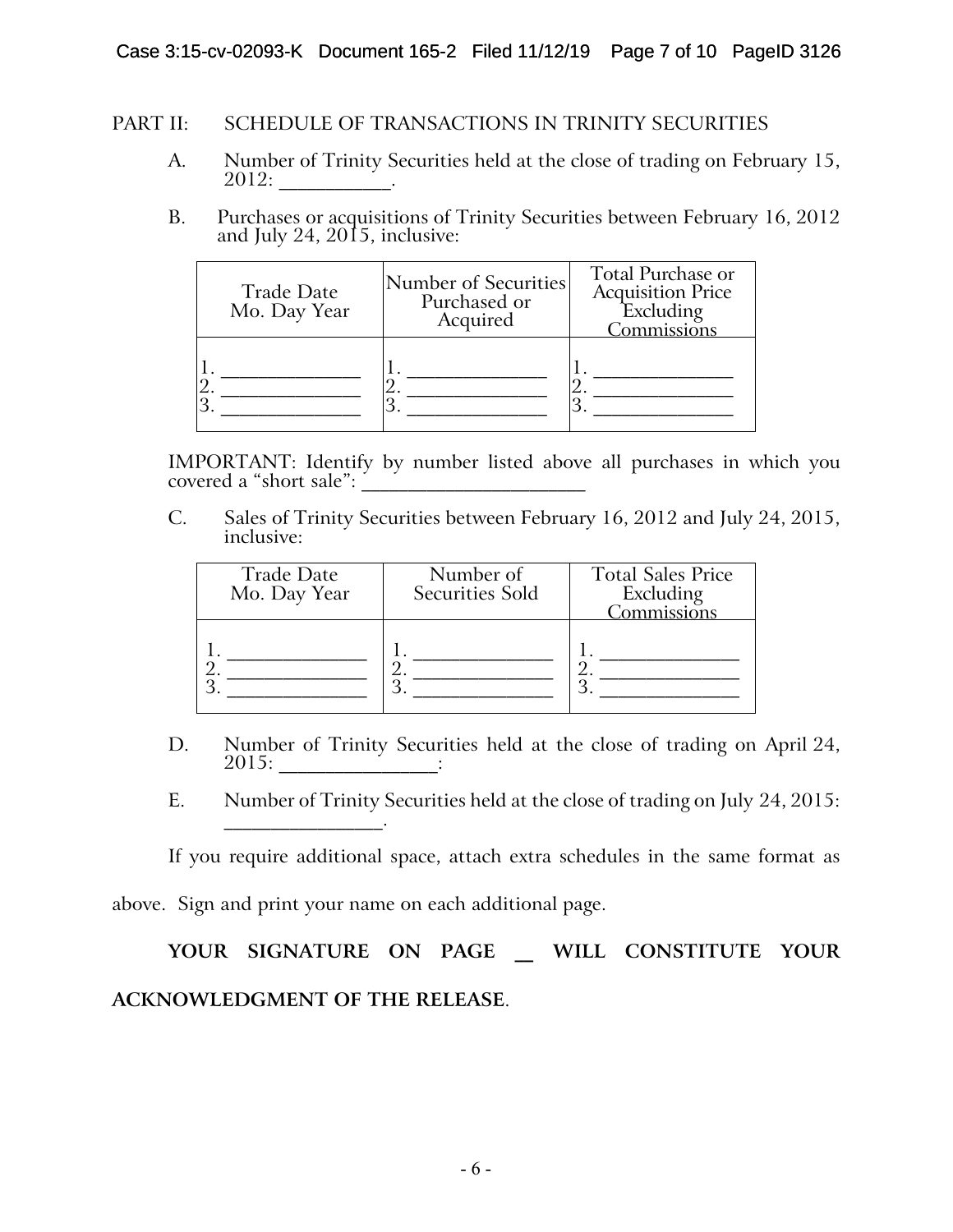### **IV. SUBMISSION TO JURISDICTION OF COURT AND ACKNOWLEDGMENTS**

I (We) submit this Proof of Claim and Release under the terms of the Settlement Agreement described in the Notice. I (We) also submit to the jurisdiction of the United States District Court for the Northern District of Texas with respect to my (our) claim as a Class Member and for purposes of enforcing the release set forth herein. I (We) further acknowledge that I am (we are) bound by and subject to the terms of any judgment that may be entered in the Action. I (We) agree to furnish additional information to the Claims Administrator to support this claim if requested to do so. I (We) have not submitted any other claim in connection with the purchase or acquisition of Trinity Securities and know of no other person having done so on my (our) behalf.

### **V. RELEASE**

1. I (We) hereby acknowledge full and complete satisfaction of, and do hereby fully, finally and forever settle, release and discharge from the Released Claims (as defined in the Notice) each and all of the Released Parties (as defined in the Notice) as provided under the Settlement Agreement.

2. I (We) hereby warrant and represent that I (we) have not assigned or transferred or purported to assign or transfer, voluntarily or involuntarily, any matter released pursuant to this release or any other part or portion thereof.

3. I (We) hereby warrant and represent that I (we) have included information about all of my (our) purchases, acquisitions and sales of Trinity Securities between February 16, 2012 and July 24, 2015, inclusive, and the number of Trinity

- 7 -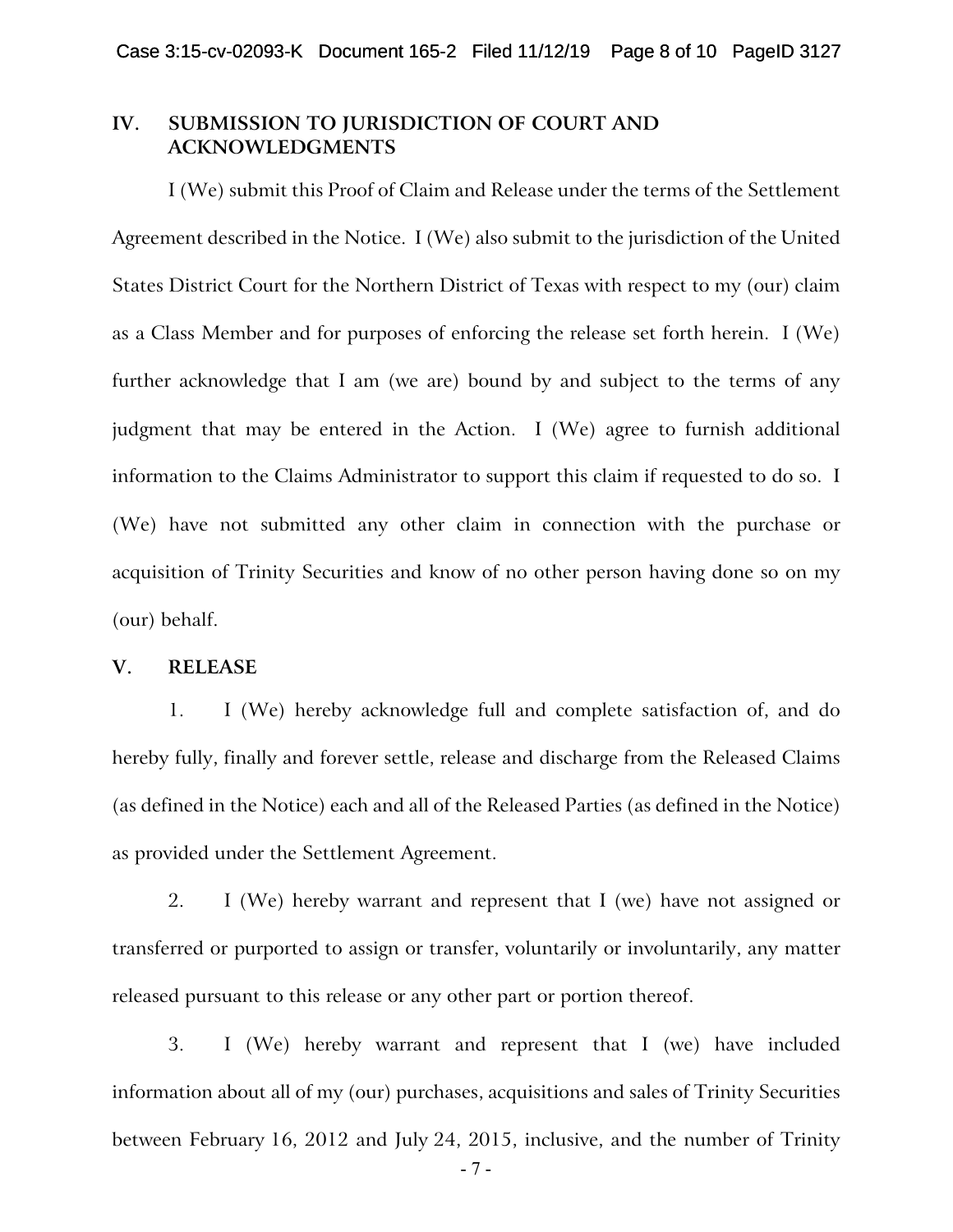Securities held by me (us) at the close of trading on February 15, 2012, April 24, 2015 and July 24, 2015.

I declare under penalty of perjury under the laws of the United States of America

that the foregoing information supplied by the undersigned is true and correct.

Executed this \_\_\_\_\_\_\_\_\_\_\_\_\_\_\_\_ day of \_\_\_\_\_\_\_\_\_\_\_\_\_\_\_\_\_\_ (Month/Year)

in \_\_\_\_\_\_\_\_\_\_\_\_\_\_\_\_\_\_\_\_\_\_\_\_\_\_\_\_\_\_\_\_\_\_\_\_\_\_\_\_\_\_\_\_\_\_\_\_\_\_\_\_

(State/Country)

(Sign your name here)

(Type or print your name here)

(Capacity of person(s) signing, *e.g.*, Beneficial Purchaser or Acquirer, Executor or Administrator)

### **ACCURATE CLAIMS PROCESSING TAKES A SIGNIFICANT AMOUNT OF TIME. THANK YOU FOR YOUR PATIENCE.**

Reminder Checklist:

- 1. Please sign the above release and acknowledgement.
- 2. Remember to attach supporting documentation.
- 3. **Do not send** originals of certificates or other documentation as they will not be returned.

4. Keep a copy of your claim form and all supporting documentation for your records.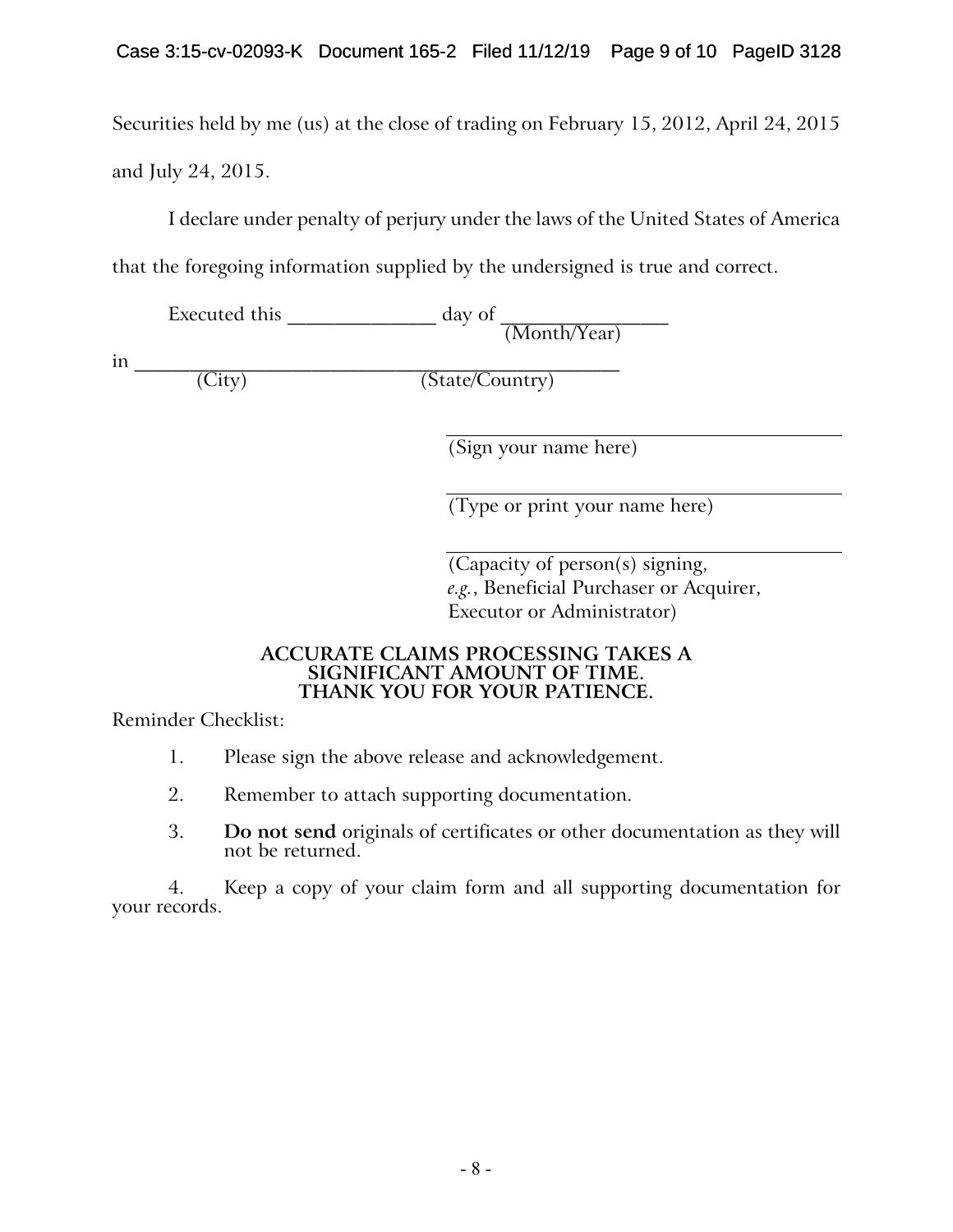- 5. If you desire an acknowledgment of receipt of your claim form, please send it Certified Mail, Return Receipt Requested.
- 6. If you move, please send your new address to the address below.
- 7. Do not use red pen or highlighter on the Proof of Claim and Release or supporting documentation.

### **THE PROOF OF CLAIM AND RELEASE MUST BE SUBMITTED ONLINE OR**  MAILED NO LATER THAN  $, 20, 30, 4$ DDRESSED AS FOLLOWS:

*Trinity Securities Litigation* Claims Administrator c/o Gilardi & Co. LLC P.O. Box 43300 Providence, RI 02940-3300 Online Submissions: www.TrinitySecuritiesSettlement.com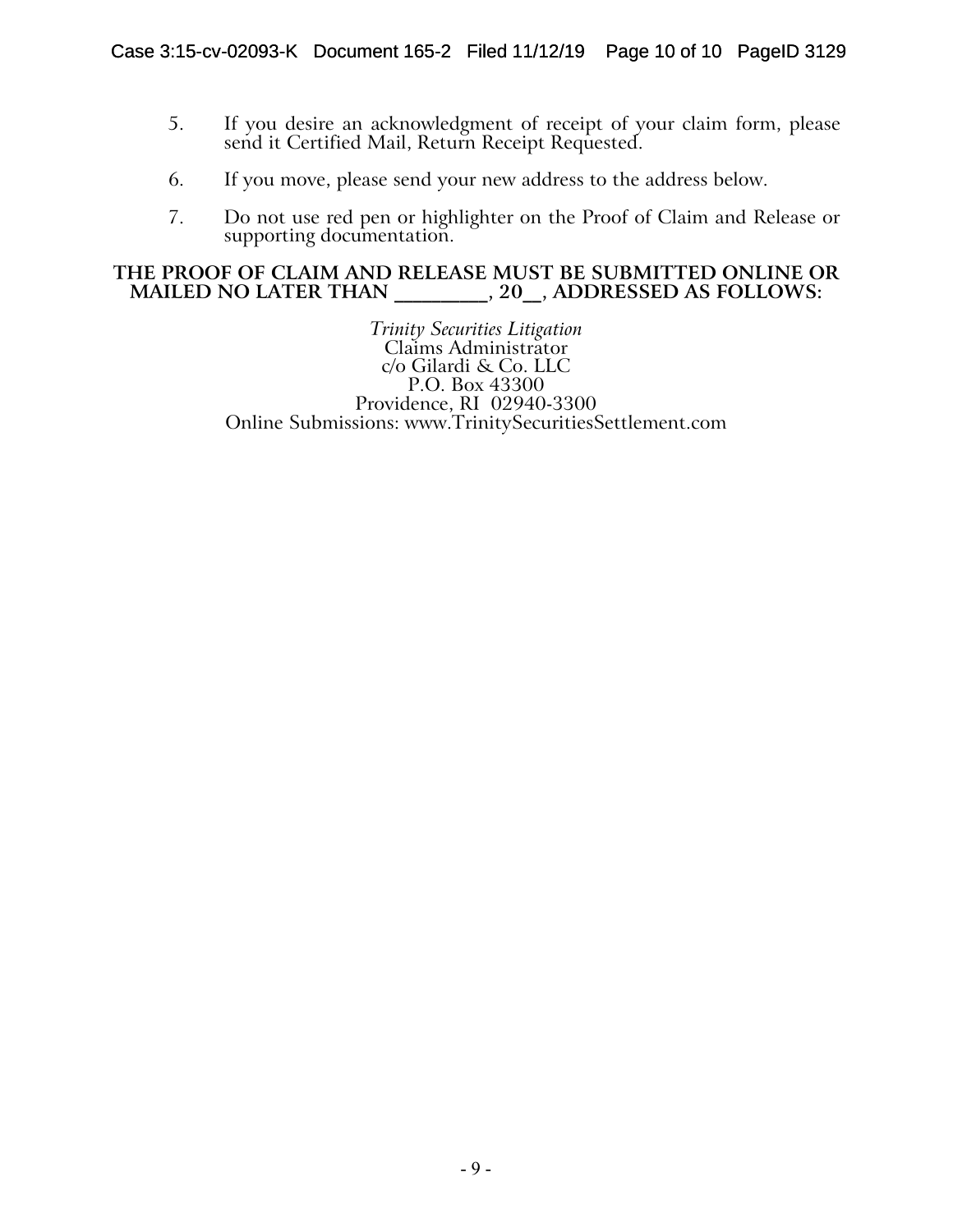# UNITED STATES DISTRICT COURT NORTHERN DISTRICT OF TEXAS DALLAS DIVISION

§ § § § § § § § § § §

RICHARD J. ISOLDE, Individually and on Behalf of All Others Similarly Situated,

Plaintiff,

vs.

TRINITY INDUSTRIES, INC., et al.,

Defendants.

### Civil Action No. 3:15-CV-02093-K **(CONSOLIDATED)**

CLASS ACTION

Judge Ed Kinkeade

**SUMMARY NOTICE**

**EXHIBIT A-3**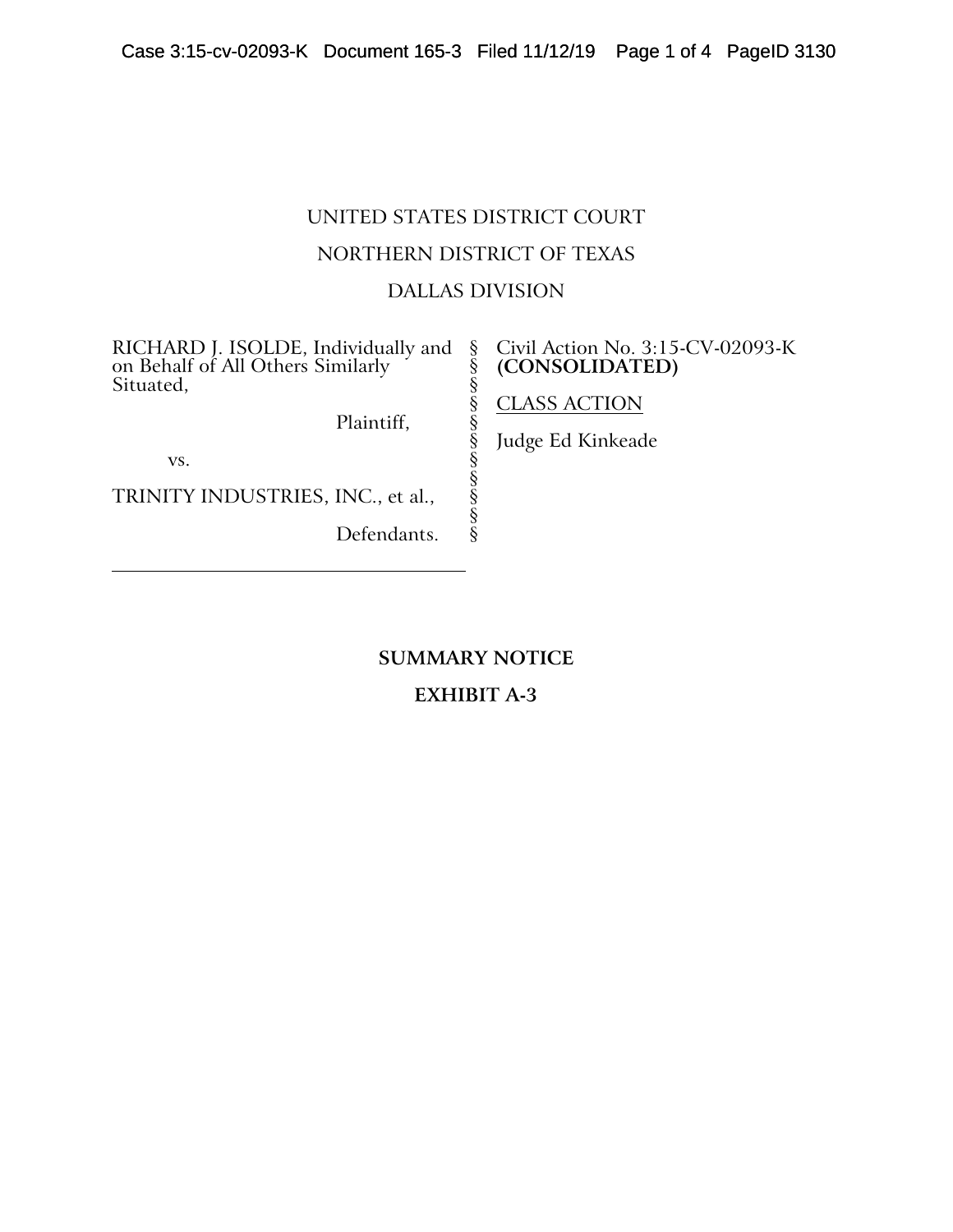#### **TO: ALL PERSONS WHO PURCHASED OR OTHERWISE ACQUIRED TRINITY INDUSTRIES, INC. ("TRINITY" OR THE "COMPANY") COMMON STOCK ("SECURITIES") BETWEEN FEBRUARY 16, 2012 AND APRIL 24, 2015, INCLUSIVE ("CLASS PERIOD"), AND WERE DAMAGED THEREBY**

YOU ARE HEREBY NOTIFIED that pursuant to an Order of the United States District Court for the Northern District of Texas, a hearing will be held on 20 , at : .... ... before the Honorable Ed Kinkeade, United States District Judge, at the Earle Cabell Federal Building, 1100 Commerce Street, Room 1625, Dallas, Texas 75242, for the purpose of determining (1) whether the proposed Settlement of the Action for the sum of Seven Million, Five Hundred Thousand Dollars (\$7,500,000.00) in cash should be approved by the Court as fair, reasonable, and adequate, which would result in this Action being dismissed with prejudice against the Released Parties as set forth in the Stipulation of Settlement dated September 23, 2019; (2) whether, for purposes of the proposed Settlement only, the Action should be certified as a class action on behalf of the Class, Plaintiffs should be certified as Class Representatives for the Class, and Lead Counsel should be appointed as Class Counsel for the Class; (3) whether the Plan of Allocation of settlement proceeds is fair, reasonable, and adequate and therefore should be approved; and (4) the reasonableness of the application of Lead Counsel for the payment of attorneys' fees and expenses in connection with this Action, together with interest thereon, and the application of Plaintiffs for an award of their costs and expenses in representing the Class.

If you purchased or acquired Trinity Securities during the Class Period, your rights may be affected by this Action and the Settlement thereof. If you have not received a detailed Notice of Pendency and Proposed Settlement of Class Action

- 1 -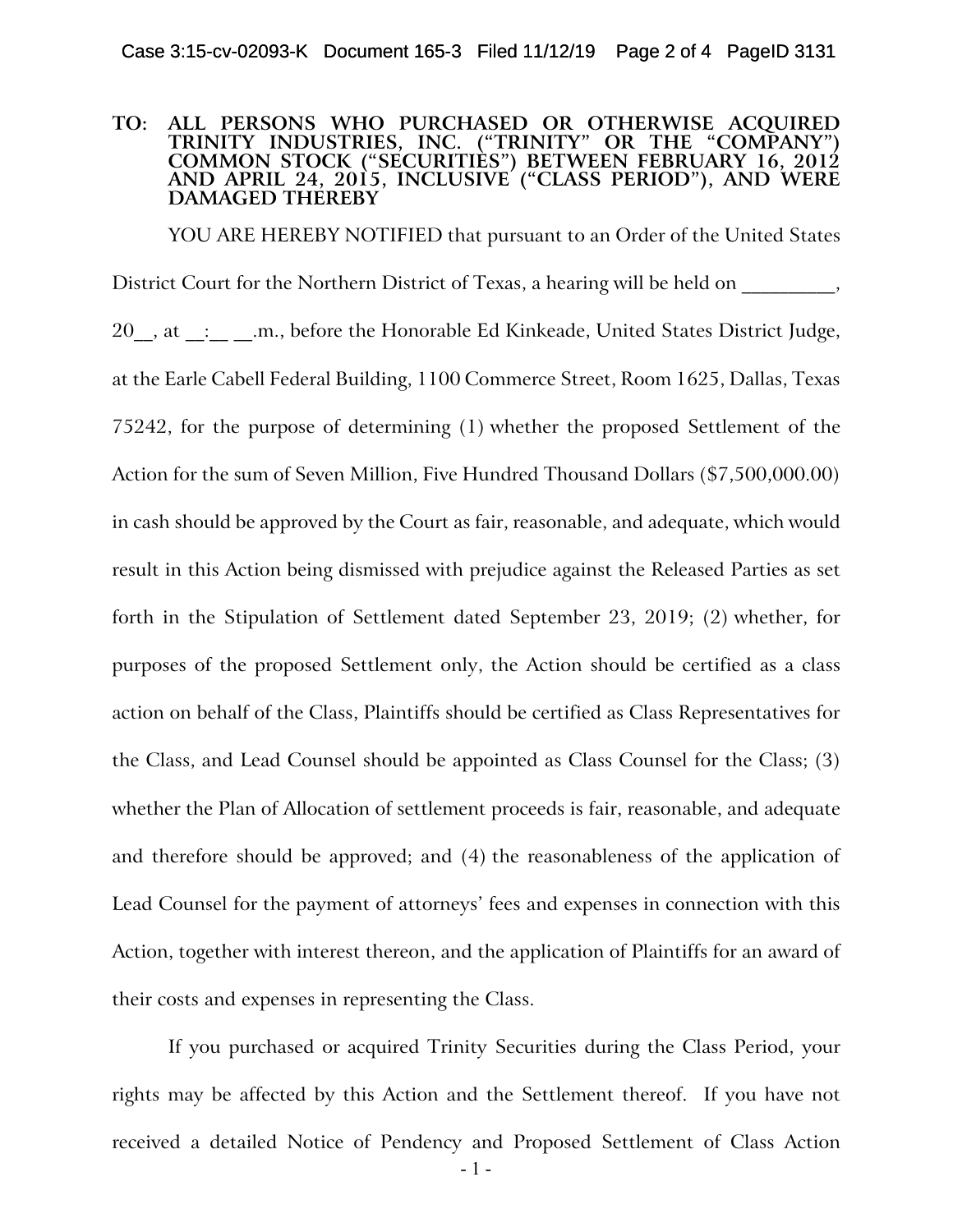("Notice") and a copy of the Proof of Claim and Release form, you may obtain copies by writing to *Trinity Securities Litigation*, Claims Administrator, c/o Gilardi & Co. LLC, P.O. Box 43300, Providence, RI 02940-3300, or by downloading this information at www.TrinitySecuritiesSettlement.com. If you are a Class Member, in order to share in the distribution of the Net Settlement Fund, you must submit a Proof of Claim and Release form by mail (postmarked no later than  $\_\_\_$ , 20, or online at www.TrinitySecuritiesSettlement.com (no later than fig. 20 ), establishing that you are entitled to a recovery. You will be bound by any judgment rendered in the Action unless you request to be excluded, in writing, such that it is postmarked no later than \_\_\_\_\_\_\_, 20\_\_, in the manner and form explained in the detailed Notice referred to above.

Any objection to any aspect of the Settlement, the Plan of Allocation, and/or Lead Counsel's fee and expense application must be filed with the Clerk of the Court no later than  $\frac{1}{20}$ , and received by the following no later than

 $\frac{1}{20}$ , 20\_

ROBBINS GELLER RUDMAN & DOWD LLP NATHAN R. LINDELL 655 West Broadway, Suite 1900 San Diego, CA 92101

*Counsel for Plaintiffs*

GIBSON, DUNN & CRUTCHER LLP MERYL L. YOUNG 3161 Michelson Drive Irvine, CA 92612

*Counsel for Defendants*